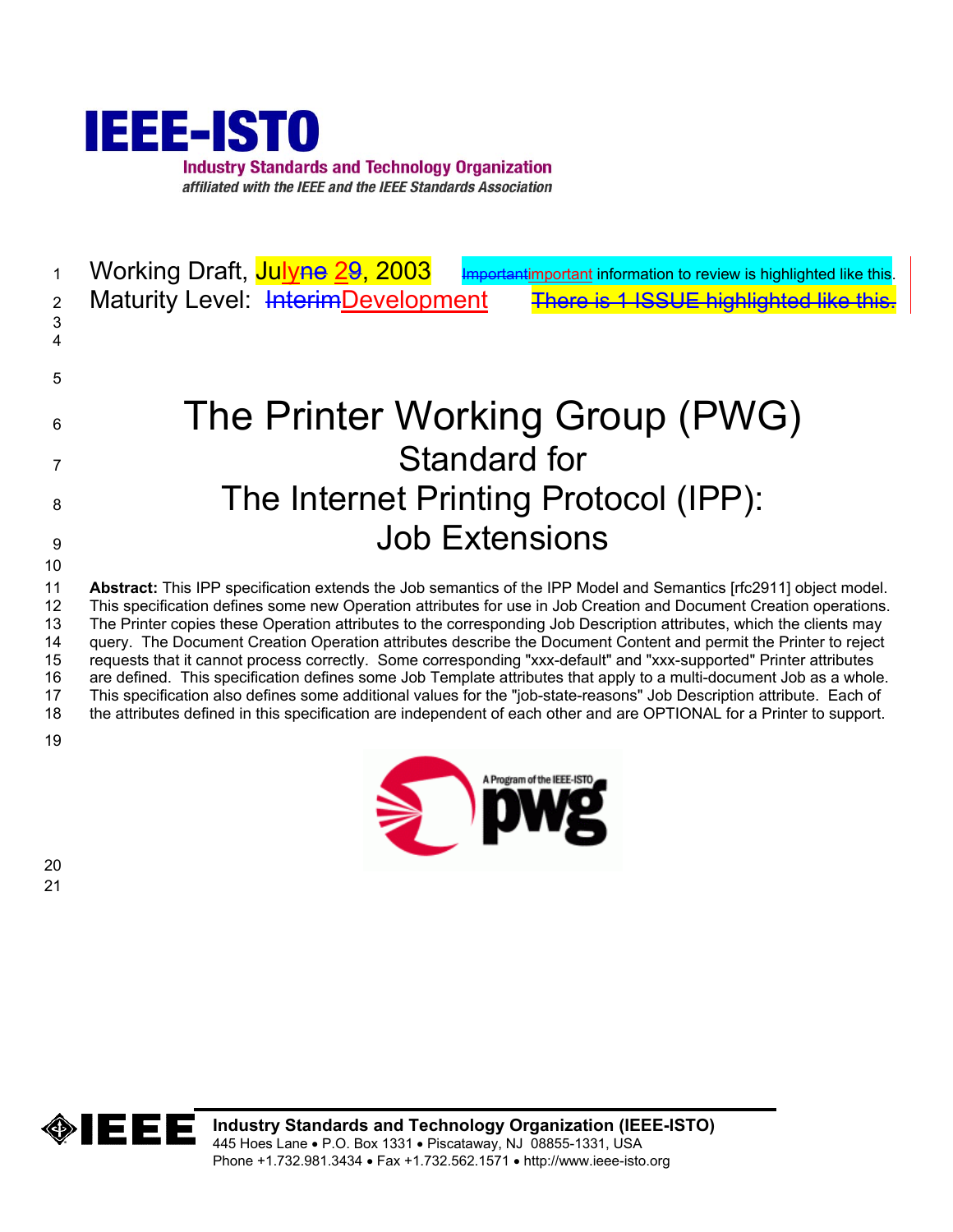| 21                         |                                                                                                                                                                                                                                                                                                                                                                                                                                                                                                                                                                   |
|----------------------------|-------------------------------------------------------------------------------------------------------------------------------------------------------------------------------------------------------------------------------------------------------------------------------------------------------------------------------------------------------------------------------------------------------------------------------------------------------------------------------------------------------------------------------------------------------------------|
| 22                         | Working Draft, June 4, 2003                                                                                                                                                                                                                                                                                                                                                                                                                                                                                                                                       |
| 23                         | The Printer Working Group (PWG)                                                                                                                                                                                                                                                                                                                                                                                                                                                                                                                                   |
| 24                         | Standard for                                                                                                                                                                                                                                                                                                                                                                                                                                                                                                                                                      |
| 25                         | The Internet Printing Protocol (IPP):                                                                                                                                                                                                                                                                                                                                                                                                                                                                                                                             |
| 26                         | <b>Job Extensions</b>                                                                                                                                                                                                                                                                                                                                                                                                                                                                                                                                             |
| 27<br>28                   |                                                                                                                                                                                                                                                                                                                                                                                                                                                                                                                                                                   |
| 29<br>30                   | This version of the PWG Proposed Standard is available electronically at:                                                                                                                                                                                                                                                                                                                                                                                                                                                                                         |
| 31                         | ftp://ftp.pwg.org/pub/pwg/ipp/new_JOBX/wd-ippjobx10-20030604.pdf, .doc, .rtf                                                                                                                                                                                                                                                                                                                                                                                                                                                                                      |
| 32<br>33<br>34<br>35<br>36 | This document is a Working Draft for an IEEE-ISTO PWG Candidate Standard. For a definition of a "PWG<br>Candidate Standard" and its transition to a "PWG Standard", see: ftp://ftp.pwg.org/pub/pwg/general/pwg-<br>process.pdf. After approval by the PWG (by a Last Call) to transition a PWG Working Draft to a PWG Candidate<br>Standard, the resulting PWG Candidate Standard will be available electronically at: ftp://ftp.pwg.org/pub/pwg/cs/.<br>After approval by the PWG (by a Last Call) to transition a PWG Candidate Standard to a PWG Standard, the |

37 resulting PWG Standard will be available electronically at: ftp://ftp.pwg.org/pub/pwg/standards/.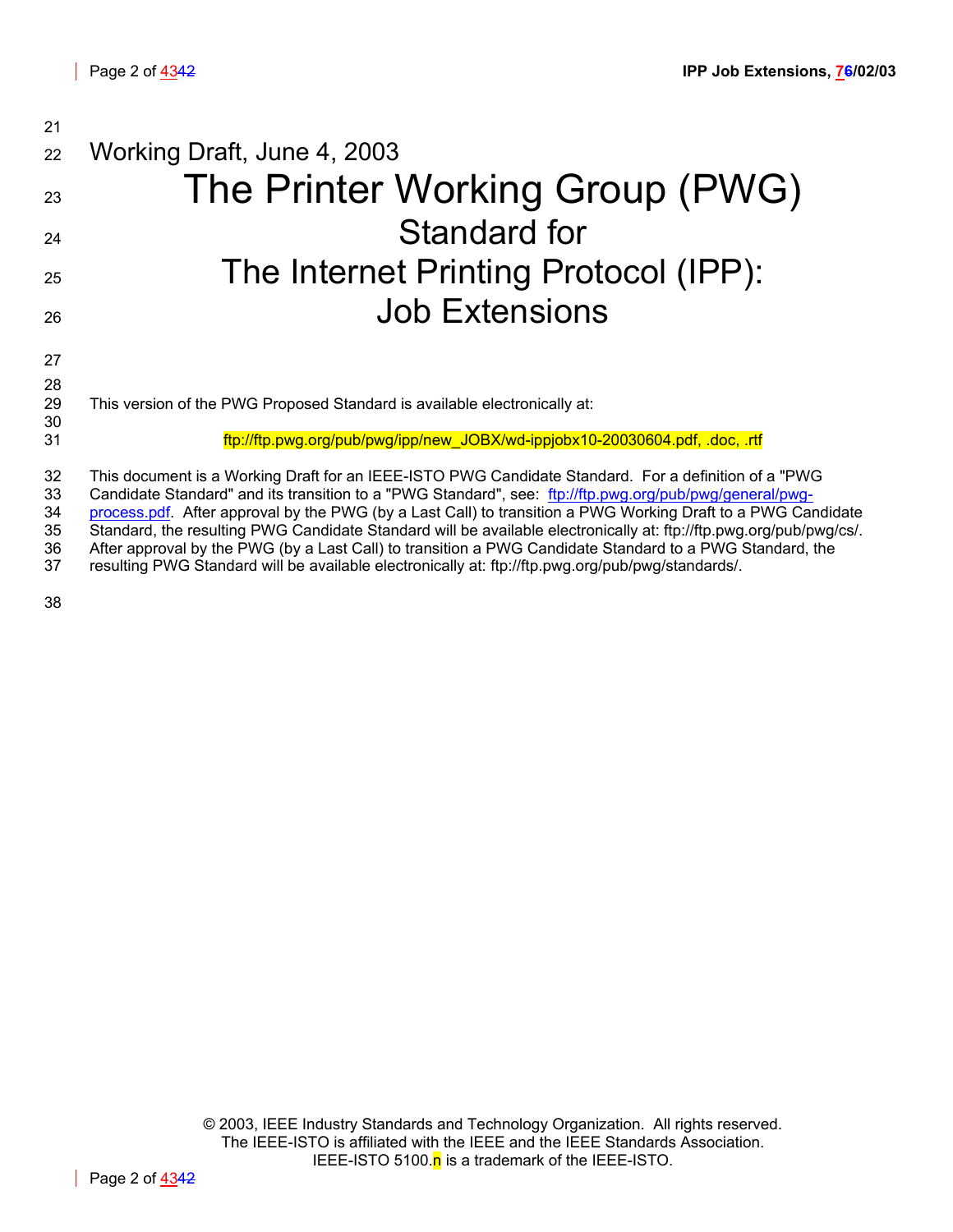### 38 **Copyright (C) 2003, IEEE ISTO. All rights reserved.**

39 This document may be copied and furnished to others, and derivative works that comment on, or otherwise explain it

40 or assist in its implementation may be prepared, copied, published and distributed, in whole or in part, without

41 restriction of any kind, provided that the above copyright notice, this paragraph and the title of the Document as

42 referenced below are included on all such copies and derivative works. However, this document itself may not be

43 modified in any way, such as by removing the copyright notice or references to the IEEE-ISTO and the Printer 44 Working Group, a program of the IEEE-ISTO.

45 Title: The Printer Working Group Standard for the Internet Printing Protocol (IPP): Job and Document 46 Operation extensions

47 The IEEE-ISTO and the Printer Working Group DISCLAIM ANY AND ALL WARRANTIES, WHETHER EXPRESS 48 OR IMPLIED INCLUDING (WITHOUT LIMITATION) ANY IMPLIED WARRANTIES OF MERCHANTABILITY OR 49 FITNESS FOR A PARTICULAR PURPOSE.

50 The Printer Working Group, a program of the IEEE-ISTO, reserves the right to make changes to the document 51 without further notice. The document may be updated, replaced or made obsolete by other documents at any time.

52 The IEEE-ISTO takes no position regarding the validity or scope of any intellectual property or other rights that might 53 be claimed to pertain to the implementation or use of the technology described in this document or the extent to 54 which any license under such rights might or might not be available; neither does it represent that it has made any 55 effort to identify any such rights.

56 The IEEE-ISTO invites any interested party to bring to its attention any copyrights, patents, or patent applications, or 57 other proprietary rights which may cover technology that may be required to implement the contents of this 58 document. The IEEE-ISTO and its programs shall not be responsible for identifying patents for which a license may 59 be required by a document and/or IEEE-ISTO Industry Group Standard or for conducting inquiries into the legal 60 validity or scope of those patents that are brought to its attention. Inquiries may be submitted to the IEEE-ISTO by e-61 mail at:

62 ieee-isto@ieee.org.

63 The Printer Working Group acknowledges that the IEEE-ISTO (acting itself or through its designees) is, and shall at 64 all times, be the sole entity that may authorize the use of certification marks, trademarks, or other special 65 designations to indicate compliance with these materials.

66 Use of this document is wholly voluntary. The existence of this document does not imply that there are no other 67 ways to produce, test, measure, purchase, market, or provide other goods and services related to its scope.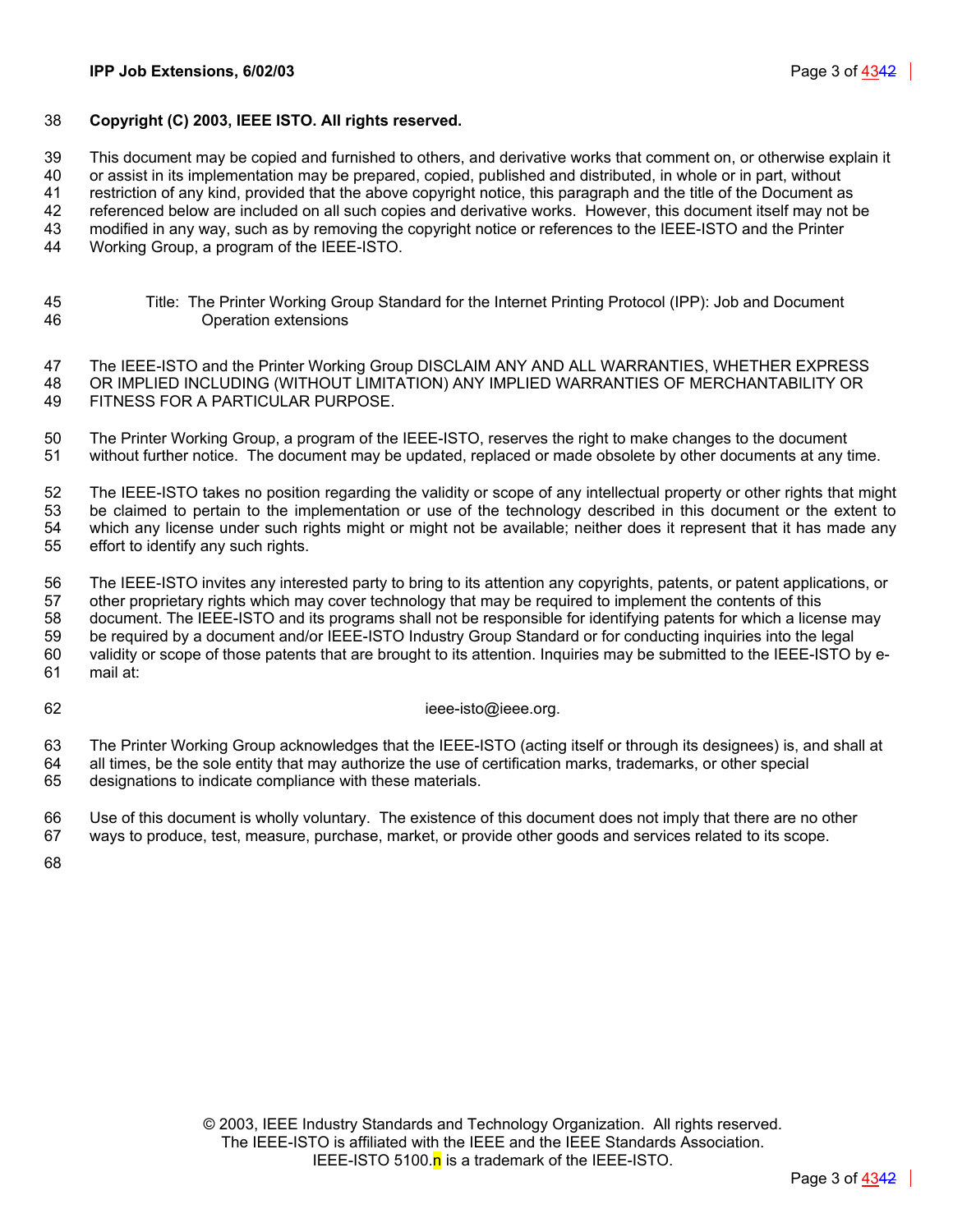### 68 **About the IEEE-ISTO**

69

70 The IEEE-ISTO is a not-for-profit corporation offering industry groups an innovative and flexible operational forum 71 and support services. The IEEE-ISTO provides a forum not only to develop standards, but also to facilitate activities 72 that support the implementation and acceptance of standards in the marketplace. The organization is affiliated with 73 the IEEE [\(http://www.ieee.org/\)](http://www.ieee.org/) and the IEEE Standards Association ([http://standards.ieee.org/\).](http://standards.ieee.org/)) 74

75 For additional information regarding the IEEE-ISTO and its industry programs visit [http://www.ieee-isto.org.](http://www.ieee-isto.org/)

76 77

### 78 **About the IEEE-ISTO PWG**

79 The Printer Working Group (or PWG) is a Program of the IEEE Industry Standards and Technology Organization 80 (ISTO) with member organizations including printer manufacturers, print server developers, operating system 81 providers, network operating systems providers, network connectivity vendors, and print management application 82 developers. The group is chartered to make printers and the applications and operating systems supporting them 83 work together better. All references to the PWG in this document implicitly mean "The Printer Working Group, a 84 Program of the IEEE ISTO." In order to meet this objective, the PWG will document the results of their work as open<br>85 standards that define print related protocols, interfaces, procedures and conventions. Printer manuf standards that define print related protocols, interfaces, procedures and conventions. Printer manufacturers and 86 vendors of printer related software will benefit from the interoperability provided by voluntary conformance to these 87 standards.

88 In general, a PWG standard is a specification that is stable, well understood, and is technically competent, has

- 89 multiple, independent and interoperable implementations with substantial operational experience, and enjoys 90 significant public support.
- 91 For additional information regarding the Printer Working Group visit: http://www.pwg.org
- 92 93
- 94 **Contact information:**
- 95 IPP Web Page: http://www.pwg.org/ipp/
- 96 IPP Mailing List: ipp@pwg.org
- 97 To subscribe to the ipp mailing list, send the following email:<br>98 1) send it to maiordomo@pwg.org
- 1) send it to majordomo@pwg.org
- 99 2) leave the subject line blank
- 100 3) put the following two lines in the message body:
- 101 subscribe ipp
- 102 end

103 Implementers of this specification are encouraged to join the IPP Mailing List in order to participate in any 104 discussions of clarifications or review of registration proposals for additional names. Requests for additional 105 extensions, for inclusion in this specification, should be sent to the IPP Mailing list for consideration. In order to 106 reduce spam the mailing list rejects mail from non-subscribers, so you must subscribe to the mailing list in order to 107 send a question or comment to the mailing list.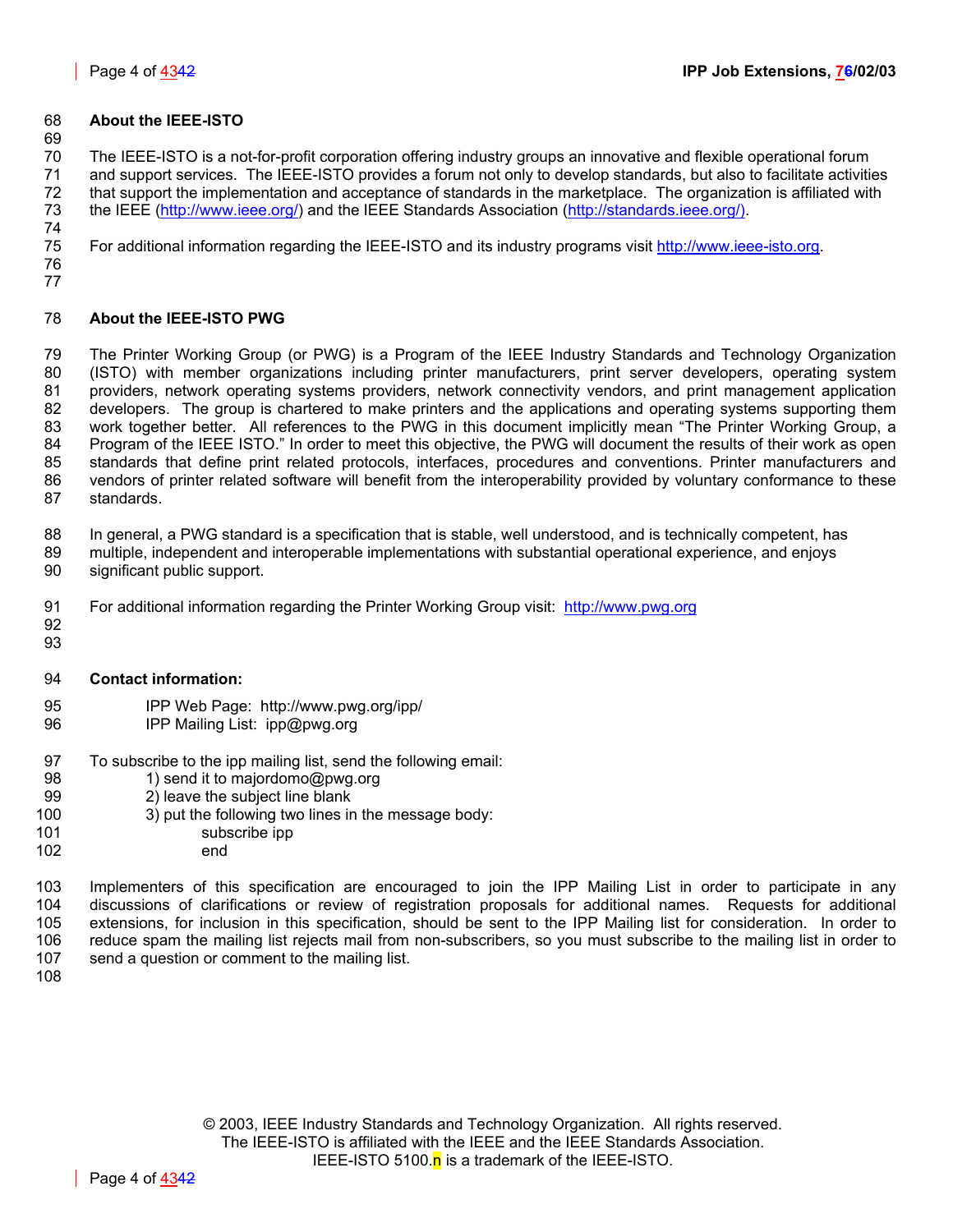| 108        |                       | <b>Contents</b>                                                                                              |                  |
|------------|-----------------------|--------------------------------------------------------------------------------------------------------------|------------------|
| 109        | 1                     | Introduction and Summary                                                                                     | 88               |
| 110        |                       |                                                                                                              |                  |
| 111        | $\mathbf{2}^{\prime}$ | Terminology                                                                                                  | 99               |
| 112        |                       |                                                                                                              |                  |
| 113        |                       |                                                                                                              |                  |
| 114        | 3                     | Operation Attributes for Job Creation and Document Creation operations                                       | 1040             |
| 115        |                       |                                                                                                              |                  |
| 116        |                       |                                                                                                              |                  |
| 117        |                       | 3.1.1.1 Why there are no "ipp-attribute-fidelity-default" and "ipp-attribute-fidelity-supported" attributes  | 1343             |
| 118        |                       |                                                                                                              | 1344             |
| 119        |                       | 3.1.2.1 Why there are no "job-mandatory-attributes-default" and "job-mandatory-attributes-supported" Printer |                  |
| 120        |                       | <b>Description attributes</b>                                                                                | 1414             |
| 121        |                       |                                                                                                              |                  |
| 122        |                       |                                                                                                              |                  |
| 123        |                       |                                                                                                              |                  |
| 124        |                       |                                                                                                              |                  |
| 125        |                       |                                                                                                              |                  |
| 126        |                       | 3.2.4.1 document-source-application-name (name(MAX))                                                         | 1949             |
| 127        |                       | 3.2.4.2 document-source-application-version (text(127))                                                      | 19 <sub>19</sub> |
| 128        |                       | 3.2.4.3 document-source-os-name (name(40))                                                                   | 1949             |
| 129        |                       | 3.2.4.4 document-source-os-version (text(40))                                                                | 1949             |
| 130        |                       | 3.2.4.5 document-format (mimeMediaType)                                                                      | 2049             |
| 131        |                       | 3.2.4.6 document-format-device-id (text(127))                                                                | 20 <del>20</del> |
| 132        |                       | 3.2.4.7 document-format-version (text(127))<br>3.2.4.8 document-natural-language (1setOf naturalLanguage)    | 2020             |
| 133<br>134 |                       |                                                                                                              | 2020             |
| 135        |                       | 3.2.5.1 Why no "document-format-version-default"                                                             | 2124             |
| 136        |                       |                                                                                                              |                  |
| 137        |                       |                                                                                                              |                  |
| 138        |                       |                                                                                                              |                  |
| 139        |                       |                                                                                                              |                  |
| 140        | 4                     | Job Template attributes                                                                                      | 2222             |
| 141        |                       |                                                                                                              |                  |
| 142        |                       |                                                                                                              |                  |
| 143        |                       | 4.1.1.1 job-copies-default (integer(1:MAX))                                                                  | 2423             |
| 144        |                       | 4.1.1.2 job-copies-supported (rangeOfInteger(1:MAX))                                                         | 2424             |
| 145<br>146 |                       |                                                                                                              | 2424<br>2424     |
| 147        |                       | 4.1.2.1 job-cover-back-default (collection)<br>4.1.2.2 job-cover-back-supported (1setOf type2 keyword)       | 2424             |
| 148        |                       |                                                                                                              | 2424             |
| 149        |                       | 4.1.3.1 job-cover-front-default (collection)                                                                 | 2424             |
| 150        |                       | 4.1.3.2 job-cover-front-supported (1setOf type2 keyword)                                                     | 2424             |
| 151        |                       |                                                                                                              | 2524             |
| 152        |                       | 4.1.4.1 job-finishings-default (1setOf type2 enum)                                                           | 2525             |
| 153        |                       | 4.1.4.2 job-finishings-ready (1setOf type2 enum)                                                             | 2525             |
| 154        |                       | 4.1.4.3 job-finishings-supported (1setOf type2 keyword)                                                      | 2525             |
| 155        |                       |                                                                                                              | .2525            |
| 156        |                       | 4.1.5.1 job-finishings-col-default (collection)                                                              | 2525             |

© 2003, IEEE Industry Standards and Technology Organization. All rights reserved.

The IEEE-ISTO is affiliated with the IEEE and the IEEE Standards Association.

IEEE-ISTO 5100. $n$  is a trademark of the IEEE-ISTO.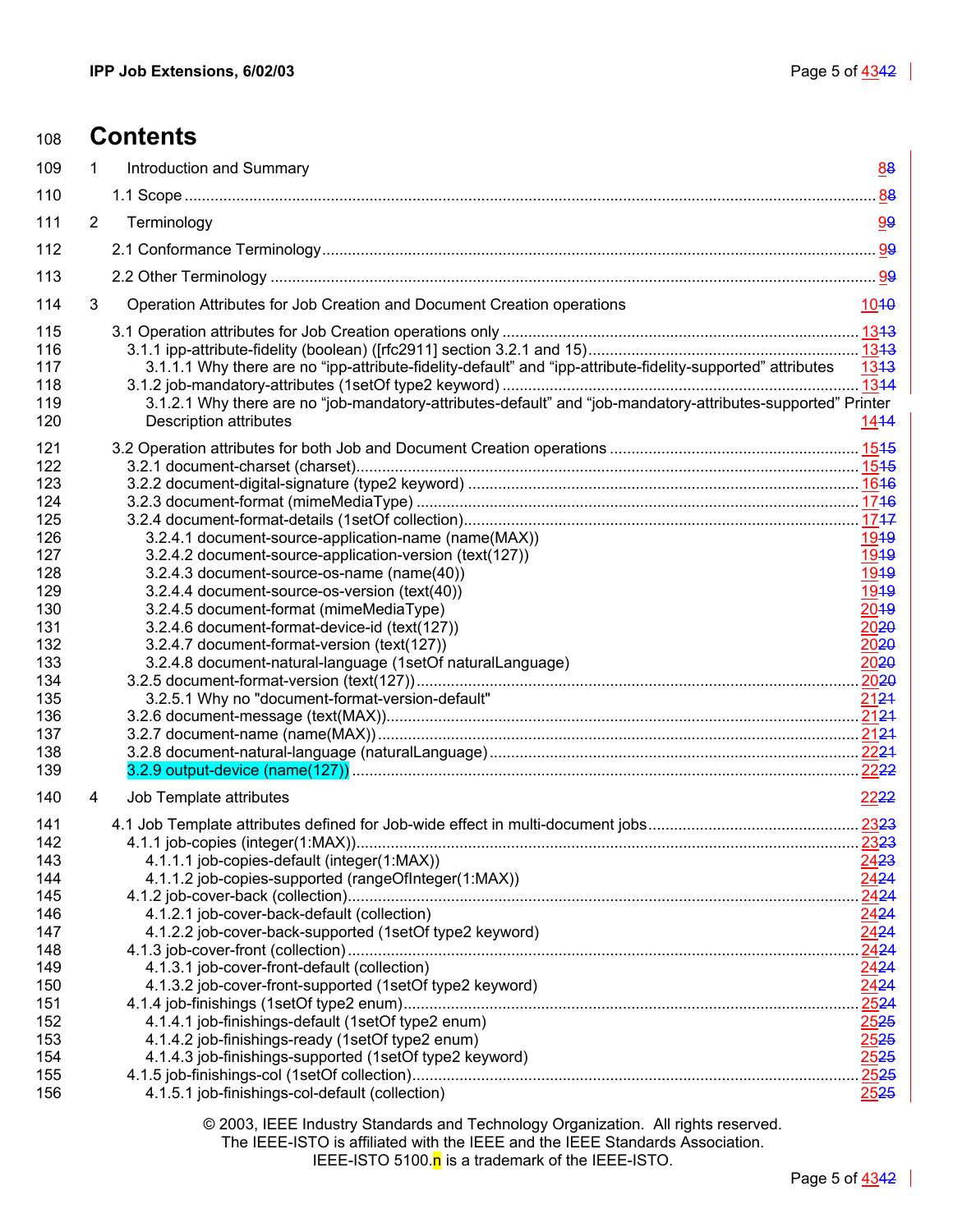| 157<br>158                                                         |    | 4.1.5.2 job-finishings-col-ready (collection)<br>4.1.5.3 job-finishings-col-supported (1setOf type2 keyword) | 25 <del>25</del><br><u> 2525 </u> |
|--------------------------------------------------------------------|----|--------------------------------------------------------------------------------------------------------------|-----------------------------------|
| 159                                                                | 5  | Job Description attributes                                                                                   | 2625                              |
| 160<br>161<br>162<br>163<br>164<br>165                             |    |                                                                                                              |                                   |
| 166<br>167<br>168<br>169<br>170<br>171<br>172<br>173<br>174<br>175 |    |                                                                                                              |                                   |
| 176                                                                | 6  | New values to existing attributes                                                                            | 2929                              |
| 177                                                                |    |                                                                                                              |                                   |
| 178                                                                |    |                                                                                                              |                                   |
| 179                                                                | 7  | New Printer Description attributes                                                                           | 30 <sup>30</sup>                  |
| 180                                                                |    |                                                                                                              |                                   |
| 181                                                                |    |                                                                                                              |                                   |
| 182                                                                |    |                                                                                                              |                                   |
| 183                                                                |    |                                                                                                              |                                   |
| 184                                                                |    |                                                                                                              |                                   |
| 185                                                                |    |                                                                                                              |                                   |
| 186                                                                |    |                                                                                                              |                                   |
| 187                                                                |    |                                                                                                              |                                   |
| 188                                                                |    |                                                                                                              |                                   |
| 189                                                                |    |                                                                                                              |                                   |
| 190                                                                |    |                                                                                                              |                                   |
| 191                                                                | 8  | <b>Conformance Requirements</b>                                                                              | 3333                              |
| 192                                                                |    |                                                                                                              |                                   |
| 193                                                                |    |                                                                                                              |                                   |
| 194                                                                | 9  | <b>Normative References</b>                                                                                  | 3433                              |
| 195                                                                | 10 | <b>Informative References</b>                                                                                | 3535                              |
| 196                                                                | 11 | <b>IANA Considerations</b>                                                                                   | 3736                              |
| 197                                                                |    |                                                                                                              | 3736                              |

© 2003, IEEE Industry Standards and Technology Organization. All rights reserved. The IEEE-ISTO is affiliated with the IEEE and the IEEE Standards Association. IEEE-ISTO 5100.n is a trademark of the IEEE-ISTO.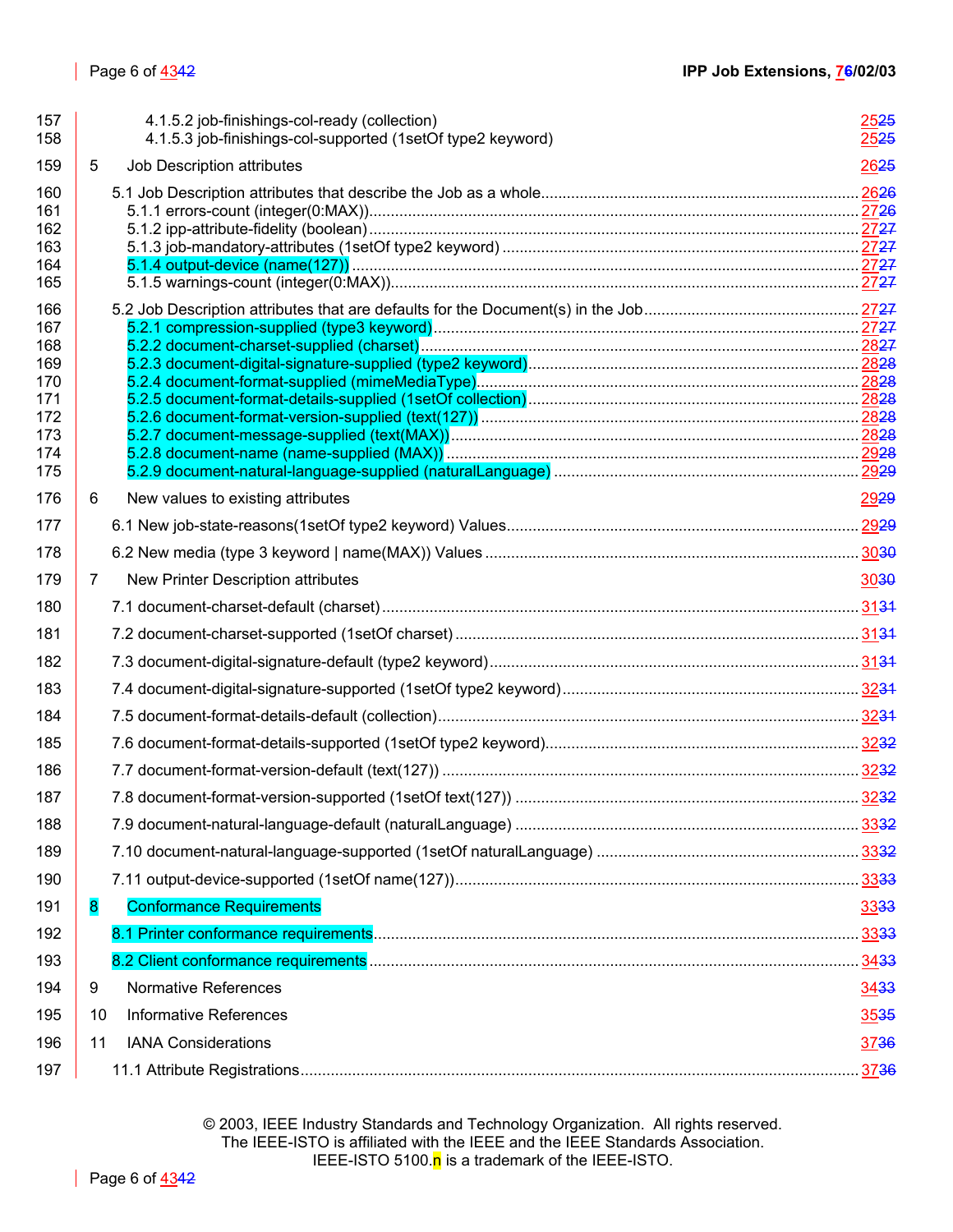| 198        |    |                                                                                                                                           | 3938 |
|------------|----|-------------------------------------------------------------------------------------------------------------------------------------------|------|
| 199        |    |                                                                                                                                           |      |
| 200        | 12 | Internationalization Considerations                                                                                                       | 4040 |
| 201        | 13 | <b>Security Considerations</b>                                                                                                            | 4040 |
| 202        | 14 | Contributors                                                                                                                              | 4040 |
| 203        | 15 | Acknowledgments                                                                                                                           | 4140 |
| 204        | 16 | Author's Address                                                                                                                          | 4140 |
| 205<br>206 | 17 | Annex A: Additional requirements for a revision of the PWG IEEE/ISTO 5101.1 Candidate Standard<br>[pwg5101.1] to add the new 'choice xxx' | 4140 |
| 207        | 18 | Annex B: Change Log (informative - to be removed before publication)                                                                      | 4244 |

### 208

# <sup>209</sup>**Table of Tables**

| 210 |  |
|-----|--|
| 211 |  |
| 212 |  |
| 213 |  |
| 214 |  |
| 215 |  |
| 216 |  |
| 217 |  |
| 218 |  |
| 219 |  |
| 220 |  |
| 221 |  |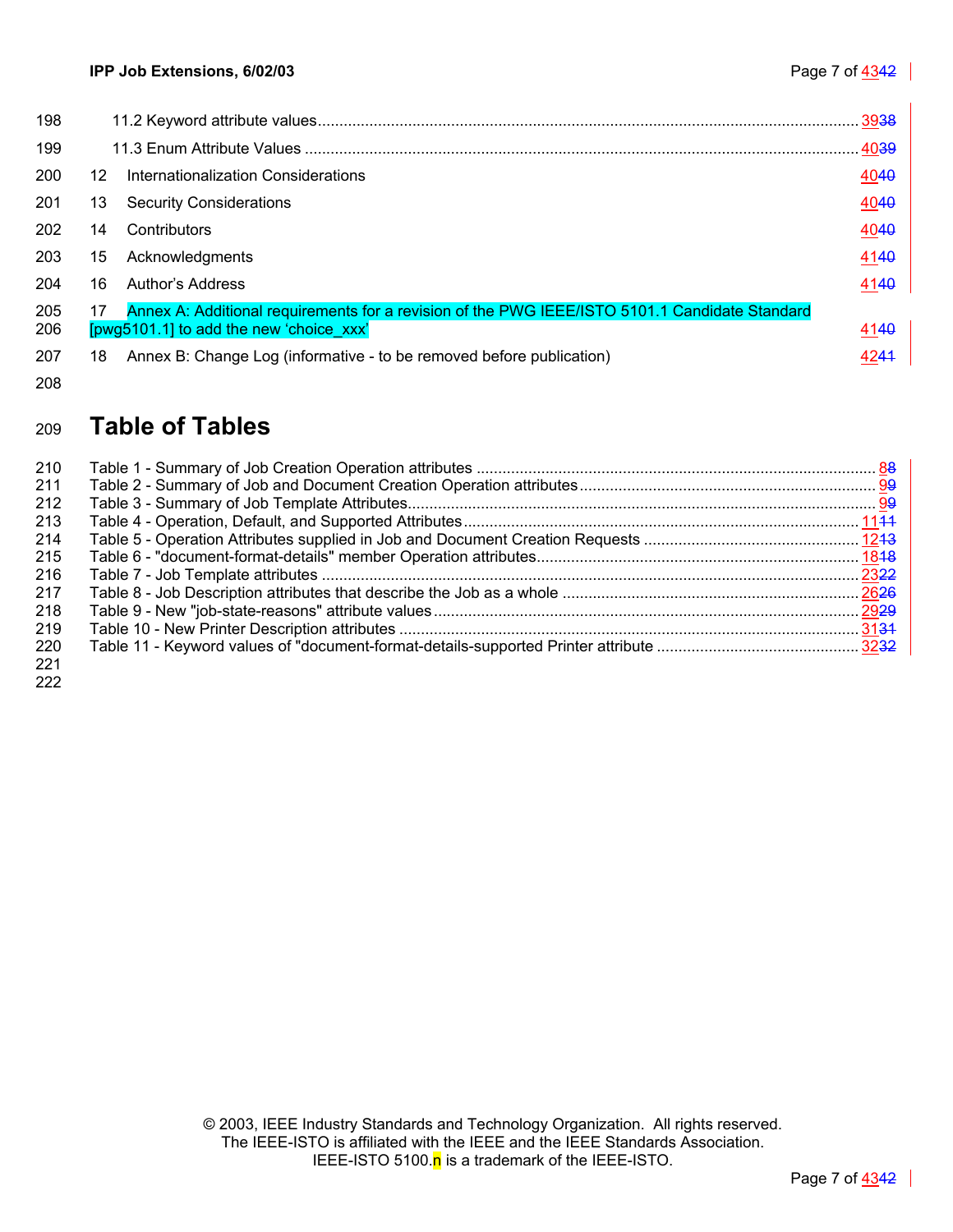# <span id="page-7-0"></span>223 **1 Introduction and Summary**

224 This IPP specification extends the Job semantics of the IPP Model and Semantics [rfc2911] object model. This 225 specification defines some new Operation attributes for use in Job Creation and Document Creation operations. The 226 Printer copies these Operation attributes to the corresponding Job Description attributes, which the clients may 227 guery. The Document Creation Operation attributes describe the Document Content and permit the Printer to reject 228 requests that it cannot process correctly. Some corresponding "xxx-default" and "xxx-supported" Printer attributes 229 are defined. This specification defines some Job Template attributes that apply to a multi-document Job as a whole. 230 This specification also defines some additional values for the "job-state-reasons" Job Description attribute. Each of 231 the attributes defined in this specification are independent of each other and are OPTIONAL for a Printer to support.

232 The intent is to propose this specification as an IPP extension and which will be referenced as part of the PWG 233 Semantic Model. The purpose for these extensions is so that the print industry can have a common semantic<br>234 Specification for use in IPP, the PWG Semantic Model [pwg-sm], the PWG Print Service Interface (PSI) projec specification for use in IPP, the PWG Semantic Model [pwg-sm], the PWG Print Service Interface (PSI) project [pwg-235 psi], the PWG IPP Fax (IPPFAX) project [ippfax], and the Free Standards Group Job Ticket API [fsg-jt]. Note: There 236 are a number of footnotes that relate this IPP specification to the IPP Document Object extension [ippdoc].

# <span id="page-7-1"></span>237 **1.1 Scope**

238 Table 1<del>Table 1</del> summarizes the Operation attributes defined in this specification for use with Job Creation 239 operations. The Printer copies these Operation attributes to corresponding Job Description attributes defined in this 240 specification.

### 241 **Table 1 - Summary of Job Creation Operation attributes**

<span id="page-7-2"></span>

| Operation attribute                                    | Printer<br>support | Description                                                                                                                                                                                                         |
|--------------------------------------------------------|--------------------|---------------------------------------------------------------------------------------------------------------------------------------------------------------------------------------------------------------------|
| ipp-attribute-fidelity (boolean)                       | <b>MUST</b>        | Allows the client to indicate whether or not the Printer MUST<br>support all Job Template attributes supplied in Job Creation<br>operations or MUST reject the job. Defined in [rfc2911]<br>section 3.2.1.2 and 15. |
| job-mandatory-attributes (1setOf<br>type2 keyword)     | <b>MAY</b>         | Allows the client to list the Job Template attributes that the<br>Printer MUST support when supplied in Job Creation<br>operations or MUST reject the job.                                                          |
| output-device-requestedoutput-<br>$device (name(127))$ | <b>MAY</b>         | Allows the client to indicate a preference for output devices,<br>for a Printer that supports more than one or more output<br>device (see fanout in [rfc2911] section 2.1).                                         |

242

243 Table 2<del>Table 2</del> summarizes the Operation attributes defined in this specification for use with Job Creation operations 244 and Send-Document and Send-URI operations. These Operation attributes allow the client to supply descriptions of 245 the Document Content to the Printer about individual Document Contents at request time. When supplied in a Job 246 Creation request, these Operation attributes provide defaults for the Document or Documents of the Job-that the 247 **Documents inherit.** When supplied in a Document Creation operation, they describe the Document explicitly. This 248 specification does *not* define corresponding Document Description attributes, since this specification does not include  $249$  or depend on a Document object<sup>1</sup>[.](#page-7-3)

<span id="page-7-3"></span> $\overline{a}$ 1 For Document Description attributes that correspond to the Operation attributes defined for Document Creation operations, see the Document object defined in [ippdoc].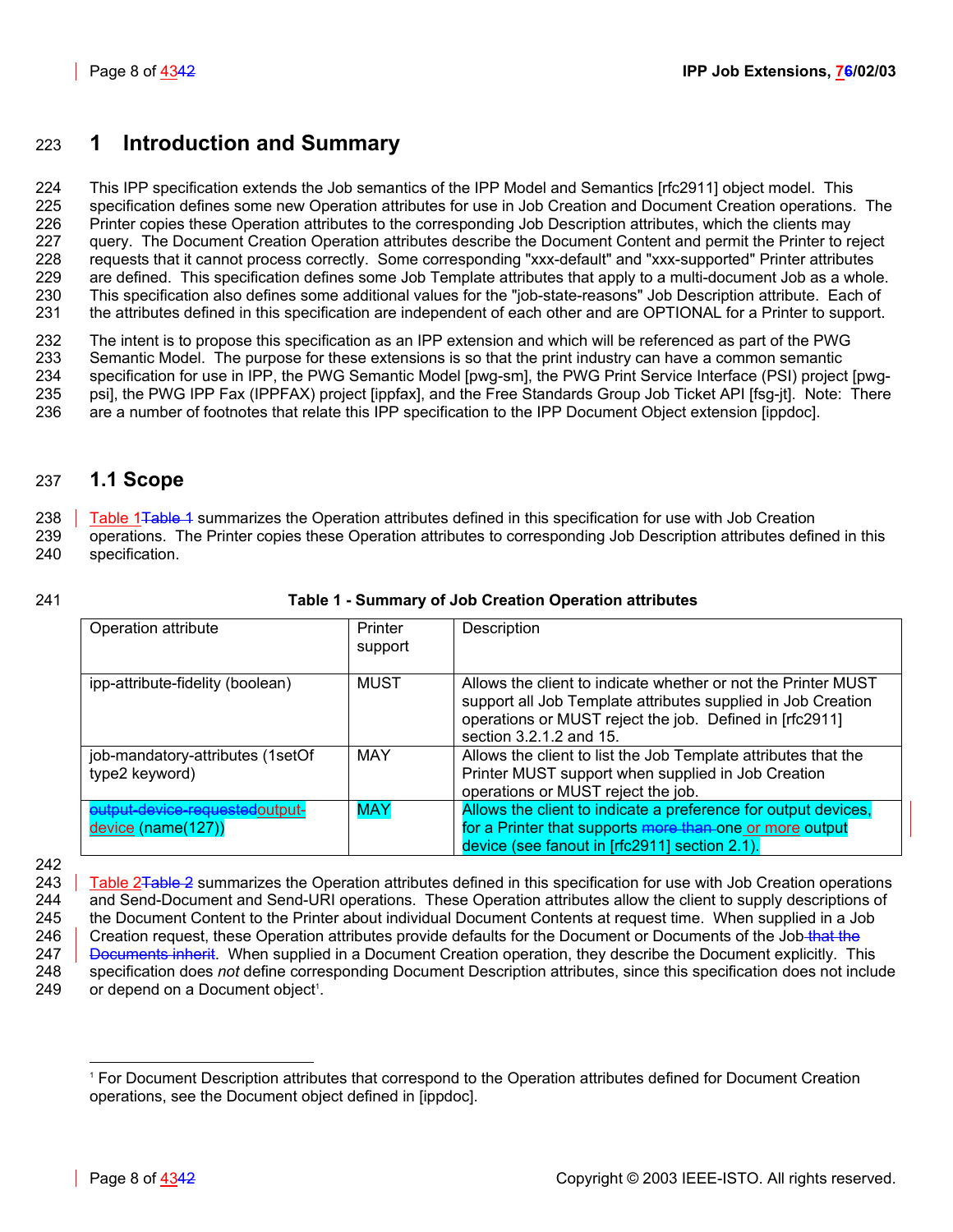| ×<br>۰. | ×<br>۰. |
|---------|---------|

### <span id="page-8-3"></span>250 **Table 2 - Summary of Job and Document Creation Operation attributes**

| Operation attribute                                   | Printer<br>support | Description                                                                                                                                                                                                                                                                                                                                        |
|-------------------------------------------------------|--------------------|----------------------------------------------------------------------------------------------------------------------------------------------------------------------------------------------------------------------------------------------------------------------------------------------------------------------------------------------------|
| document-charset (charset)                            | MAY                | The charset of the Document content                                                                                                                                                                                                                                                                                                                |
| document-digital-signature (type2<br>keyword)         | <b>MAY</b>         | The type of digital signature, if any, used in the Document<br>Content.                                                                                                                                                                                                                                                                            |
| document-format-details (1setOf<br>collection)        | <b>MAY</b>         | The details of the Document Content, including when it's a<br>package of files (e.g., zip, multipart/related). The details<br>include information, such as the application and the operating<br>system that created the document, the intended device type<br>(when the format is device-dependent), and the natural<br>languages of the document. |
| document-format-version (text(127))                   | <b>MAY</b>         | The version of the document format.                                                                                                                                                                                                                                                                                                                |
| document-format-natural-language<br>(naturalLanguage) | <b>MAY</b>         | The primary natural language of the Document Content.                                                                                                                                                                                                                                                                                              |

### 251

252 [Table 3Table 3](#page-8-4) summarizes the Job Template attributes defined in this specification for use with Job Creation 253 operations. These Job Template attributes are defined to apply to the Job as a whole, independent of the value of 254 the "multiple-document-handling" Job Template attribute ([rfc2911] section 4.2.4), whose 'separate-documents-255 collated-copies' and 'separate-documents-uncollated-copies' values cause the Printer to produce separate Output 256 Documents. 257

### 258 **Table 3 - Summary of Job Template Attributes**

<span id="page-8-4"></span>

| Job Template attribute                 | Printer | Description                                       |
|----------------------------------------|---------|---------------------------------------------------|
|                                        | support |                                                   |
| job-copies (integer(1:MAX))            | MAY     | The number of copies of the entire Job.           |
| job-cover-back (collection)            | MAY     | The cover for the back of the entire Job.         |
| job-cover-front (collection)           | MAY     | The cover for the front of the entire Job.        |
| job-finishings (1setOf type2 enum)     | MAY     | The finishing for the entire Job.                 |
| job-finishings-col (1setOf collection) | MAY     | The finishing characteristics for the entire Job. |

# <span id="page-8-0"></span>259 **2 Terminology**

260 This section defines terminology used throughout this document.

# <span id="page-8-1"></span>261 **2.1 Conformance Terminology**

262 Capitalized terms, such as **MUST, MUST NOT, REQUIRED, SHOULD, SHOULD NOT, MAY,** and **OPTIONAL**, have 263 special meaning relating to conformance as defined in RFC 2119 [rfc2119].

# <span id="page-8-2"></span>264 **2.2 Other Terminology**

This document uses the same terminology as [rfc2911], such as "**client**", "**Printer**" <sup>2</sup> 265 [,](#page-8-5) "**attribute**", "**attribute value**", 266 "**keyword**", "**Job Template attribute**", "**Operation attribute**", "**operation**", "**request**", "**response**", and "**support**"

<span id="page-8-5"></span>l 2 [rfc2911] uses the terms "Printer object" and "Printer" interchangeably to mean the same thing. For simplicity, this document uses the term "Printer" exclusively, except for definitions copied directly from [rfc2911]. Nonetheless, the intent is as in [rfc2911]: a Printer is an object that MAY be hosted in the device or in a server.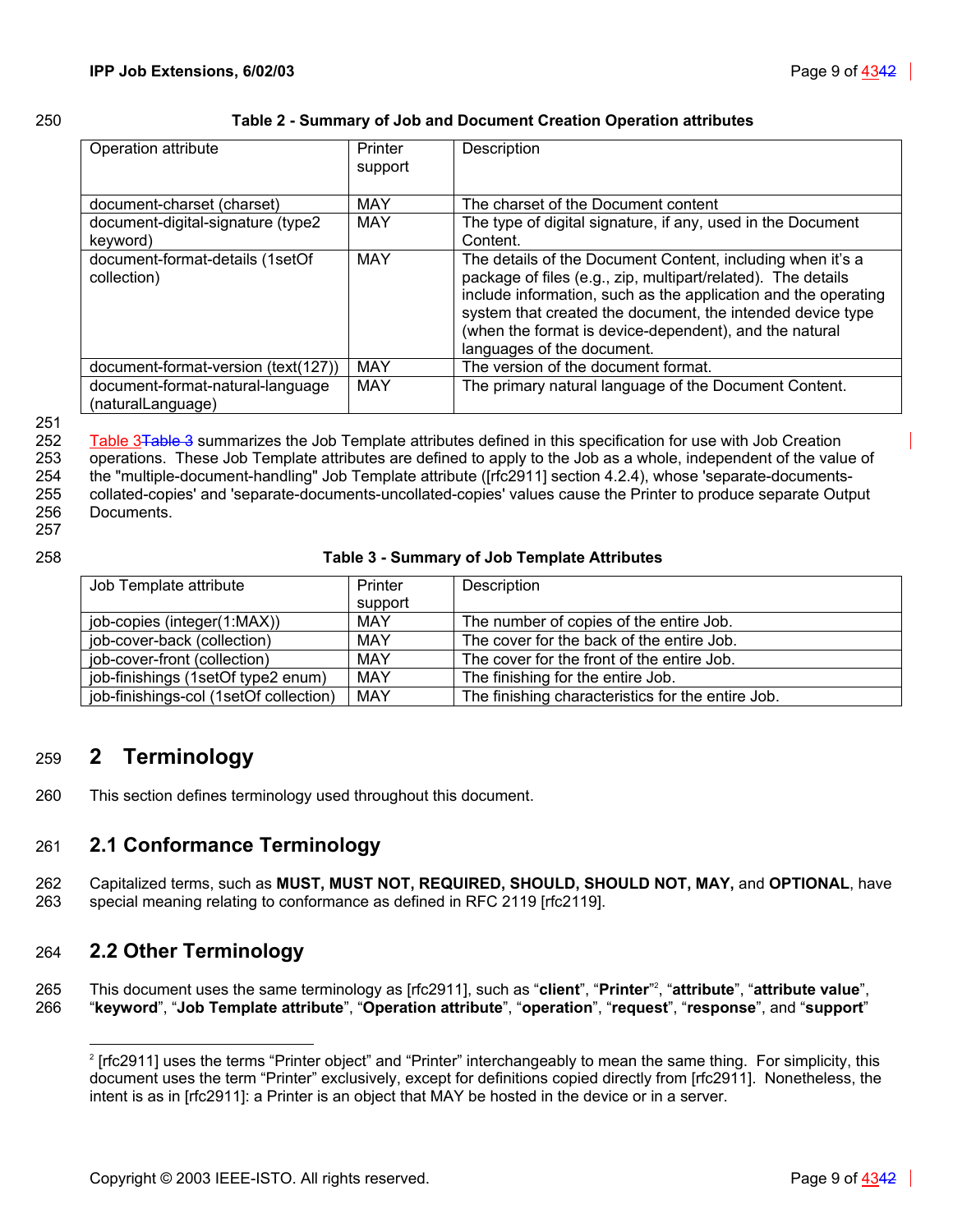267 (see [rfc2911] section 12.2.3) with the same meaning. In addition, the following terms are defined for use in this 268 document:

269 **Document Creation operation** - operations that accept Document Content. Specifically: Print-Job, Print-URI, Send-270 Document and Send-URI. Note: Print-Job and Print-URI are both **Job Creation** and **Document Creation** 271 operations.

- 272 **Finished Document t**he result that the Printer produces on **Sheets** after the operations of printing, folding, cutting, 273 finishing, etc. are completed.
- 274 **Job Attribute** an **Operation attribute** or a **Job Templat**e attribute that applies to the Job (object) as a whole. For 275 example, "job-name" is an **Operation attribute** and "job-priority" is a **Job Template attribute**.
- 276 **Job Creation operation** operations that create Job objects, specifically: Print-Job, Print-URI, and Create-Job as 277 defined in [rfc2911].
- 278 **Operation attribute** an attribute supplied by a client in the Operation Attribute group of a request in order to affect 279 the behavior of the operation or an attribute returned by the Printer in the Operation Attributes group in an operation 280 response in order to report the results of the operation. For some Operation attributes, the Printer copies the values 281 supplied by the client to corresponding Job Description attributes.

### 282 **Page**

- 283 The term "Page" used throughout this document is a synonym for PDL page.
- 284 **PDL Page**

285 A "PDL Page" is a page according to the definition of pages in the language used to express the document data.

286 Note: If the PDL contains multiple original source pages that have been placed on a single page by the client

287 | application, then the PDL page count is one. On the other hand, if the client requests that multiple PDL Pages are

- 288 placed on a single side of media, by supplying "number-up" with a value greater than 1, then the PDL page count will
- 289 be more than one. [rfc2911] uses the term "print stream page" for PDL Page.
- 290 **Sheet**
- 291  $\parallel$  A Sheet is the unit of media that a printer puts marks on. It is the most basic unit of output from a printer. A printer 292 may mark on one side or on both sides of a sheet.
- 293 **Page -** a synonym for the term "print-stream page" as defined in [rfc2911] section 12.2.4. A **Page** is a page
- 294 according to the definition of a page in the language used to express the document data (PDL). Usually a **Page** 295 **contains a single page as intended by the author of the source document. However, if the application that generates** 296 the PDL places multiple author pages on a single **Page**, they are still considered a single **Page** as far as the Printer 297 and this specification is concerned.
- 298 **Sheet** the unit of media that a printer puts marks on. A **Sheet** is the most basic unit of output from a Printer. A 299 printer may mark on one side or on both sides of a **Sheet**.

# <span id="page-9-0"></span>300 **3 Operation Attributes for Job Creation and Document Creation operations**

301 This section defines Operation attributes for use in Job Creation operations and/or Document Creation operations 302 and as such describe characteristics of the Job and Document, rather than instructions to the Printer. For some of 303 these Operation attributes there are corresponding "xxx-default" and "xxx-supported" Printer Description attributes 304 (see section [7\)](#page-29-1).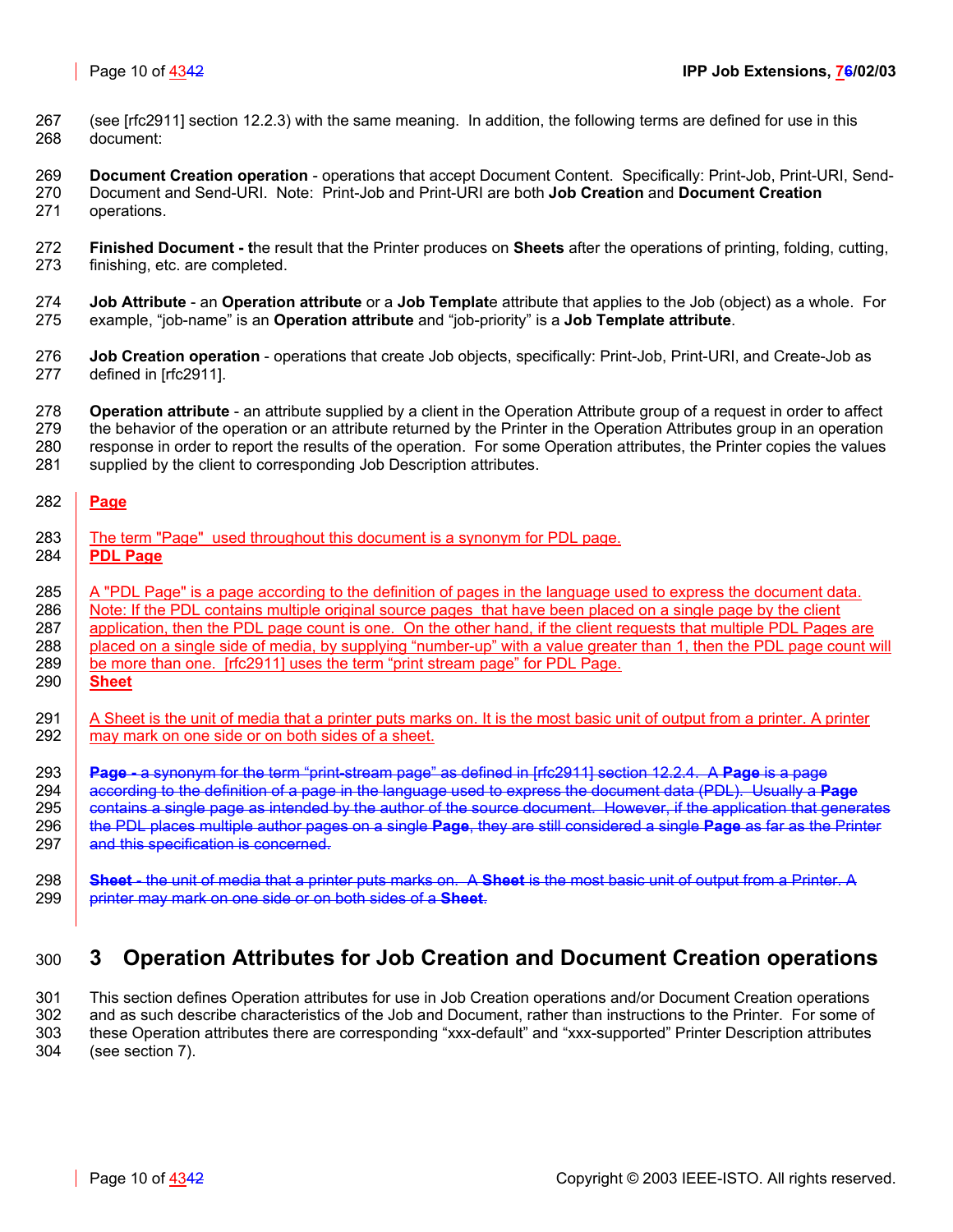305 [Table 4Table 4](#page-10-0) lists the Operation attributes and their attribute syntaxes supplied in Job Creation and Document

306 Creation operations and the attribute syntaxes of their corresponding "xxx-default" and "xxx-supported" Printer

- 307 Description attributes, if any. A "-" indicates that there isn't an "xxx-default" or "xxx-supported" Printer Description 308 attribute.
- 

### 309 **Table 4 - Operation, Default, and Supported Attributes**

<span id="page-10-0"></span>

| <b>Operation attribute:</b><br>attribute name "xxx" | Operation<br>attribute syntax | Printer: Default<br>Value<br>attribute syntax<br>"xxx-default" | <b>Printer: Supported Values</b><br>attribute syntax<br>"xxx-supported" |
|-----------------------------------------------------|-------------------------------|----------------------------------------------------------------|-------------------------------------------------------------------------|
| document-charset                                    | charset                       | charset                                                        | 1setOf charset                                                          |
| document-digital-signature                          | type2 keyword                 | type2 keyword                                                  | 1setOf type2 keyword                                                    |
| document-format                                     | mimeMediaType                 | mimeMediaType                                                  | 1setOf mimeMediaType                                                    |
| document-format-details                             | 1setOf collection             | 1setOf collection                                              | 1setOf type2 keyword                                                    |
| document-source-application-name                    | name(MAX)                     | name(MAX)                                                      |                                                                         |
| document-source-application-version                 | text(127)                     | text(127)                                                      |                                                                         |
| document-source-os-name                             | name(40)                      | name(40)                                                       |                                                                         |
| document-source-os-version                          | text(40)                      | text(40)                                                       | $\overline{\phantom{a}}$                                                |
| document-format                                     | mimeMediaType                 | mimeMediaType                                                  | $\overline{\phantom{0}}$                                                |
| document-format-device-id                           | text(127)                     | text(127)                                                      |                                                                         |
| document-format-version                             | text(127)                     | text(127)                                                      |                                                                         |
| document-natural-language                           | naturalLanguage               | naturalLanguage                                                |                                                                         |
| document-format-version                             | text(127)                     | text(127)                                                      | 1setOf text(127)                                                        |
| document-natural-language                           | naturalLanguage               | naturalLanguage                                                | 1setOf naturalLanguage                                                  |
| document-message                                    | Text(MAX)                     |                                                                |                                                                         |
| document-natural-language                           | naturalLanguage               |                                                                |                                                                         |
| ipp-attribute-fidelity                              | boolean                       |                                                                |                                                                         |
| job-mandatory-attributes                            | 1setOf type2 keyword          |                                                                |                                                                         |
| output-device-requestedoutput-<br>device            | name(127)                     | <del>name(127)</del> *-                                        | 1setOf name $(127)^4$                                                   |

### 310 DMC ISSUE: Need to add document-message and document-name to above table, as well as other places in the 311 **spec.**

312 [Table 5Table 5](#page-11-0) lists the Operation attributes that clients supply in Job and Document Creation operations and whether the Printer copies (indicated by **"**⇒**"**) the supplied value to the corresponding Job Description5 313 attribute. The 314 following statements apply to all Operation attributes for Job and Document Creation operations and are *not* 315 repeated in each Operation attribute Description:

316 If the Printer doesn't support the "xxx" Operation attribute, the Printer MUST ignore the "xxx" attribute (as 317 with any OPTIONAL Operation attribute) and return the "xxx" attribute with the supplied value as 318 unsupported in the Unsupported Attributes group as specified in [rfc2911] section 3.1.7.

<span id="page-10-1"></span>l <sup>3</sup> The corresponding "xxx-default" attribute is the "output-device-default" Printer attribute (see section <u>1.17.11),</u> which is the default for both the "output-device-requested" Job Description attribute and the "output-device-assigned" Job Description attribute.

<span id="page-10-2"></span><sup>4</sup> The corresponding "xxx-supported" attribute is the "output-device-supported" Printer attribute (see section 7.117.12), which is the list of supported output devices for both the "output-device-requested" Job Description attribute and the "output-device-assigned" Job Description attribute. 5

<span id="page-10-3"></span><sup>&</sup>lt;sup>5</sup> The operations defined for Document Creation operations do not have corresponding Document Description attributes defined in this specification, since this specification does not assume that there is a Document object. See [ippdoc] for the corresponding Document Description attributes.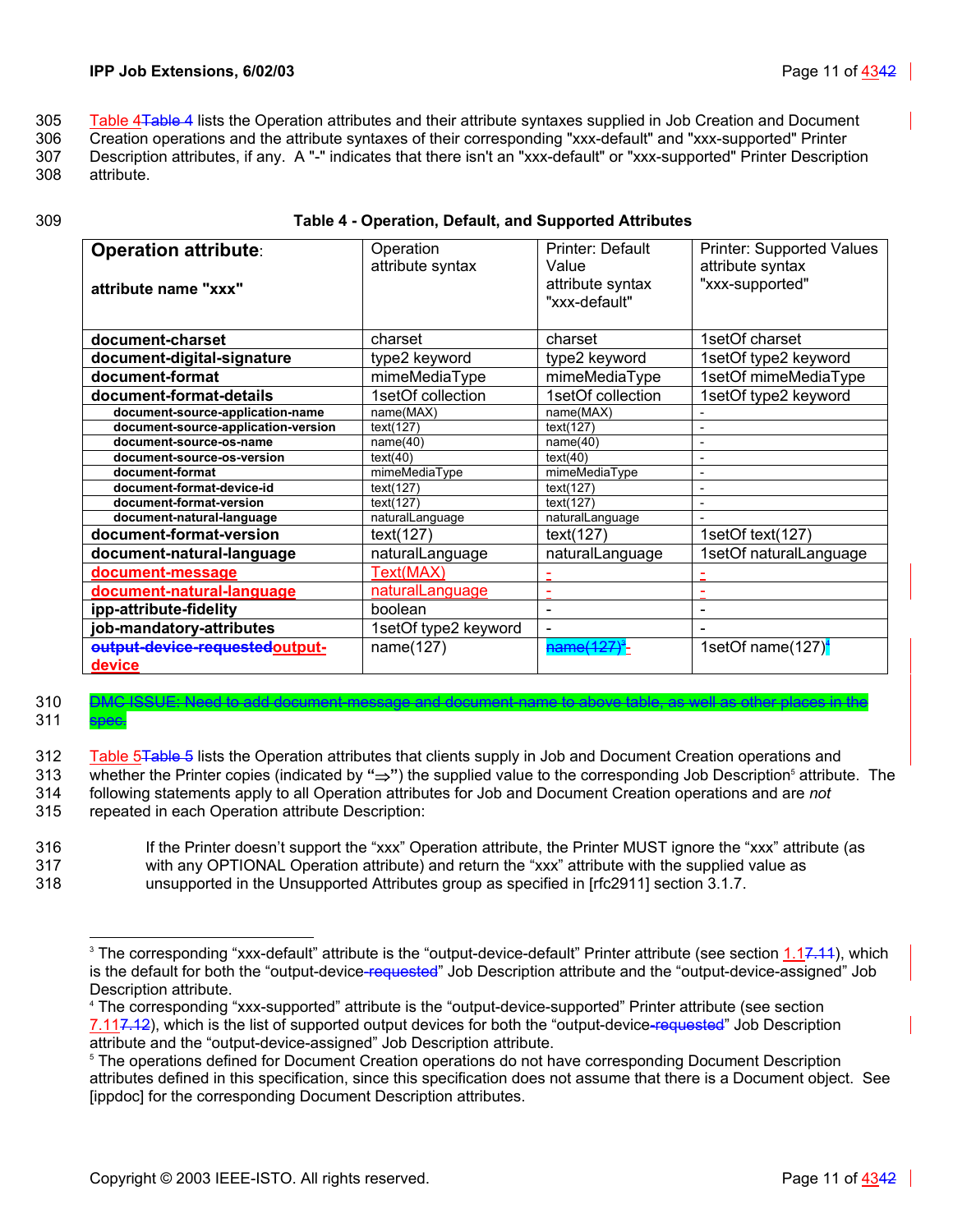### 319 **If the Printer supports the "xxx" Operation attribute, the Printer MUST also:**

- 320 1. support the corresponding "xxx-default" and "xxx-supported" Printer Description attributes as well, if 321 defined (see [Table 4Table 4](#page-10-0) and section [7\)](#page-29-1). If the Printer supports either of the "xxx-default" or "xxx-322 supported" Printer Description attributes, then the Printer MUST also support the corresponding 323 Operation attribute.
- 324 2. validate the values supplied by the client in the "xxx" Operation attribute against the values indicated 325 in the Printer's corresponding "xxx-supported" Printer Description attribute (see section [7\)](#page-29-1). If the 326 values do not validate, the Printer MUST perform one of the actions indicated for that Operation 327 attribute, unless explicitly specified otherwise in the Description, such as (1) reject the request, (2) 328 accept the request and either (a) hold the job for operator intervention or (b) print the Job ignoring 329 the attribute. In all of these cases, the Printer MUST return the Operation attribute with the 330 unsupported value in the Unsupported Attributes group in the response (see [rfc2911] section 3.1.7).

| Legend:                                                                                 |                                                                                         |  |  |
|-----------------------------------------------------------------------------------------|-----------------------------------------------------------------------------------------|--|--|
| <u>"Operation"</u>                                                                      | column indicates the operation attribute names for Job and Document Creation            |  |  |
|                                                                                         | requests.                                                                               |  |  |
| 66-5611                                                                                 | Following attribute name indicates value sent on Create-Job, Print-Job and Print-Uri is |  |  |
|                                                                                         | the default for all the Documents in the Job.                                           |  |  |
| "Creation                                                                               | column indicates which operations the Operation attribute can be supplied in: PJ=Print- |  |  |
| operations"                                                                             | Job, PU=Print-URI, CJ=Create-Job, SD=Send-Document, and SU=Send-URI.                    |  |  |
| "v"                                                                                     | the Operation attribute is defined for use with the indicated operations.               |  |  |
| "y⇒"                                                                                    | the Operation attribute is defined for use with the indicated operations and has a      |  |  |
| corresponding Job Description attribute (see section 5) defined that the Printer MUST   |                                                                                         |  |  |
| support and to which the Printer MUST copy this Operation attribute, if it supports the |                                                                                         |  |  |
|                                                                                         | Operation attribute. See Table 4Table 4 for whether there are corresponding "xxx-       |  |  |
|                                                                                         | default" and "xxx-supported" Printer Description attributes defined.                    |  |  |
|                                                                                         | <b>ISSUE 01: OK to make corresponding Job Description attributes that are default</b>   |  |  |
|                                                                                         | Document Description attributes as indicated below with $y \Rightarrow$ highlighted in  |  |  |
|                                                                                         | yellow in the CJ and PJ, PU columns?                                                    |  |  |
| $\frac{1}{2}$                                                                           | the Operation attribute is not defined for the indicated operation.                     |  |  |
| "Conformance"                                                                           | column indicates the conformance requirements for what the client supplies in a         |  |  |
|                                                                                         | request and the Printer supports in a request. For (indented) member attributes, a      |  |  |
|                                                                                         | MUST means if the collection attribute is supplied or supported.                        |  |  |
| "Section"                                                                               | column indicates where the Operation attribute is defined in this spec.                 |  |  |

# 331

### 332 **Table 5 - Operation Attributes supplied in Job and Document Creation Requests**

<span id="page-11-0"></span>

| <b>Operation attribute name for</b><br><b>Job and Document Creation</b><br><b>requests</b> | <b>Attribute Syntax</b> | <b>Creation operations</b> |                 | Conformance |                         | <b>Section</b>            |         |
|--------------------------------------------------------------------------------------------|-------------------------|----------------------------|-----------------|-------------|-------------------------|---------------------------|---------|
|                                                                                            |                         | CJ.                        | PJ.<br>PU       | SD.<br>SU   | <b>Client</b><br>supply | <b>Printer</b><br>support |         |
| document-charset*                                                                          | charset                 | ∨⇒                         | ∨⇒              | v           | MAY                     | MAY                       | §3.2.1  |
| document-digital-signature*                                                                | type2 keyword           | ∨⇒                         | $V \Rightarrow$ |             | MAY                     | MAY                       | \$3.2.2 |
| document-format*                                                                           | mimeMediaType           | V⇒                         | V⇒              |             | MAY                     | <b>MUST</b>               | §3.2.3  |
| document-format-details*                                                                   | 1setOf collection       | V⇒                         | ∨⇒              |             | MAY                     | MAY                       | §3.2.4  |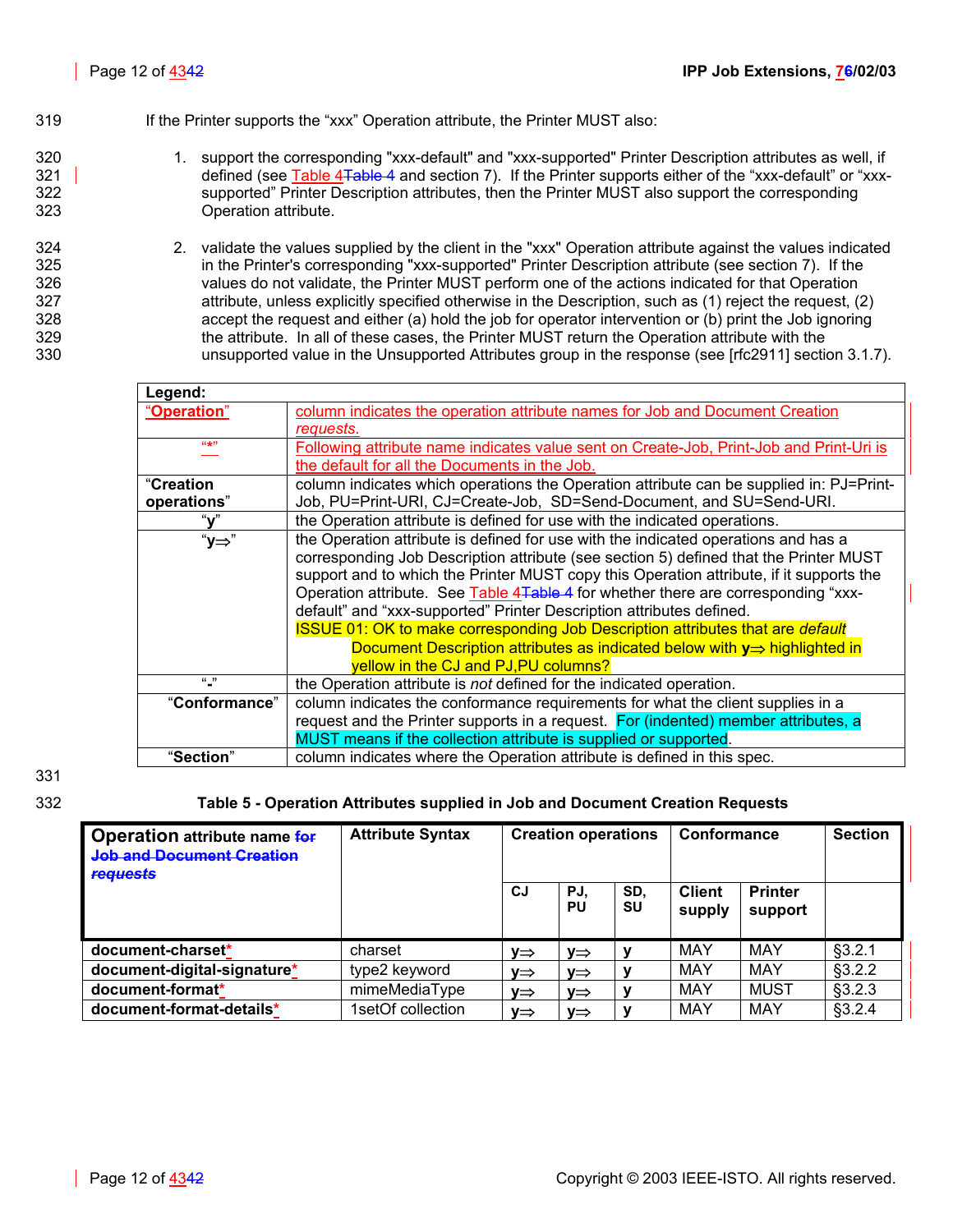| Operation attribute name for<br><b>Job and Document Creation</b><br><b>requests</b> | <b>Attribute Syntax</b> | <b>Creation operations</b> |                  | Conformance      |                         | <b>Section</b>            |                       |
|-------------------------------------------------------------------------------------|-------------------------|----------------------------|------------------|------------------|-------------------------|---------------------------|-----------------------|
|                                                                                     |                         | <b>CJ</b>                  | PJ,<br><b>PU</b> | SD,<br><b>SU</b> | <b>Client</b><br>supply | <b>Printer</b><br>support |                       |
| document-source-application-name*                                                   | name(MAX)               | V⇒                         | y⇒               | у                | <b>MAY</b>              | <b>MAY</b>                | §3.2.4.1              |
| document-source-application-<br>version*                                            | text(127)               | $y \Rightarrow$            | $y \Rightarrow$  | y                | MAY                     | <b>MAY</b>                | \$3.2.4.2             |
| document-source-os-name*                                                            | name(40)                | $V \Rightarrow$            | $V \Rightarrow$  | v                | MAY                     | MAY                       | \$3.2.4.3             |
| document-source-os-version*                                                         | text(40)                | $V \Rightarrow$            | $V \Rightarrow$  | V                | <b>MAY</b>              | <b>MAY</b>                | \$3.2.4.4             |
| document-format*                                                                    | mimeMediaType           | $v \Rightarrow$            | $V \Rightarrow$  | $\mathbf{v}$     | MUST                    | <b>MUST</b>               | \$3.2.4.5             |
| document-format-device-id*                                                          | text(127)               | $V \Rightarrow$            | V⇒               | v                | <b>MAY</b>              | MAY                       | §3.2.4.6              |
| document-format-version*                                                            | text(127)               | y⇒                         | y⇒               | $\mathbf{v}$     | <b>SHOULD</b>           | <b>MUST</b>               | \$3.2.4.7             |
| document-natural-language*                                                          | naturalLanguage         | V⇒                         | y⇒               | y                | <b>MAY</b>              | <b>MAY</b>                | $$3.2.4.\overline{8}$ |
| document-format-version*                                                            | text(127)               | ∨⇒                         | ∨⇒               | y                | <b>MAY</b>              | MAY                       | §3.2.5                |
| document-message*                                                                   | text(MAX)               | ∨⇒                         | V⇒               | ۷                | <b>MAY</b>              | MAY                       | §3.2.6                |
| document-name*                                                                      | name(MAX)               | ∨⇒                         | V⇒               | y                | <b>MAY</b>              | <b>MUST</b>               | §3.2.7                |
| document-natural-language*                                                          | naturalLanguage         | y⇒                         | V⇒               | y                | <b>MAY</b>              | <b>MAY</b>                | §3.2.8                |
| ipp-attribute-fidelity                                                              | boolean                 | y⇒                         | V⇒               | $\blacksquare$   | <b>MAY</b>              | <b>MUST</b>               | §3.1.1,               |
| job-mandatory-attributes                                                            | 1setOf type2<br>keyword | V⇒                         | y⇒               | ۰                | <b>MAY</b>              | <b>MAY</b>                | §3.1.2                |
| eutput-device-requestedoutput-<br>device*                                           | name(127)               | y⇒                         | y⇒               | ۰                | <b>MAY</b>              | <b>MAY</b>                | § 1.1.13.<br>4.3      |

333

 $\overline{a}$ 

# <span id="page-12-0"></span>334 **3.1 Operation attributes for Job Creation operations only**

335 This section defines additional operation attributes that the client MAY supply in Job Creation operations (Print-Job, 336 Print-URI, and Create-Job) and Validate-Job, but not in Send-Document or Send-URI operations.

# <span id="page-12-1"></span>337 **3.1.1 ipp-attribute-fidelity (boolean) ([rfc2911] section 3.2.1 and 15)**

338 This REQUIRED Operation attribute specifies the policy for the Printer to use (see [rfc2911] §3.2.1.1) when the client 339 supplies unsupported Job Template attributes<sup>6</sup> or values in a Job Creation operation. The value 'true' indicates that 340 total fidelity to client-supplied Job Template attributes and values is required for this Job Creation operation. If the 341 client supplies the value 'false' or omits the attribute, then the Printer MUST accept the Job Creation operation.

342 The Printer MUST copy this attribute to the corresponding (new) Job Description attribute (see section [5.1.2\)](#page-26-1).

### <span id="page-12-2"></span>343 **3.1.1.1 Why there are no "ipp-attribute-fidelity-default" and "ipp-attribute-fidelity-supported" attributes**

344 Because [rfc2911] defines the default value to be 'false' there is no point to define an "ipp-attribute-fidelity-default" 345 Printer Description attribute. Because [rfc2911] REQUIRES a Printer to support the "ipp-attribute-fidelity" Operation 346 attribute there is no need for an "ipp-attribute-fidelity-supported" Printer Description attribute.

### <span id="page-12-3"></span>347 **3.1.2 job-mandatory-attributes (1setOf type2 keyword)**

348 This OPTIONAL Operation attribute permits the client to identify which Job Template attributes the Printer MUST 349 support in this Job Creation request in order to accept the Job. The Printer MUST reject this Job Creation operation

350 if the client supplies an unsupported Job Template attribute or value in the request that is also identified in this list.

<span id="page-12-4"></span><sup>6</sup> The value of the "ipp-attribute-fidelity" Operation attribute has no effect on other O*peration* attributes supplied by the client, only on Job Template attributes supplied by the client.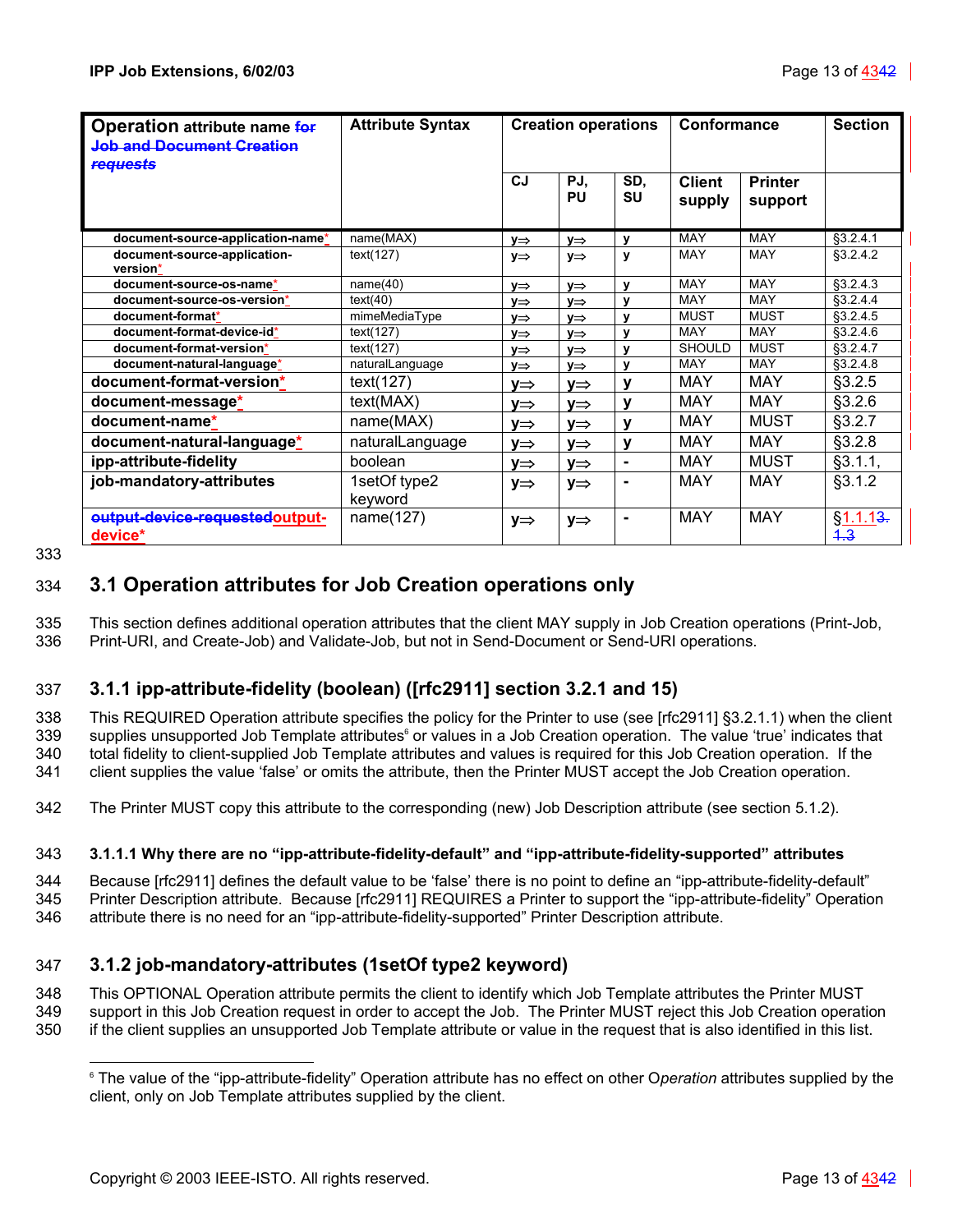- 351 The client MAY supply the "job-mandatory-attributes" Operation attribute in a Job Creation operation or Validate-Job
- 352 operation and MUST NOT supply this attribute in any other operation. If the Printer supports the "job-mandatory-353 attributes" Operation attribute, the Printer MUST support this attribute in all Job Creation operations that it supports
- 354 and in the Validate-Job operation.
- 355 If the client supplies the "job-mandatory-attributes" Operation attribute and the 'ipp-attribute-fidelity" Operation 356 attribute with the 'true' value, the Printer MUST ignore the "job-mandatory-attributes", since the client is requesting 357 that all of the supplied Job Template attributes in the Job Creation request MUST be supported in order for the 358 Printer to accept the Job.
- 359 The Printer MUST copy this attribute to the corresponding "job-mandatory-attributes" Job Description attribute (see  $360$  section [5.1.3\)](#page-26-2) for auditing and trouble-shooting purposes<sup>7</sup>[.](#page-13-1)
- 361 The values of the "job-mandatory-attributes" attribute are the keyword attribute names that identify Job Template 362 attributes; for example, 'job-hold-until', 'job-finishings' (see section [4.1.4\)](#page-24-0), 'copies' and 'media'. In order to identify a 363 member attribute of a collection attribute, the keyword names of both the collection attribute and the member 364 attribute are given separated by a period (.) character. For example, to make the "media" attribute of the "cover-365 front" collection attribute mandatory, supply the keyword value: 'cover-front.media'.
- 366 The Printer MUST accept *any* keyword values for the "job-mandatory-attributes" attribute itself whether or not the 367 corresponding Job Template attributes are supported by the Printer and MUST NOT return any unsupported 368 keywords in the Unsupported Attributes Group in the response. If the client supplies this "job-mandatory-attributes" 369 Operation attribute in a Job Creation operation with values that represent Job Template attributes that the Printer 370 doesn't support, the Printer MUST otherwise accept the attribute anyway. The Printer MUST reject this Job Creation 371 only if the client *actually supplies* any of the identified Job Template attributes that the Printer doesn't support. 372 Because the Printer doesn't reject when the "job-mandatory-attributes" Operation attribute has unsupported attribute 373 keyword names, the client MAY supply all of the attribute keyword names that the client supports without having to 374 tailor the list to the particular Printer to which the client is submitting the Job Creation operation, thereby simplifying 375 client use of this attribute.
- 376 Note: The "job-mandatory-attributes" has nothing to do with whether the Printer overrides the PDL with the identified 377 Job Template attributes (see [rfc2911] sections 4.4.28 and 15).

### <span id="page-13-0"></span>378 **3.1.2.1 Why there are no "job-mandatory-attributes-default" and "job-mandatory-attributes-supported"**  379 **Printer Description attributes**

- 380 By definition, omission of the "job-mandatory-attributes" Operation attribute (and the "ipp-attribute-fidelity" Operation 381 attribute with a 'false' value or omitted) means that the client is requesting that none of the supplied Job Template 382 attributes need to be supported in order to accept the Job, i.e., the Printer MUST NOT reject the job because of any 383 unsupported Job Template attributes. So the default is an empty list, so there is no point to have a "job-mandatory-384 attributes-default" Printer attribute.
- 385 By definition, the client can supply any Job Template attribute in the value list of the "job-mandatory-attributes" 386 Operation attribute, whether or not the Printer actually supports that Job Template attribute. Therefore, it is not 387 possible to have a "job-mandatory-attributes-supported" list, since all possible keywords would have to be expressed.
- 388 Note: the client MAY query the Printer's "job-creation-attributes-supported" (see [ippsave] section 7.1) and 389 "document-creation-attributes-supported" (see [ippdoc] section 10.1) to see which Job Template and Document
- 390 Template attributes the Printer actually supports.

l

<span id="page-13-1"></span><sup>7</sup> The Printer uses the "job-mandatory-attributes" Job Description attribute for validating subsequent Document Template attributes supplied in Send-Document and Send-URI operations for this job when also supporting [ippdoc], where the client can supply Document Template attributes.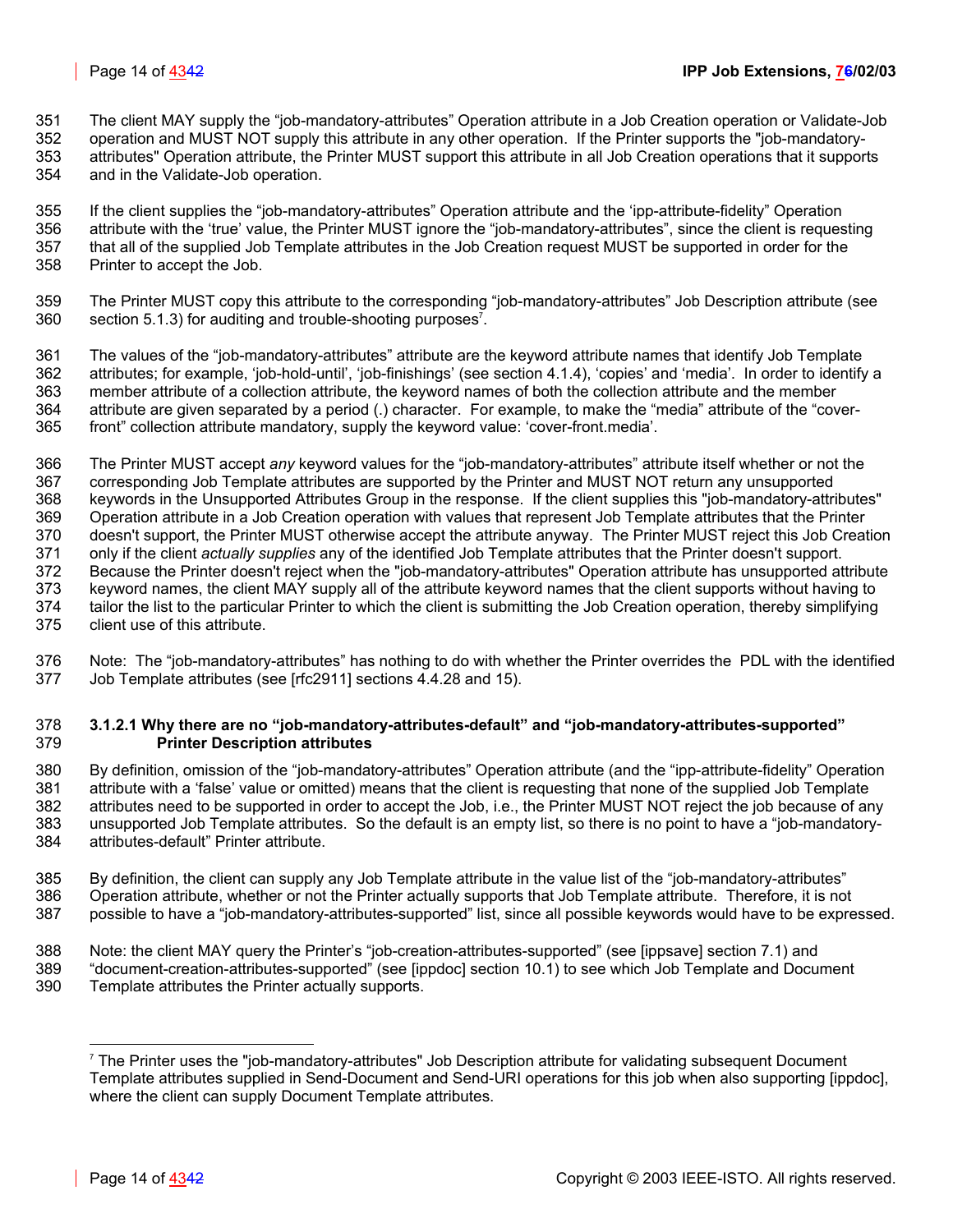### <span id="page-14-2"></span>391 **3.1.3output-device-requested (name(127))**

- 392 This OPTIONAL Operation attribute specifies the name of the target output device for a Printer that fans-out to
- 393 multiple devices (see [rfc2911] section 2.1). This allows the client to control which output device the Printer selects.
- 394 If this attribute is omitted, the Printer selects whichever output device seems best for the job in an implementation
- 395 dependent manner. The client can discover which output devices the Printer supports by querying the Printer's
- 396 "output-device-requested-supported" Printer attribute (see section [7.12\)](#page-32-2).
- 397 If the Printer supports this Operation attribute, the Printer MUST support it only on Job Creation operations, not 398 subsequent Document Creation operations for this Job.
- 399 If the Printer supports this Operation attribute, the Printer MUST support the "output-device-assigned" Job
- 400 Description attribute with the same values (see [rfc2911] section 4.3.13).

### 401 **3.1.3.1output-device-default (name(MAX))**

402 This OPTIONAL Printer Description attribute specifies the default value for the Job's "output-device-assigned" Job 403 Description attribute. A Printer MAY have a dynamic scheduling algorithm to assign jobs to output devices, in which 404 case the "output-device-default" Printer attribute is not configured. If the Printer does not have a dynamic schedulin 405 algorithm to assign Jobs to output devices, the Printer copies the value of the "output-device-default" Printer attribute 406 to the Job's "output-device-assigned" attribute when the client omits the "output-device-requested" Operation 407 attribute.

# <span id="page-14-0"></span>408 **3.2 Operation attributes for both Job and Document Creation operations**

409 This section defines the semantics for the Operation attributes that a client MAY supply in a Job Creation operation 410 (Print-Job, Print-URI, Create-Job) or a Document Creation operation (Print-Job, Print-URI, Send-Document and

411 Send-URI). Note: Print-Job and Print-URI are both Job Creation and Document Creation operations.

### <span id="page-14-1"></span>412 **3.2.1 document-charset (charset)**

413 This OPTIONAL Operation attribute identifies the charset of the Document Content. This Operation attribute is

414 intended to be supported by Printers that support a document-format in which the charset may be ambiguous in the 415 Document content, such as 'application/vnd.hp-PCL', where the charset escape sequence MAY be omitted from the 416 data.

417 If a client supplies the "document-charset" Operation attribute in a Document Creation operation with a value that the 418 Printer doesn't support, the Printer MUST reject the job and return the status code: 'client-error-charset-not-419 supported' (see [rfc2911] section 3.1.4.14), since the interpretation of the content will be mis-understood by the 420 Printer.

421 The standard values for these attributes are Internet Media types (sometimes called MIME types). For further details 422 see the description of the 'mimeMediaType' attribute syntax in [rfc2911] section 4.1.9.

423 The Printer MUST support this attribute if it supports a document format for which the Document Content can be 424 ambiguous with respect to the charset being used to encode the data. For example, the 'application/vnd.hp-PCL' 425 MAY omit the charset escape sequence. Although [rfc2854] strongly RECOMMENDS that 'text/html', include a "; 426 charset=charset' parameter in the MIME type itself (that is, explicitly in the value of the "document-format" attribute), 427 often the charset= parameter is not present in the MIME type and the Printer MUST assume a charset. Thus a 428 Printer that supports the text/html MIME type MUST support the "document-charset" operation attributes. Also many 429 text files use the various 8-bit ISO 8859 charsets in which the lower half is US-ASCII and the upper half is various 430 Latin sets (about 8 or 9), Greek, Cyrillic, Hebrew, and Arabic. Shift JIS is another example where the left half is US-431 ASCII, but the right half can be one of a number of things. But if the data doesn't contain the charset escape 432 sequences, this attribute can help the Printer know what the charset is in the Document. Such document formats are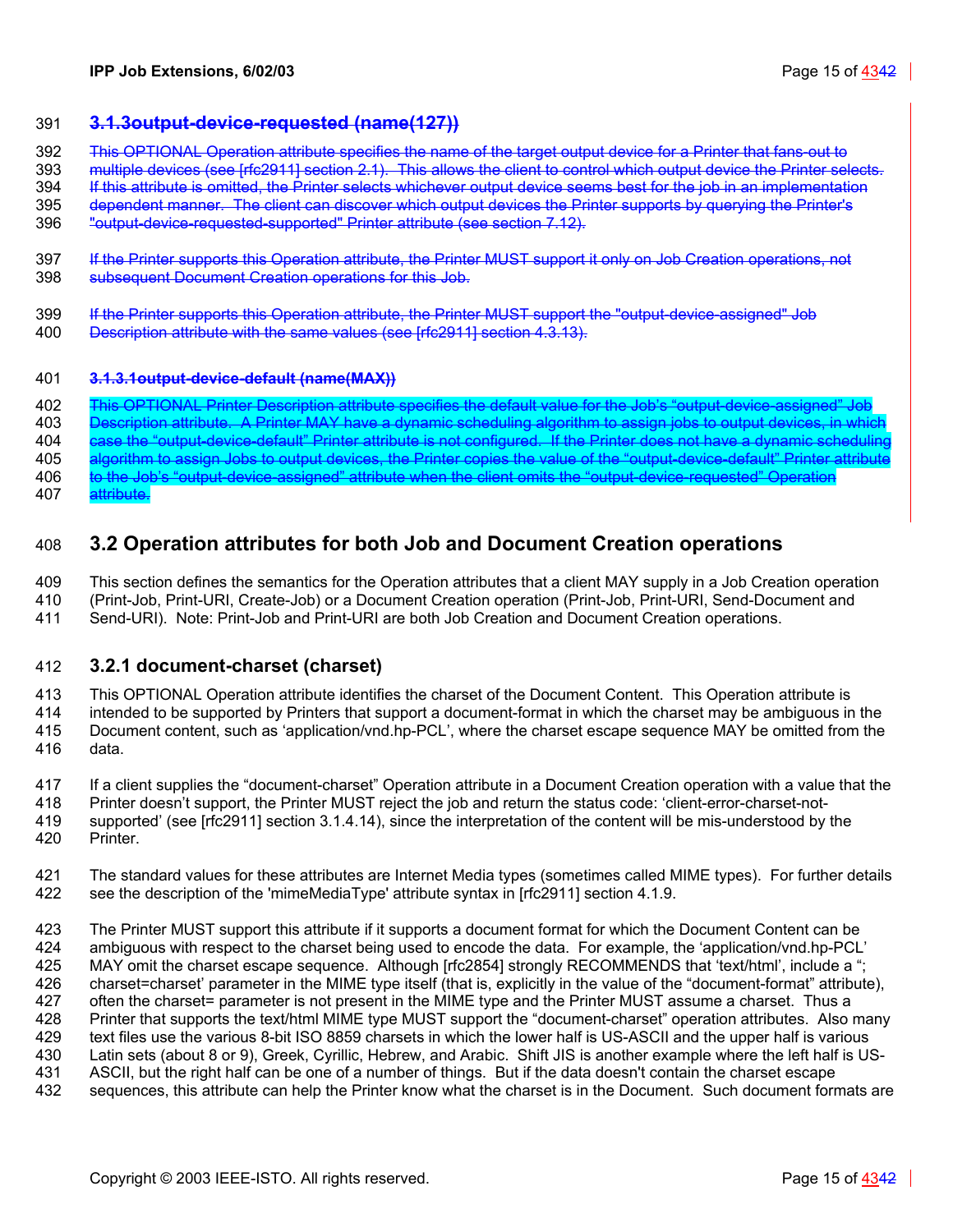- 433 called "charset-ambiguous" document formats. Finally, even though [rfc2046] REQUIRES the "; charset=" MIME
- 434 type parameter if the file contains other than US-ASCII, in practice, the "; charset=" MIME type parameter is often 435 omitted, thus making 'text/plain' a charset-ambiguous document format. See the discussion in [rfc2911] section 4.1.9
- 436 and [rfc2046].
- 437 The Printer MAY also check the Document content while processing to see that the document data meets the coding
- 438 requirements for the supplied charset. If the data contains something that is outside the charset encoding, the 439 Printer MUST either (1) hold the job or (2) abort, and SHOULD NOT continue printing square boxes for encoded
- 440 characters that are outside the charset supplied by the client.
- 441 Many other document formats, such as 'application/postscript' and 'application/pdf', are *not* charset-ambiguous, so that Printers that support only such formats MAY omit support of the "document-charset" Operation/ Description
- 443 attributes.
- 444 If the Printer supports the "document-charset" Operation attribute, it MUST also support the corresponding 445 "document-charset-default" and "document-charset-supported" Printer Description attributes as well and vice versa
- 446 (see sections [7.1](#page-30-0) and [7.2\)](#page-30-1).

# <span id="page-15-0"></span>447 **3.2.2 document-digital-signature (type2 keyword)**

- 448 This OPTIONAL Operation attribute identifies the technology of digital signature in the Document content.
- 449 If a client supplies this "document-digital-signature" Operation attribute in a Document Creation operation with a 450 value that the Printer doesn't support, the Printer MUST perform one of the following actions depending on 451 implementation: (1) reject the request OR (2) accept the request, set the Job's "job-state-reasons" attribute to 452 'digital-signature-type-not-supported' (see section [6.1\)](#page-28-3), and either (a) put the Job in the 'pending-held' state or (b) 453 process the job ignoring the attribute. See section [3](#page-9-0) [above](#page-14-0) for more details.
- 454 If the Printer supports this attribute and the value supplied by the client, the Printer MAY verify the signature 455 according to the rule for that signature format and "document-format". If the signature does not verify, then the 456 Printer MUST perform one of the following actions depending on implementation (which MAY depend on the 457 "document-format" and a site-established policy):
- 458 1. ignore the signature (and MAY indicate on the printed output some how) and MUST set the Job's "job-state-459 reasons" Job Description attribute with the 'digital-signature-did-not-verify' value (see section [6.1\)](#page-28-3).
- 460 2. put the job on hold and wait for human intervention and MUST set the Job's "job-state-reasons" Job 461 Description attribute with the 'job-digital-signature-wait' and 'digital-signature-did-not-verify' values (see 462 section [6.1\)](#page-28-3), OR
- 463 3. abort the job depending on implementation and/or site configuration and MUST set the Job's "job-state-464 reasons" Job Description attribute with the 'job-aborted-by-system' and 'digital-signature-did-not-verify' 465 values (see section [6.1\)](#page-28-3).
- 466 Different PDLs have different techniques of embedding the signature. If the Printer supports the "document-digital-467 signature" attribute and the supplied "document-format", the Printer MUST accept the document. However, if the 468 Printer either doesn't support the value of the "document-digital-signature' Operation attribute or doesn't support the 469 technique used by the supplied "document-format" attribute, the Printer MUST either (1) ignore the signature or (2) 470 put the job on hold and wait for human intervention, depending on implementation. If the Printer doesn't support the 471 supplied value, the Printer MUST return the "document-digital-signature" attribute with its value as unsupported in the 472 Unsupported Attributes group as specified in [rfc2911] section 3.1.7.
- 473 The following standard keyword values are defined: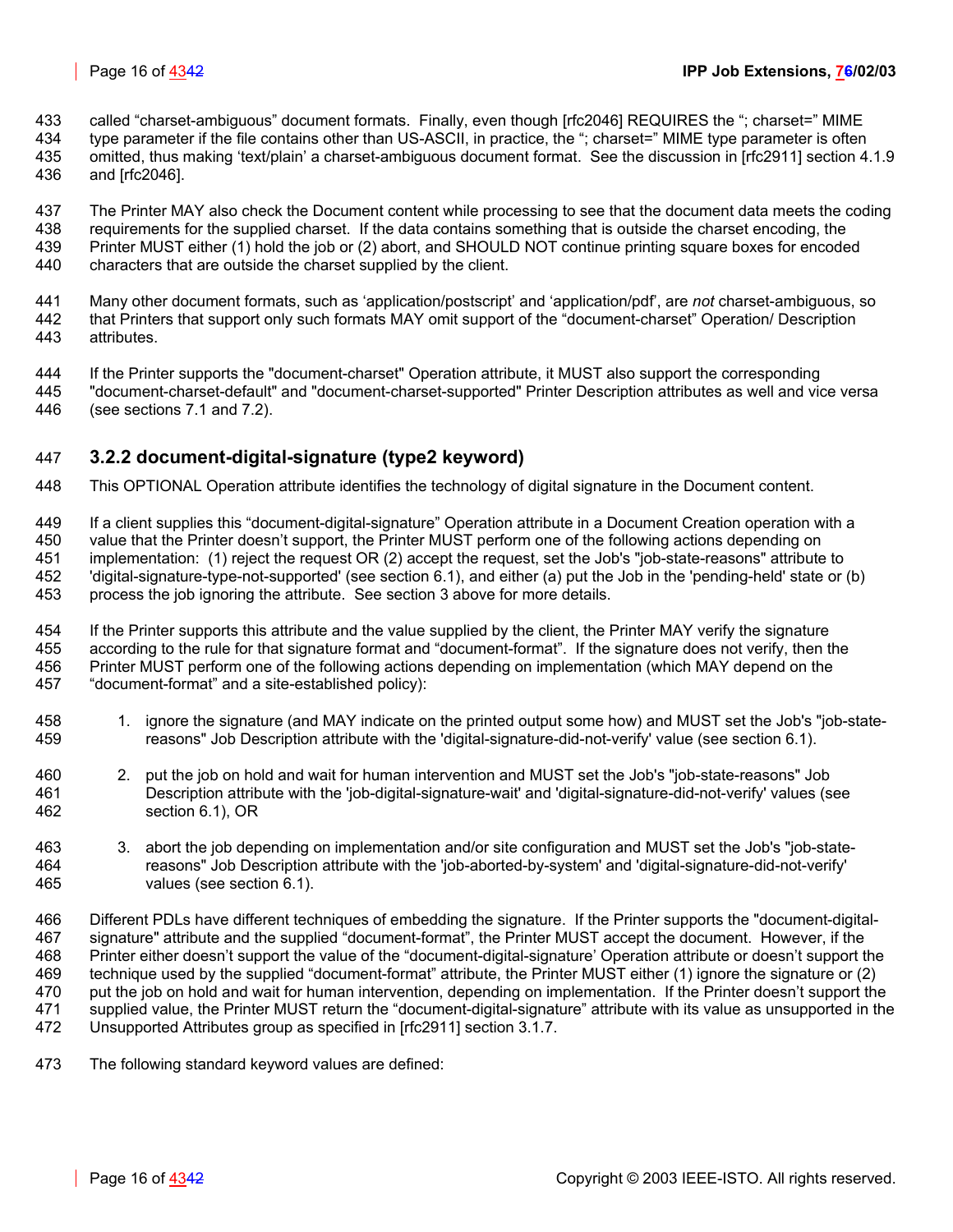- 474 'dss': Digital Signature Standard (DSS) [dss].
- 475 'none': There is not a digital signature in the Document content. If this attribute is supported, the 'none' 476 value MUST be implemented but MAY be removed by the administrator.
- 477 'pgp': PGP Message Exchange Formats [rfc1991].
- 478 'smime': Enhanced Security Services for S/MIME [rfc2634].
- 479 'xmldsig' XML Digital Signature [xmldsig].

### <span id="page-16-0"></span>480 **3.2.3 document-format (mimeMediaType)**

481 This REQUIRED Operation attribute (see [rfc2911] section 3.2.1.1) indicates the document format of the supplied 482 Document Content. If a client supplies the "document-format" Operation attribute with a value that the Printer doesn't 483 support, the Printer MUST reject the job and return the status code 'client-error-document-format-not-supported' (see 484 [rfc2911] section 3.1.4.11), since the Printer cannot process the data.

485 The standard values for this attribute are Internet Media types (sometimes called MIME types). For some MIME 486 types, such as 'text/plain' [rfc2046], the "; charset=" parameter is defined which specifies the charset of the Document 487 content. The Printer MUST support the charset MIME parameter as well as the "document-charset" Operation 488 attribute (section [3.2.1\)](#page-14-1) if the Printer supports any text MIME type, such as 'text/plain' or 'text/html'. For further 489 details see the description of the 'mimeMediaType' attribute syntax in [rfc2911] section 4.1.9 and [rfc2046] and the

- 490 "document-charset" Operation attribute (section [3.2.1\)](#page-14-1).
- 491 Many printer languages in the Printer MIB do not have a MIME type registered with IANA.<sup>8</sup> It is the intent of the PWG<br>492 Universities all of the Printer MIB v2 XXX Printer Languages as 'application/vnd.PWG-XXX'. I to registers all of the Printer MIB v2 XXX Printer Languages as 'application/vnd.PWG-XXX'. If a Printer Language 493 already has a registered MIME Media type or gets a registration in the future, then that MIME Type MUST be used in 494 preference to the 'application/vnd.PWG-XXX' MIME Type. For example, PostScript<sup>®</sup> has the MIME Media type: 495 'application/postscript' and PCL has the MIME Media Type: 'application/vnd.HP-PCL, so those MIME Media types 496 MUST be used instead of 'application/vnd.PWG-PS' and 'application/vnd.PWG-PCL'. For example, the NEC NPDL 497 printer language from the Printer MIB does not have a MIME type registered with IANA. Therefore, the "document-498 format" = 'application/vnd.PWG-NPDL' MUST be used.

499 Note: CIP4 did not agree to register MIME types for other organizations and standards. Instead, CIP4 will just add 500 values to the flat file that aren't MIME types. The values will not start with any of the MIME type roots: application/, 501 audio/, image/, message/, model/, multipart/, test/, or video.

- 502 **ACTION ITEM (Tom and Ira): Propose a format for the file.**
- 503 See also the "document-format-version" Operation attribute in section [3.2.5](#page-19-4) and the "document-format-details" 504 Operation attribute in section [3.2.4.](#page-16-1)

### <span id="page-16-1"></span>505 **3.2.4 document-format-details (1setOf collection)**

506 This OPTIONAL Operation attribute supplied in Document Creation operations summarizes the details of the 507 Document content, including any files contained in the Document. This Operation attribute is intended to be 508 supported by Printers that support a packaging document format, such as 'application/zip' or 'multipart/related', in 509 order to detail the contents. However, this Operation attribute MAY be used with any document format. See [Table](#page-17-0)  510 6<del>Table 6</del> for a list of the member attributes along with the client and Printer conformance requirements.

511 All member attributes, if supplied, MUST have contents. The value MUST NOT be omitted.

 $\overline{a}$ 

<span id="page-16-2"></span><sup>&</sup>lt;sup>8</sup> Companies are urged to register there Printer languages with IANA using the 'application/vnd.XX-yyy vendor tree. There has also been a long standing PWG proposal to register all of these as 'application/vnd.pwg-yyy.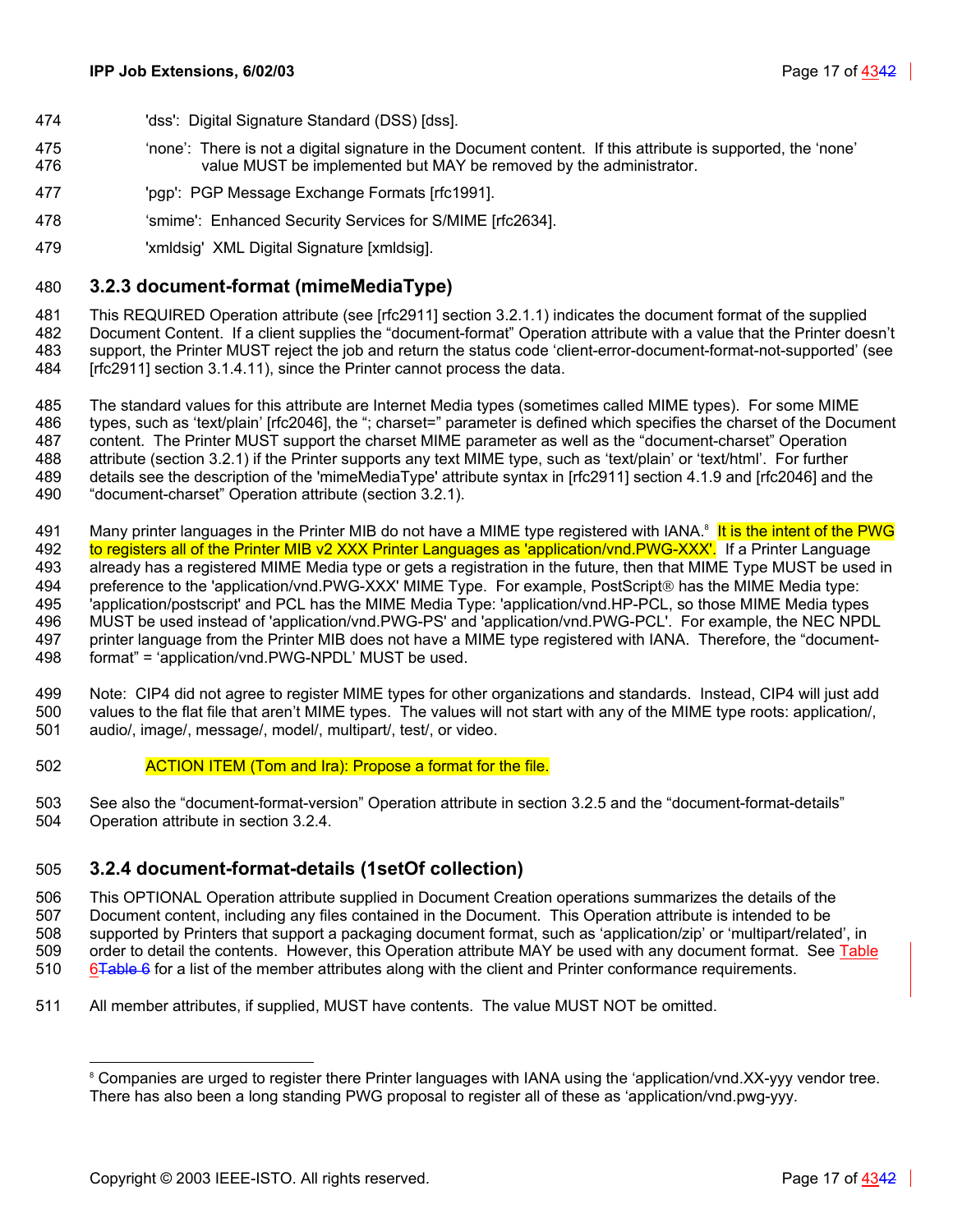512 If a Printer supports a *packaging* MIME type, such as 'multipart/related' or 'application/zip', the Printer MUST support 513 this "document-format-details" Operation attribute. If a Printer does not support a packaging MIME type, it MAY omit

514 support of the "document-format-details" Operation attribute and Description attribute. The purpose of the

515 "document-format-details" Operation attribute is to describe the details of the document format or formats in the

516 supplied Document, including the packaging format itself, so that the Printer knows what to expect.

517 If a client supplies the "document-format-details" Operation attribute in a Document Creation request with member 518 attributes and/or values that the Printer doesn't support, the Printer MUST perform one of the following actions 519 depending on implementation: (1) reject the request OR (2) accept the request and either (a) put the Job in the 520 'pending-held' state or (b) process the job ignoring the attribute. See section [3](#page-9-0) [above](#page-14-0) for more details. However, if 521 the "document-charset" or the "document-format" member attributes are the ones in question, the Printer MUST 522 reject the request, same as for the "document-charset" and "document-format" Operation attributes (see sections 523 [3.2.1](#page-14-1) and [3.2.3\)](#page-16-0) and return the 'client-error-charset-not-supported' (see [rfc2911] section 13.1.4.16) or the 'client-524 error-document-format-not-supported' (see [rfc2911] section 13.1.4.11) status-codes, respectively.

525 For a packaging format, the "document-format-details" attribute does not provide means to associate each collection 526 value with particular document in the archive file, so it does not provide a "manifest" of the packaging. One of the 527 packaging collection values MAY describe the packaging format itself, in which case that collection value MUST be 528 the first collection value. The remaining collection values provide the summary of the details of the contained files in 529 any order.

530 There MUST NOT be any duplicate collection values, that is, no collection values with all the same member attribute 531 values; it's a set, not a sequence. So 100 PostScript files with the same details in a .zip file:

- 532 (1) MAY have one collection value with the "document-format" member attribute = 'application/zip' MIME type 533 value and MAY have additional member attributes that give details about the .zip file itself and
- 534 (2) MUST have one collection value containing a "document-format" member attribute = 535 'application/postscript' and MAY have additional member attributes that give the details about the PostScript 536 files.

537 If a file in a packaging file is itself a packaging file, the single "document-format-details" (1setOf collection) Operation 538 attribute SHOULD contain the flattened distinct collection values for all files at all nested levels. Therefore, the 539 "document-format-details" collection attribute is not recursively defined and MUST NOT contain the "document-

540 format-details" attribute as a member attribute.

### 541 **Table 6 - "document-format-details" member Operation attributes**

<span id="page-17-0"></span>

| <b>Member Attribute Name</b>        | <b>Attribute Syntax</b> | <b>Client</b><br>supplies | <b>Printer</b><br><b>Support</b> | <b>Member</b><br><b>Attribute</b><br><b>Section</b> | <b>Top Level</b><br><b>Attribute</b><br><b>Section</b> |
|-------------------------------------|-------------------------|---------------------------|----------------------------------|-----------------------------------------------------|--------------------------------------------------------|
| document-source-application-name    | name(MAX)               | MAY                       | MAY                              | 3.2.4.1                                             | N/A                                                    |
| document-source-application-version | text(127)               | MAY                       | MAY                              | 3.2.4.2                                             | N/A                                                    |
| document-source-os-name             | name(40)                | <b>MAY</b>                | MAY                              | 3.2.4.3                                             | N/A                                                    |
| document-source-os-version          | text(40)                | MAY                       | MAY                              | 3.2.4.4                                             | N/A                                                    |
| document-format                     | mimeMediaType           | <b>MUST</b>               | <b>MUST</b>                      | 3.2.4.5                                             | 3.2.3                                                  |
| document-format-device-id           | text(127)               | MAY                       | MAY                              | 3.2.4.6                                             | N/A                                                    |
| document-format-version             | text(127)               | <b>SHOULD</b>             | <b>MUST</b>                      | 3.2.4.7                                             | 3.2.5                                                  |

<span id="page-17-1"></span><sup>9</sup> If the client wants to achieve a "manifest", that is a complete list of each file in a packaging, then the client needs to extract each file from the package and submit each one in a separate Document Creation operation. Note: the client can re-compress each file before sending, so the compression isn't lost when sending each document separately.

l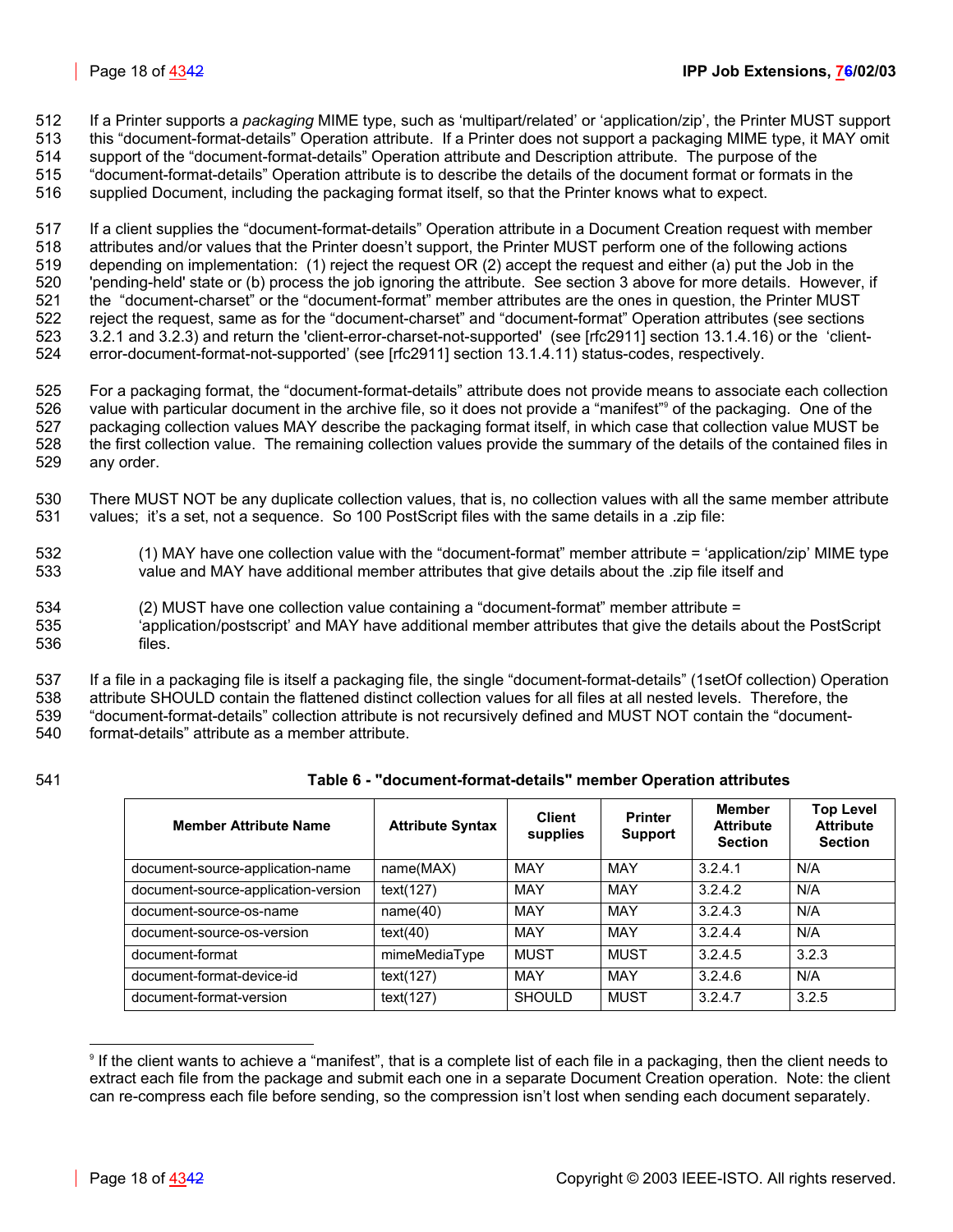| document-natural-languages | IsetOf<br>naturalLanguage | MAY | MAY | ∪.∠.⊤.∪ | $\sim$<br>∪.∠. |
|----------------------------|---------------------------|-----|-----|---------|----------------|
|                            | . .                       |     |     |         |                |

542

543 The client can determine which member attributes of the "document-format-details" are supported by querying the 544 Printer's "document-format-details-supported" (1setOf type2 keyword) Printer Description attribute (see section [7.6\)](#page-31-2).

545 [Table 6Table 6](#page-17-0) shows that three of the member attributes also have comparable top level Operation attributes 546 defined with the same names. See the sections listed in the rightmost column. These three high level attributes 547 have corresponding "xxx-default" and "xxx-supported" Printer Description attributes. These values are also for use 548 with the corresponding three member attributes. The remaining member attributes do not have any corresponding 549 "xxx-default" and "xxx-supported" Printer Description attribute.

550 If a client supplies this "document-format-details" Operation attribute with a member attribute with a value that the 551 Printer doesn't support, the Printer MUST perform one of the following actions: (1) reject the request OR (2) accept 552 the request and either (a) put the Job in the 'pending-held' state or (b) process the job ignoring the attribute. See 553 section [3](#page-9-0) [above](#page-14-0) for more details.

### <span id="page-18-0"></span>554 **3.2.4.1 document-source-application-name (name(MAX))**

555 This OPTIONAL member Operation attribute identifies the application that generated the document. The 556 value MUST be all lowercase in order to facilitate matching. The version number MUST NOT be included 557 (see the "document-source-application-version" attribute). Examples: "photoshop", "microsoft word", 558 "unknown".

### <span id="page-18-1"></span>559 **3.2.4.2 document-source-application-version (text(127))**

560 This OPTIONAL member Operation attribute identifies the version number of the application that created the 561 document. The value MUST be all lowercase in order to facilitate matching. The intent of this attribute is for 562 purposes of affecting the interpreting by the Printer for any formats for which the source application version 563 might have different semantics. Examples:

- 564 "8.1 (4331)" for Winzip®, "5.0.5 10/26/2001" for Acrobat®, "2000 (9.0.4119 sr-1)" for Microsoft® Word
- 565 If the client omits this member attribute, that matches with any version. Similarly, the Printer's member 566 attribute MAY be omitted or be a zero length string to indicate any.

### <span id="page-18-2"></span>567 **3.2.4.3 document-source-os-name (name(40))**

568 This OPTIONAL member Operation attribute identifies the name of the operating system on which the 569 document was generated. Valid values are the operating system names defined in the IANA Operating 570 System name registry [os-names] with the version number portion removed (see the "document-source-os-571 version" attribute). IANA Operating System Names consist of up to 40 *uppercase* US-ASCII letters, hyphen 572 ("-"), period ("."), and slash ("/") characters. The value MUST be all lowercase in order to facilitate matching.

- 573 Possible example IANA OS Registry values: 'linux', 'macos', 'sun-os', 'unix', "unknown", 'windows'.
- 574 **ACTION ITEM: Get Sun to register SOLARIS with IANA.**

### <span id="page-18-3"></span>575 **3.2.4.4 document-source-os-version (text(40))**

576 This OPTIONAL member Operation attribute identifies the version of the operating system on which the 577 document was generated. Valid values include the version portion of any of the operating system names 578 defined in the IANA Registry [os-names]. The value MUST be all lowercase in order to facilitate matching.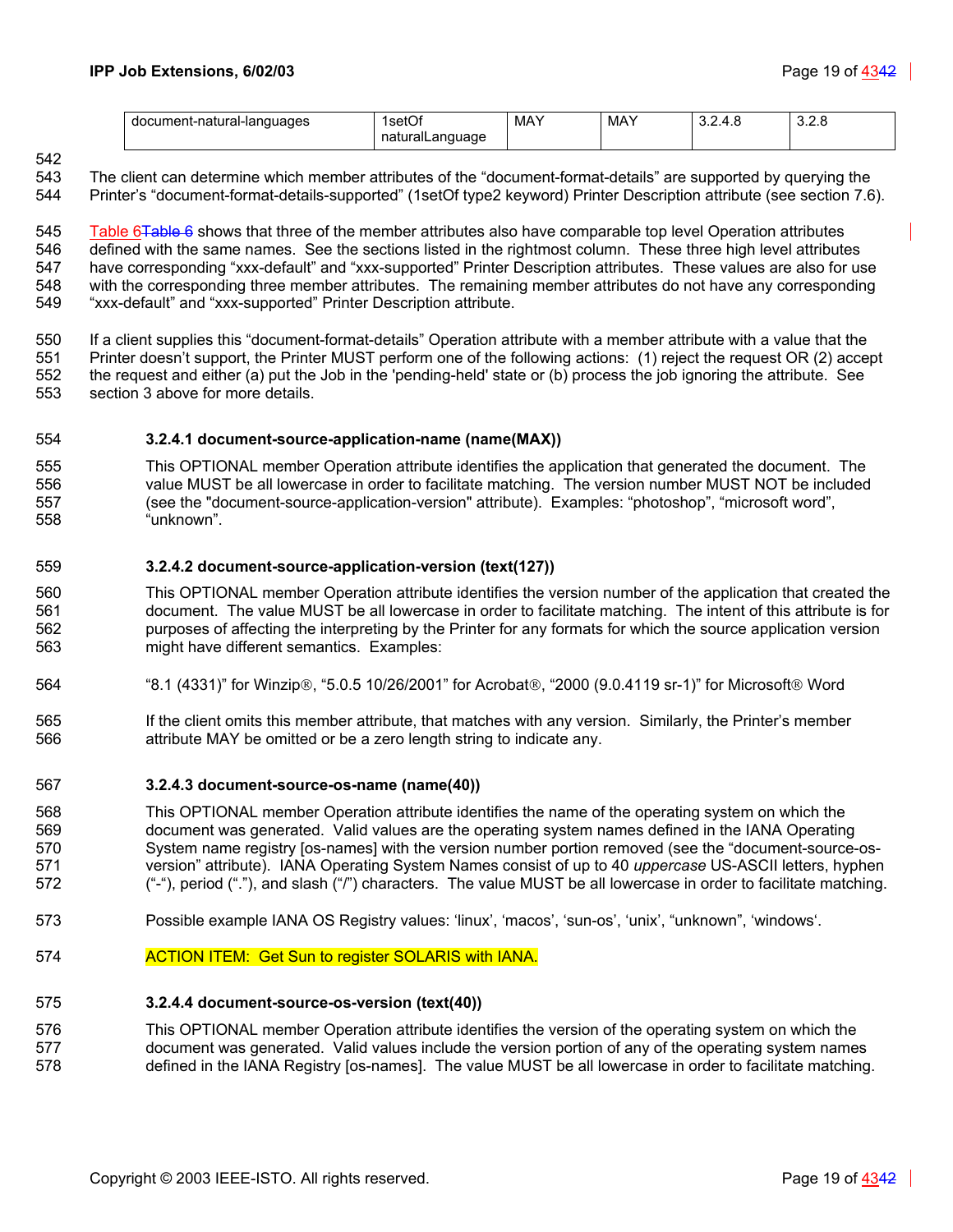- 579 The value MUST NOT include the name portion of the registered OS name (see "document-source-os-580 name" attribute).
- 581 Possible example values for the indicated "document-source-os-name" value are: 582 for 'linux': '1.0', '1.2', '2,0', '2.2', '2.4' 583 for 'unix': 'bsd', 'v', 'v.1', 'v.2', 'v.3', 'pc' 584 for 'windows': '95', '98', 'ce', 'nt', 'nt-2', 'nt-3', 'nt-3.5', 'nt-3.51', 'nt-4', 'nt-5' (windows 2000), 585 **ACTION ITEM: Get Microsoft to register NT-5.1 (maybe NT-5.2) with IANA.**
- 586

### <span id="page-19-0"></span>587 **3.2.4.5 document-format (mimeMediaType)**

588 This REQUIRED member Operation attribute identifies the document format (see [rfc2911] §3.2.1.1) of the 589 collection value of which it is a member. The client MUST supply and the Printer MUST support this member 590 attribute in each collection value. The values for this member attribute are Internet Media types (sometimes 591 called MIME types) and have the same values and semantics as for the top level "document-format" 592 Operation attribute with the same name (see section [3.2.3](#page-16-0) for the semantics).

### <span id="page-19-1"></span>593 **3.2.4.6 document-format-device-id (text(127))**

594 This OPTIONAL member Operation attribute identifies the type of device for which the document was 595 formatted, including manufacturer and model. This attribute is intended to identify document formats that are 596 not portable, e.g., PDLs that are device dependent. The value of this variable MUST exactly match the IEEE 597 1284-2000 Device ID string (see [IEEE1284] clause 6), except the length field MUST NOT be specified. See 598 the Microsoft Universal Plug and Play [upnp] section 2.2.6 DeviceId parameter for details and examples. 599 Here is an example showing only the required fields for a PostScript document:<br>600 MANUFACTURER: ACME Co.: COMMAND SET: PS: MODEL: LaserBeam 9: MANUFACTURER: ACME Co.; COMMAND SET: PS; MODEL: LaserBeam 9;

# <span id="page-19-2"></span>601 **3.2.4.7 document-format-version (text(127))**

602 This REQUIRED member Operation attribute identifies the level or version of the document format identified 603 by the "document-format" member attribute. The client MAY supply and the Printer MUST support this 604 member attribute if the Printer supports the "document-format-details" Operation attribute. The semantics 605 and supported values of this "document-format-version" member attribute MUST be the same as for the top 606 level "document-format-version" Operation attribute with the same name (see section [3.2.5](#page-19-4) for the 607 semantics).

### <span id="page-19-3"></span>608 **3.2.4.8 document-natural-language (1setOf naturalLanguage)**

609 This OPTIONAL member Operation attribute specifies the natural language(s) of the collection value of 610 which it is a member. The values for this attribute are natural language codes (with optional country codes) 611 and have the same values and semantics as for the top level "document-natural-language" 612 (naturalLanguage) operation attribute with the same name (see section [3.2.8](#page-21-0) for the semantics). If the 613 document contains multiple natural languages, then the first value MUST be the primary language of the 614 document.

### <span id="page-19-4"></span>615 **3.2.5 document-format-version (text(127))**

616 This OPTIONAL Operation attribute identifies the level or version of the document format of the Document content 617 identified by the "document-format" Operation attribute (section [3.2.3\)](#page-16-0).

- 618 If the client supplies this "document-format-version" Operation attribute, the client MUST also supply the "document-
- 619 format" Operation attribute (section [3.2.3\)](#page-16-0), so that the Printer does not need to parse the "document-format-version"
- 620 string in order to determine the document format and version.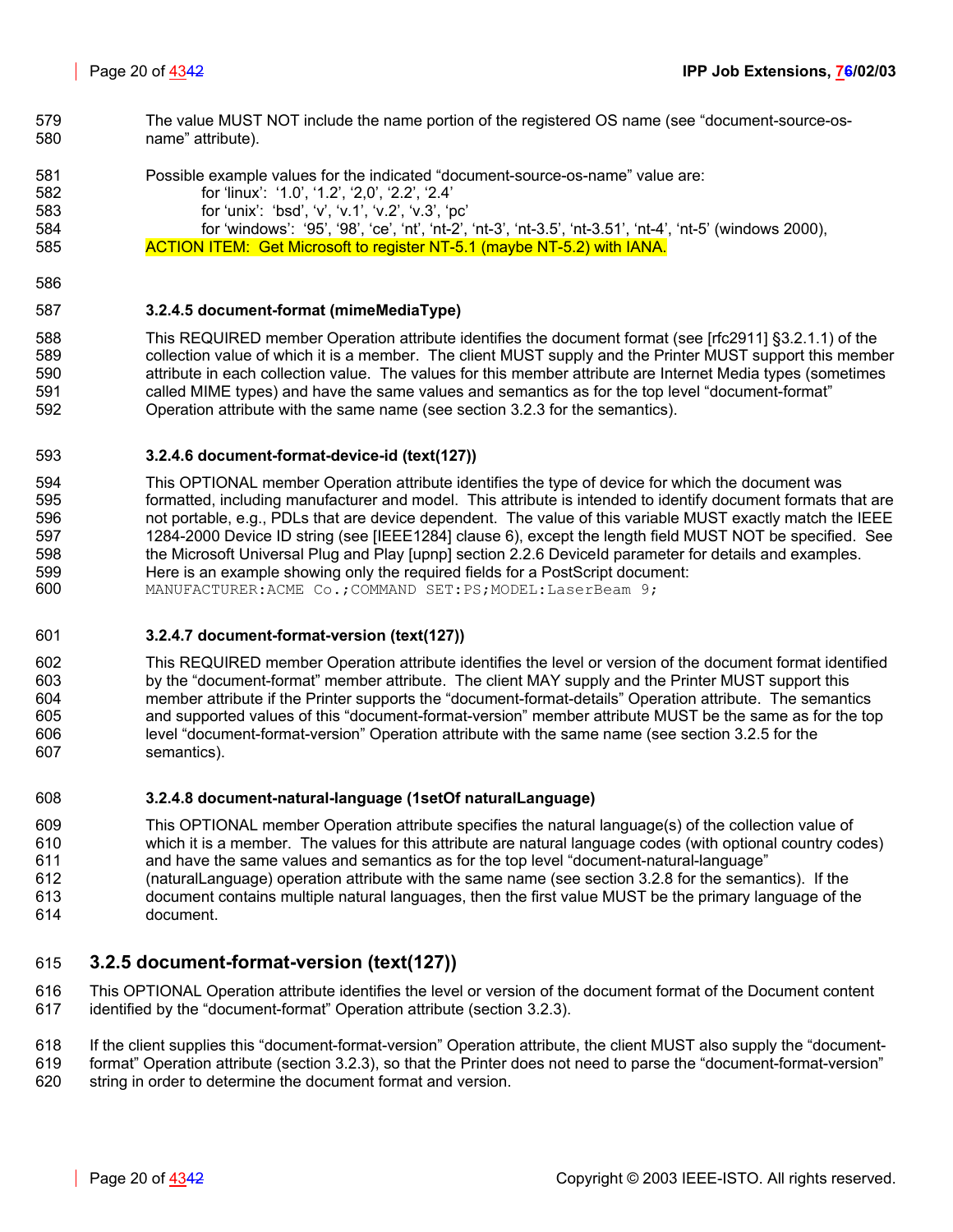- 621 If a client supplies this "document-format-version" Operation attribute with a value that the Printer doesn't support as
- 622 indicated by the Printer's "document-format-version-supported" attribute (see section [7.8\)](#page-31-4), the Printer MUST perform 623 one of the following actions, depending on implementation: (1) reject the request OR (2) accept the request and
- 624 either (a) put the Job in the 'pending-held' state or (b) process the job ignoring the attribute. See section [3](#page-9-0) [above](#page-14-0) for 625 more details.
- 626 The defined values are taken from the Printer MIB [rfc1759] langTC values (after removing the "lang") used in the 627 prtInterpreterLangFamily and the prtInterpreterLangLevel attributes (SNMP calls them "objects") separated by the "/" 628 character. If there is no version, just the langTC prefix without the "/" is used. Note: the Printer MIB 629 prtInterpreterLangVersion attribute is not used, since no standard values are given in the Printer MIB.
- 
- 630 The short first field before the "/" character are unique, so that the version values are self-identifying so that all the 631 versions for all document formats can be combined into a single list for the Printer's "document-format-version-632 supported" Printer attribute. The first field also tends to be the acronym for the document format and often is also the 633 file name extension registered with IANA. The Printer MIB shows the first field in uppercase for readability. 634 However, the Printer MUST perform case-insensitive matching of supplied values with supported values. If the
- 635 common acronym includes a "/", such as TIFF/IT, the "/" is changed to "-" so that the first field ends with the first "/."
- 636 Example values:
- 637 'PS/3': For Postscript level 3 [rfc1759].
- 638 'PCL/5e': For PCL 5e [rfc1759].
- 639 'PDF/1.4': For PDF version 1.4 [pdf]
- 640 'PDF/X-1a:2001': For PDF/X-1a [iso15930]
- 641 'DCS/2.0' For Document Color Separation (DCS), version 2.0. [dcs2.0]
- 642 'TIFF-IT/FP:1998': TIFF/IT [iso12639] Full Page baseline.
- 643 'TIFF-IT/CT:1998': TIFF/IT [iso12639] Continuous Tone picture data baseline
- 644 'TIFF-IT/FP/P1:1998': TIFF/IT [iso12639] Full Page profile 1
- 645 'TIFF-IT/CT/P1:1998': TIFF/IT [iso12639] Continuous Tone picture data profile 1
- 646 'Automatic': auto sense the format [rfc1759]. Is use in combination with the 'application/octet-stream' (see 647 **[rfc2911] section 4.1.9.1) value of the "document-format" attribute (section [3.2.3\)](#page-16-0).**
- 648

### <span id="page-20-0"></span>649 **3.2.5.1 Why no "document-format-version-default"**

650 There is no "document-format-version-default" since to meaningful, the default would have to depend on the

651 "document-format". Currently, there are no "xxx-default" attributes whose values depend on the value of other 652 attributes. Thus an implementation is free to supply its own defaults the depend on the "document-format".

### <span id="page-20-1"></span>653 **3.2.6 document-message (text(MAX))**

654 This OPTIONAL Operation attribute contains a message from the user to the operator about the Document.

### <span id="page-20-2"></span>655 **3.2.7 document-name (name(MAX))**

- 656 The Printer MUST support this Operation attribute in Print-Job, Print-URI, Send-Document, and Send-URI operations 657 (see [rfc2911 section 3.2.1.1) and MAY support it in the Create-Job operation. For the Print-Job, Print-URI, and
- 658 Create-Job operations, the Printer MUST copy the value to the corresponding Job Description attribute<sup>10</sup>[.](#page-20-3)

<span id="page-20-3"></span> $\overline{a}$ <sup>10</sup> For the Send-Document and the Send-URI Operation attribute, the Printer copies them to the corresponding Document Description attribute defined in [ippdoc].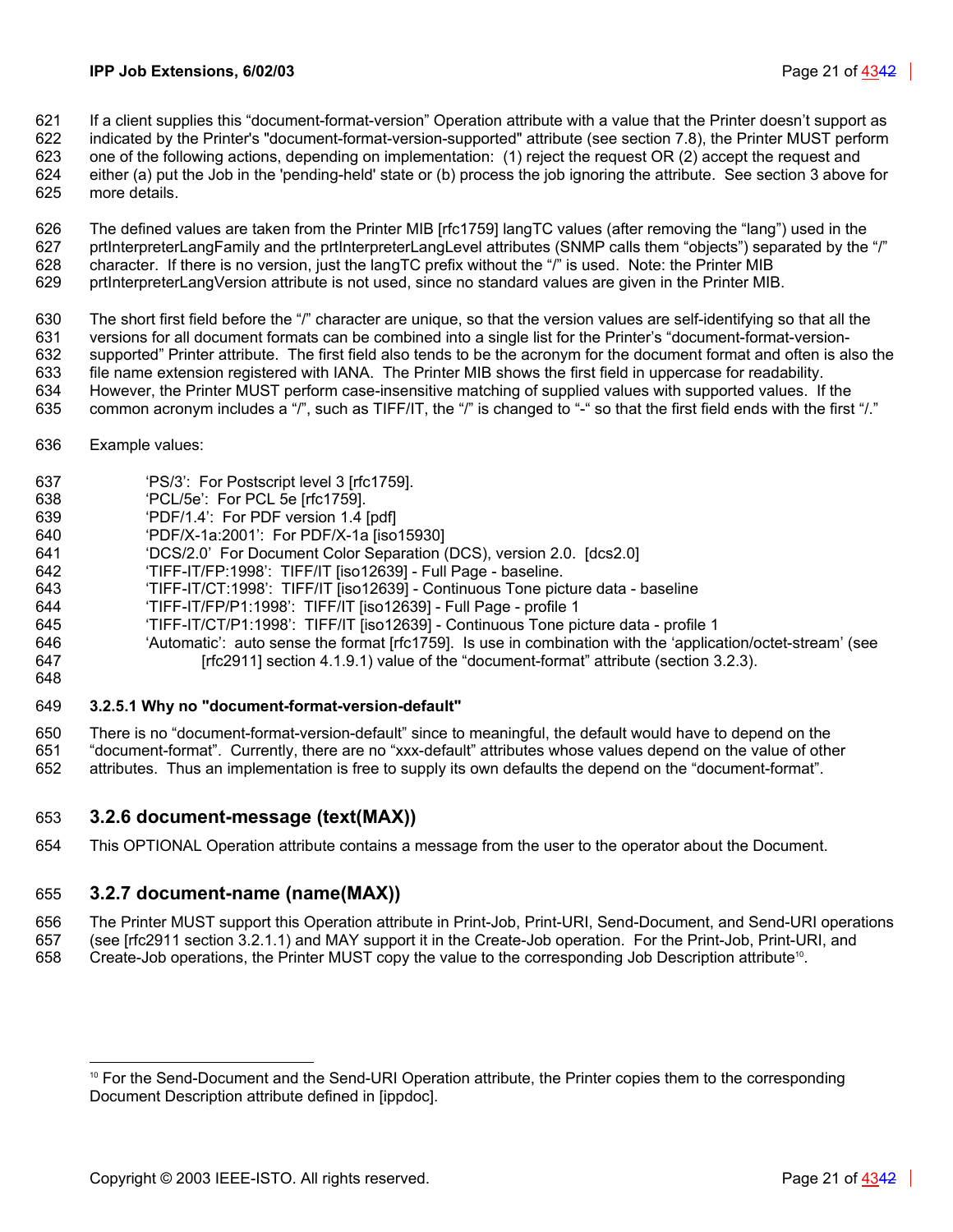### <span id="page-21-0"></span>659 **3.2.8 document-natural-language (naturalLanguage)**

660 This OPTIONAL Operation attribute specifies the primary natural language of the Document content (see [rfc2911] 661 section 3.2.1.1 and section 4.1.8).

662 If the client supplies this "document-natural-language" Operation attribute with a value that the Printer doesn't 663 support, the Printer MUST perform one of the following actions: (1) reject the request OR (2) accept the request and 664 either (a) put the Job in the 'pending-held' state or (b) process the job ignoring the attribute. See section [3](#page-9-0) [above](#page-14-0) for 665 more details.

666 The values MAY include region as well as the language according to [rfc2911 section 4.1.8. If the document 667 contains more than one language, the value is the first or primary language of the document. The Printer MAY use 668 this value to select fonts or other Globalization processing. As indicated in [rfc2911] section 4.1.8, example include:

- 669 'en': for English
- 670 'en-us': for US English
- 671 'fr': for French
- 672 'de': for German
- 673

### <span id="page-21-1"></span>674 **3.2.9 output-device (name(127))**

675 **This OPTIONAL Operation attribute specifies the name of the target output device for a Printer that fans-out to** 676 **multiple devices (see [rfc2911] section 2.1).** This allows the client to control which output device the Printer selects. 677 | If this attribute is omitted, the Printer selects whichever output device seems best for the job in an implementation 678 **dependent manner. The client can discover which output devices the Printer supports by querying the Printer's** 679 | "output-device-supported" Printer attribute (see section 7.11<del>7.12</del>).

680 | If the Printer supports this Operation attribute, the Printer MUST support the "output-device-assigned" Job 681 **Description attribute with the same values (see [rfc2911] section 4.3.13).** 

682 There is no "output-device-default". A Printer MAY have a dynamic scheduling algorithm to assign jobs to output 683 devices, in which case the "output-device-supported" Printer attribute would have multiple values. A client that did 684 not supply an explicit "output-device" is asking the Printer to choose the most appropriate output device(s) (i.e. 685 physical printer(s)) to print the Job. If "output-device-default" was allowed there would be no way to request this 686 since the default output device would be assigned when it was not supplied by the client. If the Printer does not have 687 a dynamic scheduling algorithm to assign Jobs to output devices, the Printer would populate "output-device-688 **Supported**" with only one value..

# <span id="page-21-2"></span>689 **4 Job Template attributes**

690 Table 7<del>Table 7</del> lists the new Job Template attributes defined in this specification. These Job Template attributes can 691 be supplied in the Job Creation operations: Print-Job, Print-URI, and Create-Job operations and the Validate-Job 692 operation.

693 Job Template attributes are OPTIONAL for a Printer to support and for a client to supply in a Job Creation request. If 694 a Printer supports a Job Template attribute, then the Printer MUST copy the supplied attribute to the Job object, so 695 that a client MAY query the attributes in subsequent Get-Job-Attributes/Get-Jobs operations (see [rfc2911] section 696 4.2). In addition, as in [rfc2911], for each "xxx" Job Template attribute supported, the Printer MUST support the 697 corresponding "xxx-default" and "xxx-supported" Printer attributes, if defined.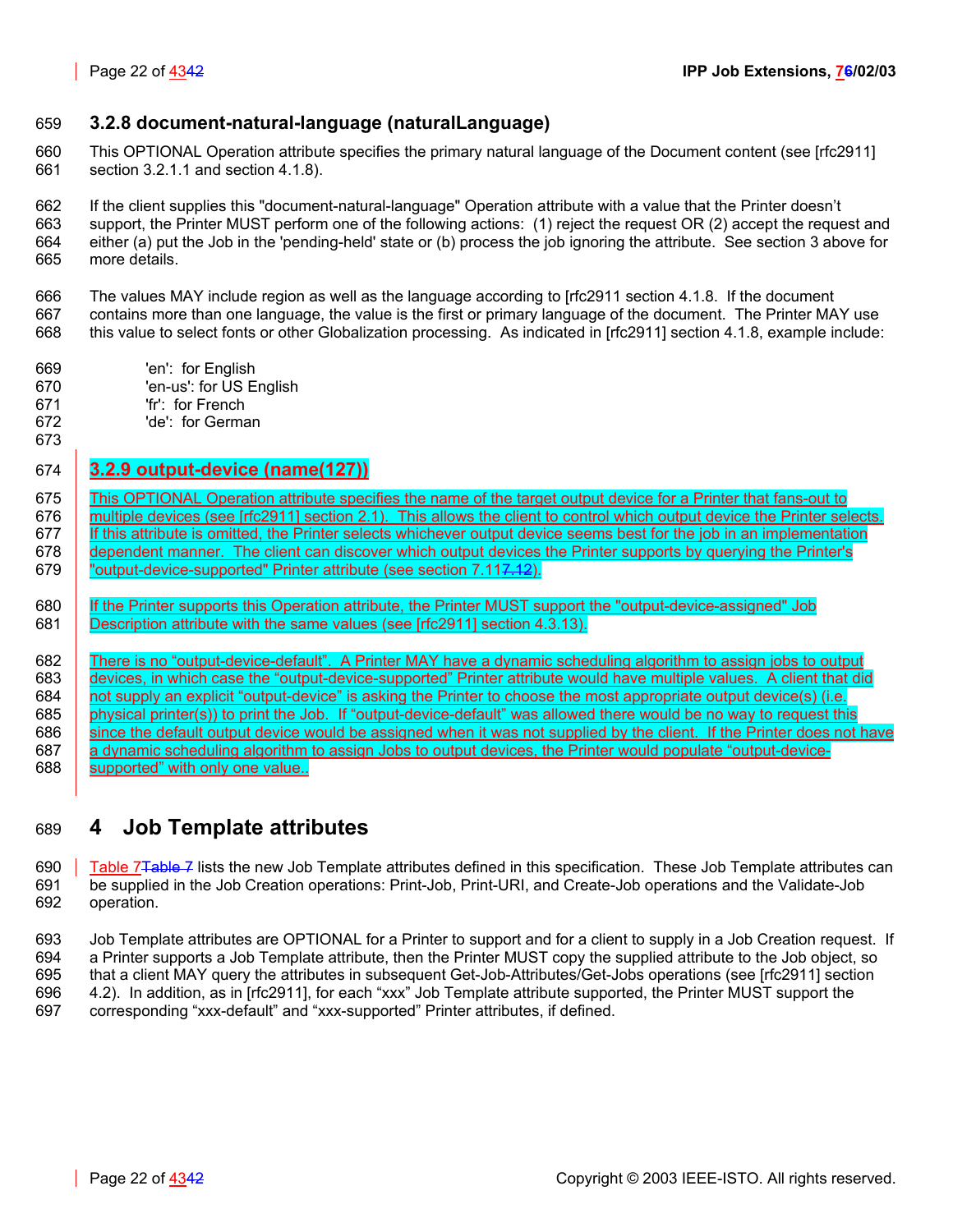| I<br>I<br>۰.<br>v<br>۰.<br>× | I<br>۰. |
|------------------------------|---------|
|------------------------------|---------|

### <span id="page-22-3"></span><span id="page-22-2"></span>698 **Table 7 - Job Template attributes**

| <b>Job Template</b><br>attribute name "xxx"   | <b>Attribute Syntax</b>   | Printer: Default Value<br>attribute syntax<br>"xxx-default" | <b>Printer: Supported Values</b><br>attribute syntax<br>"xxx-supported" |
|-----------------------------------------------|---------------------------|-------------------------------------------------------------|-------------------------------------------------------------------------|
| job-copies                                    | integer(1:MAX)            | integer(1:MAX)                                              | rangeOfInteger(1:MAX)                                                   |
| job-cover-back                                | collection                | collection                                                  | 1setOf type2 keyword                                                    |
| cover-type                                    | type2 keyword             | ٠                                                           | 1setOf type2 keyword                                                    |
| media                                         | type3 keyword   name(MAX) |                                                             | 1setOf (type3 keyword  <br>name(MAX))                                   |
| media-col                                     | collection                | $\blacksquare$                                              | 1setOf type2 keyword                                                    |
| member attributes<br>[pwg5100.3]              | See [pwg5100.3]           | $\overline{\phantom{0}}$                                    |                                                                         |
| job-cover-front                               | collection                | collection                                                  | 1setOf type2 keyword                                                    |
| member attributes -<br>same as job-cover-back | see job-cover-back        |                                                             |                                                                         |
| job-finishings                                | 1setOf type2 enum         | 1setOf type2 enum <sup>1142</sup>                           | 1setOf type2 enum                                                       |
| job-finishings-col                            | collection                | collection <sup>11</sup>                                    | 1setOf type2 keyword                                                    |
| finishing-template                            | name(MAX)                 |                                                             | 1setOf name(MAX)                                                        |
| stitching                                     | collection                |                                                             | 1setOf type2 keyword                                                    |
| stitching-reference-<br>edge                  | type2 keyword             | ۰                                                           | 1setOf type2 keyword                                                    |
| stitching-offset                              | integer (0:MAX)           | $\overline{\phantom{a}}$                                    | 1setOf (integer(0:MAX)  <br>rangeOfInteger(0:MAX))                      |
| stitching-locations                           | 1setOf integer(0:MAX)     | $\overline{\phantom{a}}$                                    | 1setOf (integer(0:MAX)  <br>rangeOfInteger(0:MAX))                      |

# <span id="page-22-0"></span>699 **4.1 Job Template attributes defined for Job-wide effect in multi-document jobs**

700 This section defines additional Job Template attributes that have Job-wide effect and so are intended for use in the 701 creation of multi-document Jobs. These Job Template attributes have the "job-" prefix to indicate their Job wide 702 scope. When clients supply these job-wide Job Template attributes, they MUST supply these attributes in Job 703 Creation and Validate-Job operations only. Clients MUST NOT supply these Job Template attributes as Document 704 Template attributes in the Send-Document and Send-URI operations ([ippdoc]) or in any other operations. Clients

705 MUST NOT supply these attributes as member attributes of the "overrides" Job Template attribute [ippOverride].

# <span id="page-22-1"></span>706 **4.1.1 job-copies (integer(1:MAX))**

707 This OPTIONAL Job Template attribute specifies the number of job copies, i.e., with all of the Documents taken 708 together. Its interpretation is independent of the value of the "multiple-document-handling" Job Template attribute. 709 See the "copies" Job Template attribute defined in [rfc2911] section 4.2.5 that switches between job copies and 710 document copies depending on the value of the "multiple-document-handling" Job Template attribute ([rfc2911] 711 section 4.2.4). The "job-copies" Job Template attribute is equivalent to "copies" with "multiple-document-handling 712 'single-document-new-sheet'. Issue to Pete: You know this stuff much better than I—would it be possible to add a 713 small example, or a few small examples, that illustrates how "job-copies" and "copies" work, especially if they were 714 both used at the same time? Just an idea. 715 For example assume a Job has two documents. The "copies" attribute has a value of '3' and "job-copies" has a 716 value of '2". With "multiple-document-handling" set to 'separate-documents-collated-copies' the resulting printout 717 would have two sets (i.e. job-copies=2). The first set would be 3 copies of Document 1 and then 3 copies of<br>718 Document 2. The second set would be identical to the first. If a similar Job was run with "multiple-docume Document 2. The second set would be identical to the first. If a similar Job was run with "multiple-documents-719 handling" set to 'single-document-new-sheet' it would also produce two set. In this case however each set would 720 contain Document 1, Document 2, Document 1, Document 2, Document 1, Document 2 (i.e copies=3). The "copies" 721 and "job-copies" become more interesting when Documents within the Job each have their own value of "copies". 722 This can be accomplished via the Document object [ippdoc] or Overrides [PWG5100.4], [ippOverride].

<span id="page-22-4"></span> $\overline{a}$ 11 The "job-finishings" and "job-finishings-col" Job Template attributes also include corresponding "job-finishingsready" (1setOf type 2 enum) and "job-finishings-col-ready" (1setOf collection) attributes.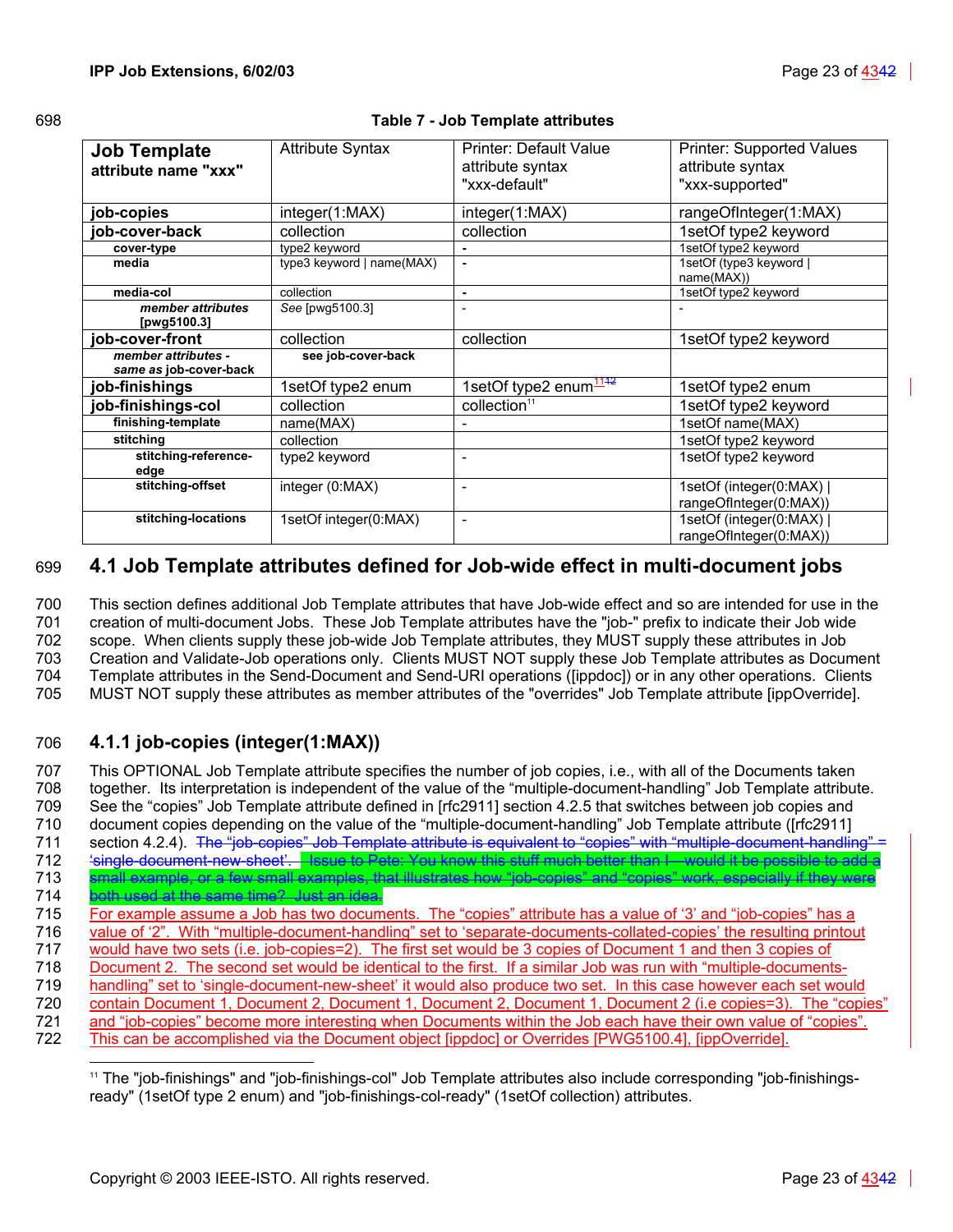### <span id="page-23-0"></span>723 **4.1.1.1 job-copies-default (integer(1:MAX))**

724 This OPTIONAL Job Template Printer attribute specifies the default number of copies for the job as a whole. The 725 Printer MUST support this attribute if it supports the "job-copies" Job Template attribute.

### <span id="page-23-1"></span>726 **4.1.1.2 job-copies-supported (rangeOfInteger(1:MAX))**

727 This OPTIONAL Job Template Printer attribute specifies the supported range of the number of copies for the job as a 728 whole. The Printer MUST support this attribute if it supports the "job-copies" Job Template attribute.

### <span id="page-23-2"></span>729 **4.1.2 job-cover-back (collection)**

730 This OPTIONAL Job Template attribute specifies the cover for the back of the job, i.e., with all of the Documents 731 taken together and is independent of the value of the "multiple-document-handling" Job Template attribute. The 732 member attributes are the same as "cover-back" (see [pwg5100.3] section 3.1) and with the same conformance 733 requirements. However, the "cover-back" Job Template attribute switches between a job back cover and a document 734 back cover depending on the value of the "multiple-document-handling" Job Template attribute ([rfc2911] section 735 4.2.4). The "job-cover-back" Job Template attribute is equivalent to "cover-back" with "multiple-document-handling" = 736 'single-document-new-sheet'.

### <span id="page-23-3"></span>737 **4.1.2.1 job-cover-back-default (collection)**

738 This OPTIONAL Job Template Printer attribute specifies the default the cover for the back of the job. The Printer 739 MUST support this attribute if it supports the "job-cover-back" Job Template attribute.

### <span id="page-23-4"></span>740 **4.1.2.2 job-cover-back-supported (1setOf type2 keyword)**

741 This OPTIONAL Job Template Printer attribute specified the supported member attributes of the "job-cover-back" 742 Job Template collection attributes. The Printer MUST support this attribute if it supports the "job-cover-back" Job 743 Template attribute.

### <span id="page-23-5"></span>744 **4.1.3 job-cover-front (collection)**

745 This OPTIONAL Job Template attribute specifies the cover for the front of the job, i.e., with all of the Documents 746 taken together and is independent of the value of the "multiple-document-handling" Job Template attribute. The 747 member attributes are the same as the "cover-front" Job Template attribute (see [pwg5100.3] section 3.2) and with 748 the same conformance requirements. However, the "cover-front" Job Template attribute switches between a job 749 front cover and a document front cover depending on the value of the "multiple-document-handling" Job Template 750 attribute ([rfc2911] section 4.2.4). The "job-cover-front" Job Template attribute is equivalent to "cover-front" with 751 "multiple-document-handling" = 'single-document-new-sheet'.

### <span id="page-23-6"></span>752 **4.1.3.1 job-cover-front-default (collection)**

753 This OPTIONAL Job Template Printer attribute specifies the default the cover for the front of the job. The Printer 754 MUST support this attribute if it supports the "job-cover-front" Job Template attribute.

### <span id="page-23-7"></span>755 **4.1.3.2 job-cover-front-supported (1setOf type2 keyword)**

756 This OPTIONAL Job Template Printer attribute specified the supported member attributes of the "job-cover-front" Job

757 Template attributes. The Printer MUST support this attribute if it supports the "job-cover-front" Job Template 758 collection attribute.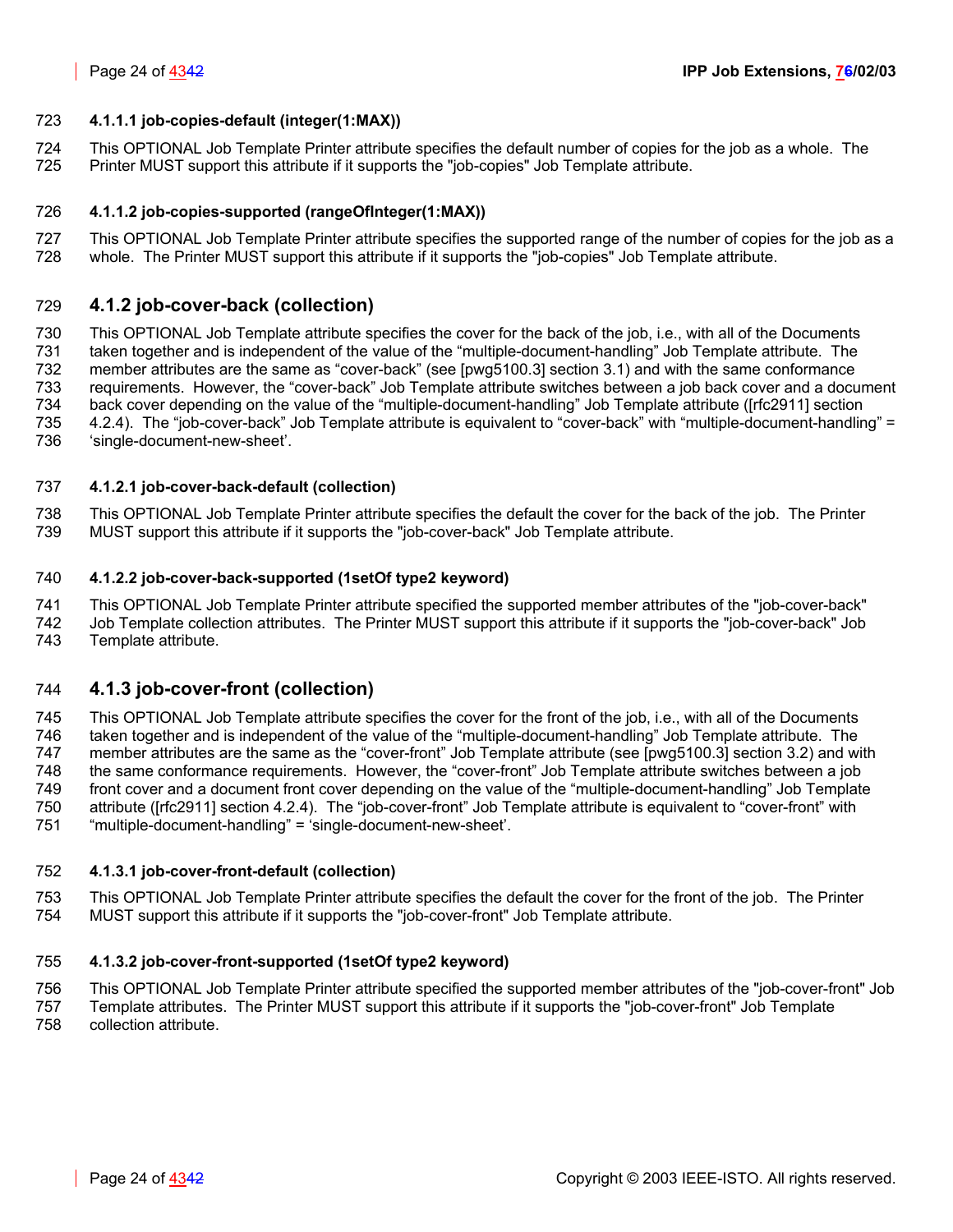### <span id="page-24-0"></span>759 **4.1.4 job-finishings (1setOf type2 enum)**

760 This OPTIONAL Job Template attribute specifies the job finishings, i.e., with all of the Documents taken together. Its

761 interpretation is independent of the value of the "multiple-document-handling" Job Template attribute. See the 762 "finishings" Job Template attribute defined in [rfc2911] section 4.2.6 that switches between job finishings and

763 document finishings depending on the value of the "multiple-document-handling" Job Template attribute ([rfc2911]

764 section 4.2.4). The "job-finishings" Job Template attribute is equivalent to "finishings" with "multiple-document-765 handling" = 'single-document-new-sheet'.

## <span id="page-24-1"></span>766 **4.1.4.1 job-finishings-default (1setOf type2 enum)**

767 This OPTIONAL Job Template Printer attribute specifies the default job finishings. The Printer MUST support this 768 attribute if it supports the "job-finishings" Job Template attribute.

## <span id="page-24-2"></span>769 **4.1.4.2 job-finishings-ready (1setOf type2 enum)**

770 This OPTIONAL Job Template Printer attribute specifies the ready job finishings, that is, the job finishings that maybe

771 used without operator intervention. The Printer MUST support this attribute if it supports the "job-finishings" Job 772 Template attribute.

# <span id="page-24-3"></span>773 **4.1.4.3 job-finishings-supported (1setOf type2 keyword)**

774 This OPTIONAL Job Template Printer attribute specified the supported job finishings values. The Printer MUST 775 support this attribute if it supports the "job-finishings" Job Template attribute.

## <span id="page-24-4"></span>776 **4.1.5 job-finishings-col (1setOf collection)**

777 This OPTIONAL Job Template attribute specifies the job finishings collection, i.e., with all of the Documents taken 778 together. Its interpretation is independent of the value of the "multiple-document-handling" Job Template attribute.

779 See the "finishings-col" Job Template attribute defined in [pwg5100.3] section 3.2 that switches between job

780 finishings collection and document finishings collection depending on the value of the "multiple-document-handling"

781 Job Template attribute ([rfc2911] section 4.2.4). The "job-finishings-col" Job Template attribute is equivalent to

782 "finishings-col" with "multiple-document-handling" = 'single-document-new-sheet'.

### <span id="page-24-5"></span>783 **4.1.5.1 job-finishings-col-default (collection)**

784 This OPTIONAL Job Template Printer attribute specifies the default job finishings collection. The Printer MUST 785 support this attribute if it supports the "job-finishings-col" Job Template attribute.

### <span id="page-24-6"></span>786 **4.1.5.2 job-finishings-col-ready (collection)**

787 This OPTIONAL Job Template Printer attribute specifies the ready job finishings collection, that is, the job finishings 788 collection that maybe used without operator intervention. The Printer MUST support this attribute if it supports the

789 "job-finishings-col" Job Template attribute.

### <span id="page-24-7"></span>790 **4.1.5.3 job-finishings-col-supported (1setOf type2 keyword)**

791 This OPTIONAL Job Template Printer attribute specified the supported member attributes of the "job-finishings-col"

792 Job Template collection attribute. The Printer MUST support this attribute if it supports the "job-finishings-col" Job 793 Template attribute.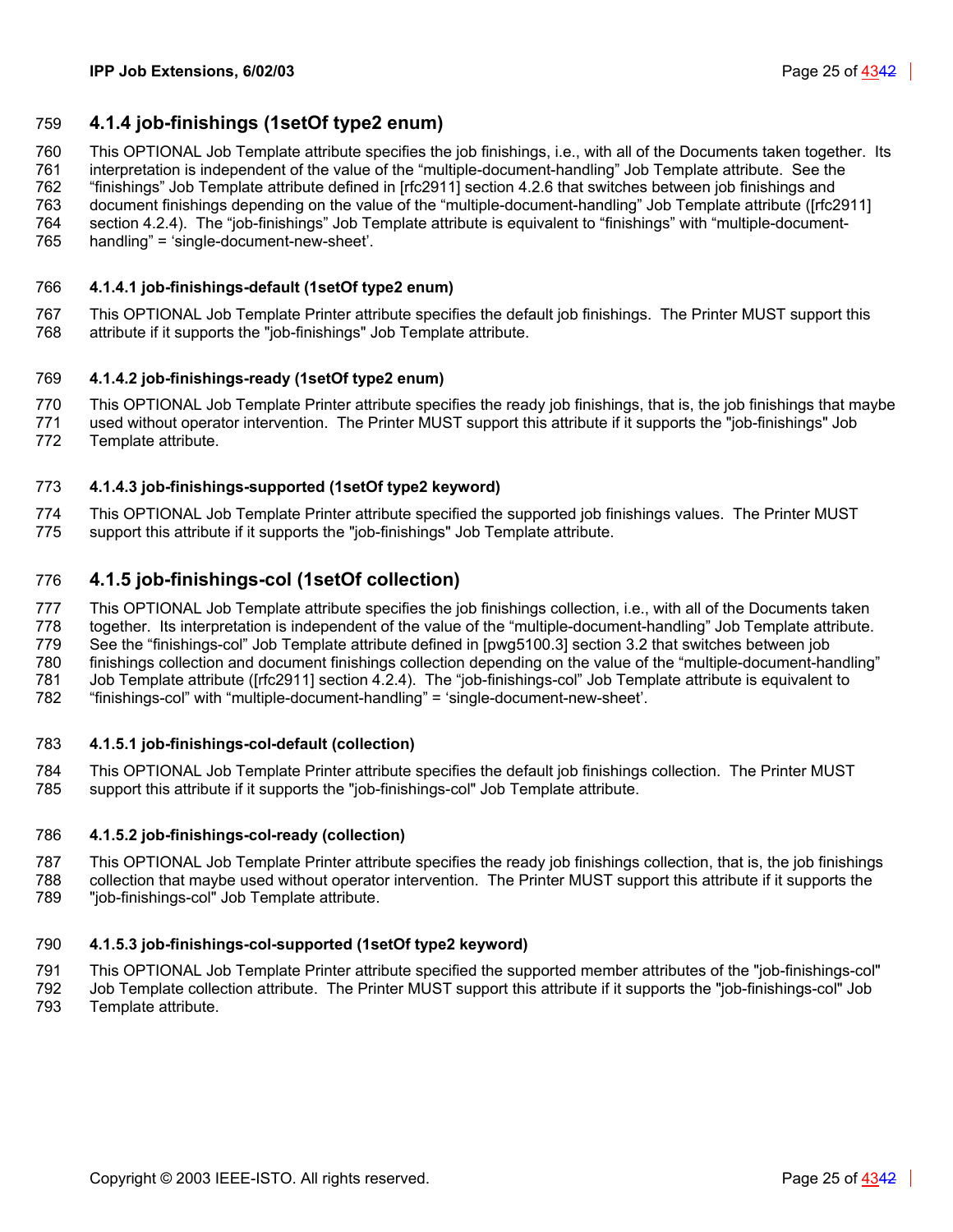# <span id="page-25-0"></span>794 **5 Job Description attributes**

795 This section defines the new Job Description attributes defined in this IPP specification. Job Description attributes 796 are Job object attributes that are filled in by the Printer. Some Job Description attribute values are supplied by the 797 client in the Job operation using corresponding Operation attributes as indicated in the "Set by" column. The Printer 798 MUST NOT support modification of any of these Job Description attributes using the Set-Job-Attributes operation 799 ([rfc3380]).

800 This section divides Job Descriptions into two subsections: Section [5.1](#page-25-1) contains Job Description attributes that

801 describe the Job as a whole and Section [5.2](#page-26-5) contains Job Description attributes that are defaults for the Document(s)  $802$  in the Job<sup>12</sup>[.](#page-25-3) The following legend is used in the tables in both sections:

| Legend:                     |                                                                                            |
|-----------------------------|--------------------------------------------------------------------------------------------|
| <b>IPP Attribute Syntax</b> | the attribute syntax (see [rfc2911] section 4.1).                                          |
| Set by                      | indicates whether the value is set by the client or Printer in the Job Creation operation: |
|                             | client - means that the Printer MUST populate this Job Description attribute by            |
|                             | copying from the corresponding Operation attribute that the client MAY supply              |
|                             | in the Job Creation operation. See Table 5Table 5 for the corresponding                    |
|                             | Operation attribute.                                                                       |
|                             | <b>Printer</b> - means that the Printer sets the value based on the state of the Printer.  |
| <b>Printer conformance</b>  | indicates MUST or MAY for Printer conformance.                                             |
| <b>Reference</b>            | references either to a sub-section of this specification or to a section in another        |
|                             | specification, where further information about this attributes can be found.               |

803

# <span id="page-25-1"></span>804 **5.1 Job Description attributes that describe the Job as a whole**

805 This section defines those Job Description attributes that describe the Job as a whole. See section [5.2](#page-26-5) below for 806 those Job Description attributes that are defaults for the Document or Documents in the Job.

### 807 **Table 8 - Job Description attributes that describe the Job as a whole**

<span id="page-25-2"></span>

| <b>Job Description</b><br>attribute name  | <b>IPP Attribute Syntax</b> | Set by  | Printer<br>conformance | Reference          |
|-------------------------------------------|-----------------------------|---------|------------------------|--------------------|
| errors-count                              | integer(0:MAX)              | Printer | MAY                    | §5.1.1             |
| ipp-attribute-fidelity                    | boolean                     | client  | MAY                    | §5.1.2             |
| job-mandatory-attributes                  | 1setOf type2 keyword        | client  | MAY                    | §5.1.3             |
| output-device-<br>requested output-device | name(127)                   | client  | MAY                    | §5.1.4             |
| output-device-assigned                    | name(127)                   | Printer | MAY                    | [rfc2911] §4.3.7.2 |
| warnings-count                            | integer(0:MAX)              | Printer | MAY                    | §5.1.5             |

808

809 Most of the existing "job-state" and "job-state-reasons" Job Description attribute values apply equally well to 810 individual documents in a multi-document job (with removal of the 'job-' prefix for those that apply to both Job and 811 Document). Furthermore, the job states are completely service-type neutral, so they can apply to scanning, faxing, 812 and formatting processes as well. The job state reasons have a number of reasons that are print service specific, but 813 most can apply to other types of service as well. The reason for separating state from reasons is so that the states 814 can be the fundamental states that most implementations have, while the state reasons can vary depending on the 815 sophistication of the system. The states are the ones that clients are most likely to base actions upon, and the state 816 reasons are more information, both for programs and people.

l

<span id="page-25-3"></span><sup>&</sup>lt;sup>12</sup> The [jobx] specification does not define any Document Description attributes. See the [ippdoc] specification.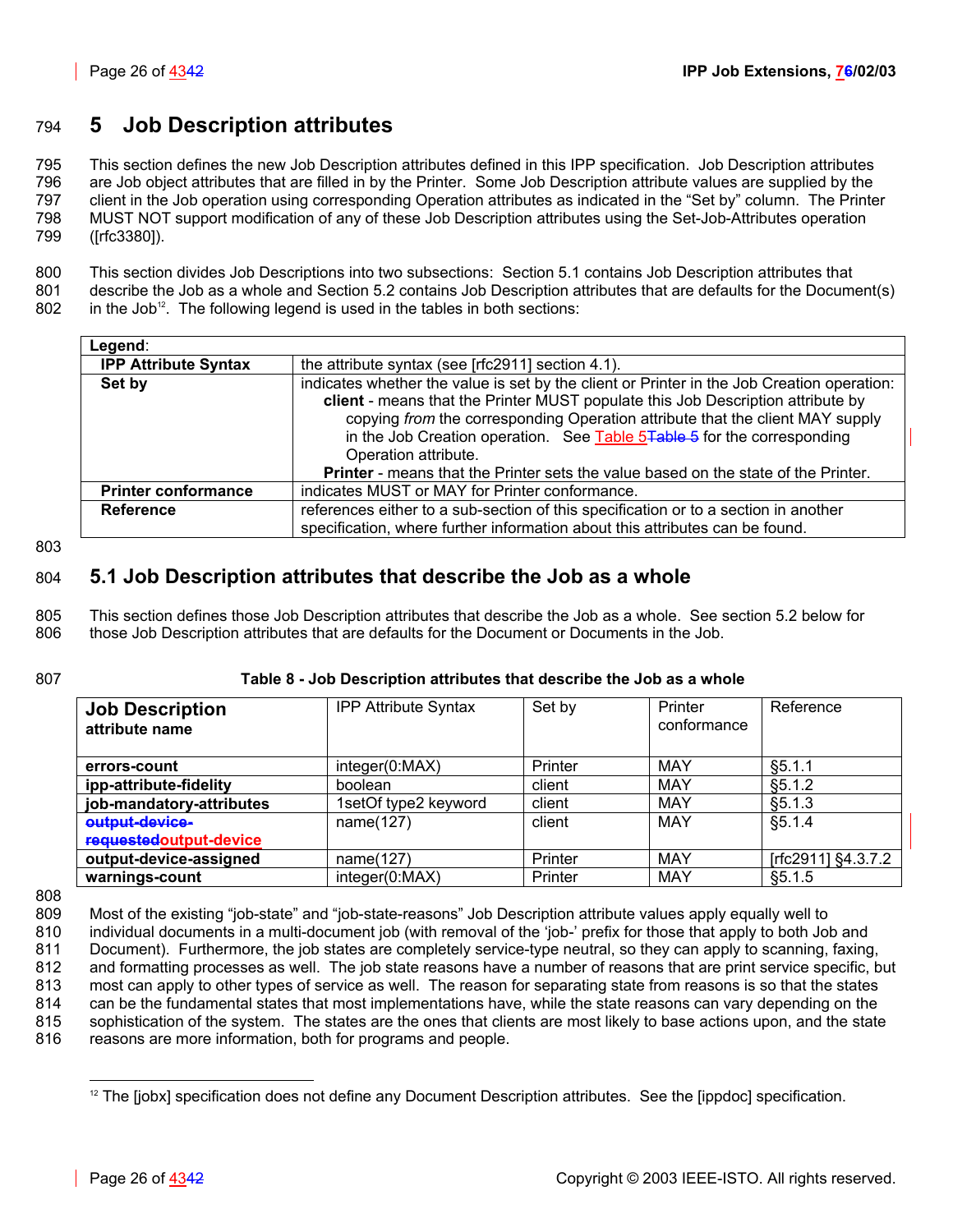### <span id="page-26-7"></span><span id="page-26-0"></span>817 **5.1.1 errors-count (integer(0:MAX))**

818 This OPTIONAL Job Description attribute counts the number of errors encountered processing the job as a whole.

819 An error where some portion of the printed output is not present, such as a glyph encountered which isn't in the 820 Printer's font or an image in a page was in a format that the Printer didn't support, though the Printer did support the 821 overall document format.

<span id="page-26-1"></span>

## 822 **5.1.2 ipp-attribute-fidelity (boolean)**

<span id="page-26-10"></span>823 This OPTIONAL Job Description attribute indicates the value of the corresponding "ipp-attribute-fidelity" Operation 824 attribute ([rfc2911] section 3.2.1.1)<sup>13</sup> that the client supplied in the Job Creation operation. This Job Description 825 attribute has no effect on the processing of the job once the Job Creation operation has been accepted<sup>14</sup>[.](#page-26-12) However, 826 this attribute does provide an audit capability to the user and service desk for comparing unexpected printed results 827 with what was submitted.

# <span id="page-26-2"></span>828 **5.1.3 job-mandatory-attributes (1setOf type2 keyword)**

829 This OPTIONAL Job Description attribute indicates which Job Template attributes that the client required that the 830 Printer Support in order to accept the Job Creation request. The Printer populates this attribute with the value of the 831 corresponding "job-mandatory-attributes" Operation attribute (see section [3.1.2\)](#page-12-3) supplied by the client in the Job 832 Creation operation. This Job Description attribute has no effect on the processing of the job once the Job Creation<br>833 operation has been accepted<sup>1415</sup>. However, this Job Description attribute does provide an audit c operation has been accepted<sup>1415</sup>[.](#page-26-10) However, this Job Description attribute does provide an audit capability of the Job 834 object in the Job History (see [rfc2911] section 4.3.7.2) to the user and service desk for comparing unexpected 835 printed results with what was submitted. See section [3.1.2](#page-12-3) for additional details of the semantics of this "job-836 mandatory-attributes" Operation attribute that are not repeated here.

### <span id="page-26-8"></span><span id="page-26-3"></span>837 **5.1.4 output-device-requestedoutput-device (name(127))**

838 This OPTIONAL Job Description attribute indicates the name of the output device that the client has supplied in the 839 "<del>output-device-requestedoutput-device</del>" Operation attribute (see section [1.1.13.1.3\)](#page-14-2), if any, in the Job Creation 840 operation. The Printer sets the Job's "output-device-assigned" Job Description attribute (see [rfc2911] section ) to

841 the name of the actual device assigned.

l

### <span id="page-26-9"></span><span id="page-26-4"></span>842 **5.1.5 warnings-count (integer(0:MAX))**

843 This OPTIONAL Job Description attribute counts the number of warnings encountered processing the job as a whole. 844 A warning is where no information is lost, but the appearance of the printed output MAY not be as expected.

# <span id="page-26-5"></span>845 **5.2 Job Description attributes that are defaults for the Document(s) in the Job**

846 This section defines those Job Description attributes that provide defaults for the Document Or Documents in the 847 Job. See section [5.1](#page-25-1) above for those Job Description attributes that describe the Job as a whole.

### <span id="page-26-6"></span>848 **5.2.1 compression-supplied (type3 keyword)**

849 This REQUIRED Job Description attribute specifies the *default* compression used to represent the document(s) in

850 the Job. The Printer sets this Job Description attribute from the corresponding Operation attribute (see [rfc2911]

851 §3.2.1.1) supplied by the client in the Job Creation operation.

<span id="page-26-11"></span> $13$  The "ipp-attribute-fidelity" attribute is defined only as an Operation attribute in [rfc2911]. This specification is defining it as a Job Description attribute as well which the Printer MAY support.

<span id="page-26-12"></span><sup>&</sup>lt;sup>14</sup> The "ipp-attribute-fidelity" and "job-mandatory-attributes" Operation attributes do have effect after the Job Creation operation when the Document Object is supported [ippdoc].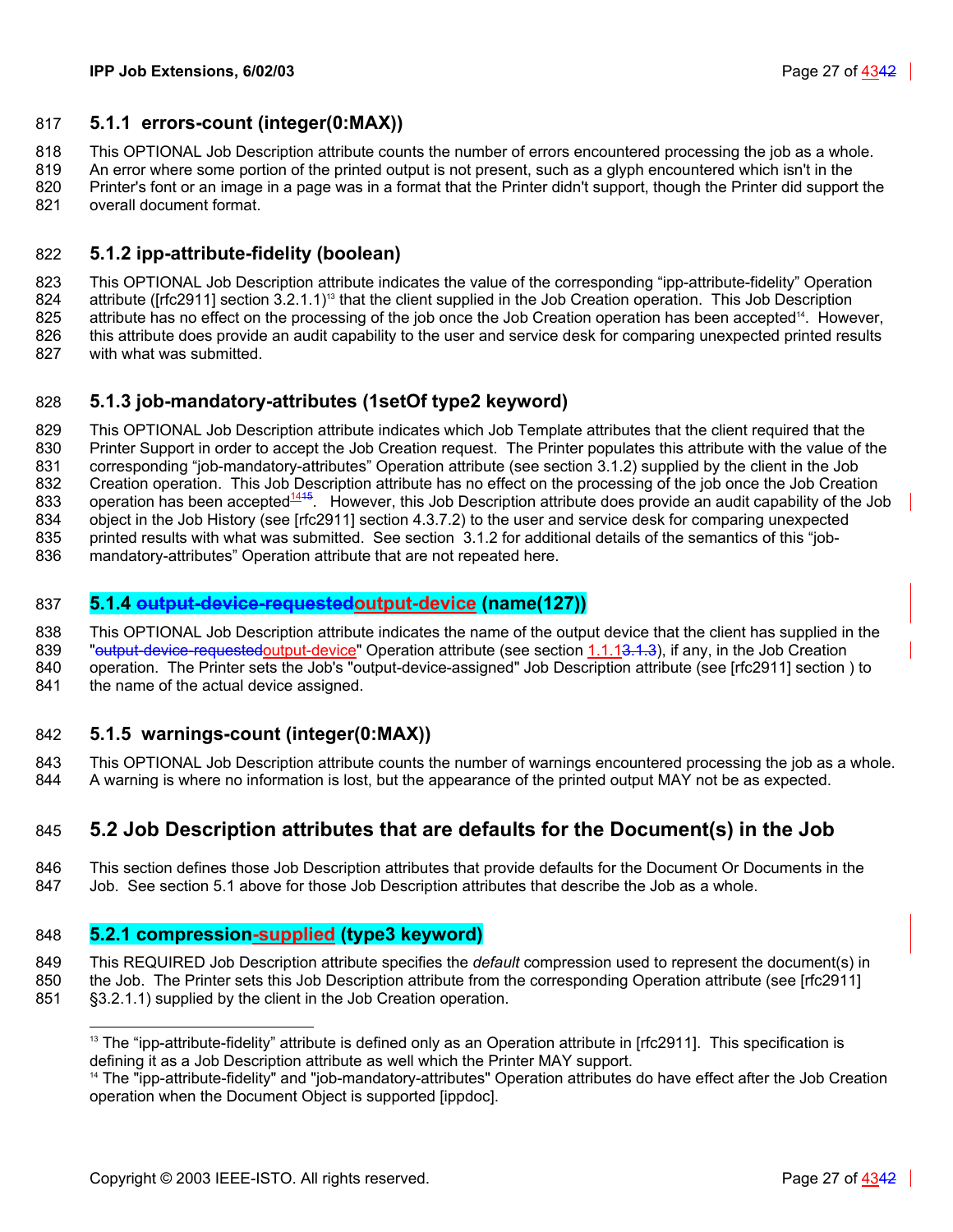### <span id="page-27-0"></span>852 **5.2.2 document-charset-supplied (charset)**

853 This OPTIONAL Job Description attribute specifies the *default* charset used to represent this document (see section

854 [3.2.1\)](#page-14-1). The Printer sets this Job Description attribute from the corresponding Operation attribute supplied by the 855 client in the Job Creation operation.

# <span id="page-27-1"></span>856 **5.2.3 document-digital-signature-supplied (type2 keyword)**

857 This OPTIONAL Job attribute specifies the *default* digital signature technology used in the Document content. The 858 Printer sets this Job Description attribute from the corresponding "document-digital-signature" Operation attribute 859 (see section [3.2.2](#page-15-0) for the semantics), if supplied by the client in the Job Creation operation. If a Printer supports the 860 "document-digital-signature" Operation attribute, the Printer MUST support this "document-digital-signature" Job 861 Description attribute.

<span id="page-27-2"></span>862 **5.2.4 document-format-supplied (mimeMediaType)**

863 This REQUIRED<sup>15</sup> Job Description attribute specified the *default* document format of the Document Object content. 864 The Printer sets this Job Description attribute from the corresponding "document-format" Operation attribute (see 865 [rfc2911] section 3.2.1.1 and [this spec] section [3.2.3](#page-16-0) for the semantics), if supplied by the client in the Job Creation

866 operation.

## <span id="page-27-3"></span>867 **5.2.5 document-format-details-supplied (1setOf collection)**

868 This OPTIONAL Job Description attribute specifies the *default* details of the document format(s) of the Document 869 Object content. The Printer sets this Job Description attribute from the corresponding "document-format-details" 870 Operation attribute (see section [3.2.4](#page-16-1) for the semantics), if supplied by the client in the Job Creation operation. If a 871 Printer supports the "document-format-details" Operation attribute, the Printer MUST support this "document-format-872 details" Job Description attribute.

### <span id="page-27-4"></span>873 **5.2.6 document-format-version-supplied (text(127))**

874 This OPTIONAL Job Description attribute specifies the *default* version of the document format of the Document

875 Object content. The Printer sets this Job Description attribute from the corresponding "document-format-version"

876 Operation attribute (see section [3.2.5](#page-19-4) for the semantics), if supplied by the client in the Job Creation operation (see

877 section ). If a Printer supports the "document-format-version" Operation attribute, the Printer MUST support this

878 "document-format-version" Job Description attribute.

# <span id="page-27-5"></span>879 **5.2.7 document-message-supplied (text(MAX))**

880 This OPTIONAL Job Description contains either (1) the *default* message from the user to the operator about the 881 Document(s) or (2) a message from the operator, system administrator, or "intelligent" process to indicate to the end 882 user the reasons for modification or other management action taken on the Document. The Printer populates this 883 Job Description attribute from the "document-message" (text(MAX) Operation attribute value (see section [3.2.6\)](#page-20-1) 884 supplied by the client in the Job Creation operation.

885 In addition, the user and the operator can set the value of this Job Description attribute explicitly using the Set-Job-886 Attributes operation (see [rfc3380]).

 $\overline{a}$ 

<span id="page-27-6"></span><sup>&</sup>lt;sup>15</sup> [rfc2911] did not define a "document-format" Document Description attribute; it is a new attribute defined in this specification.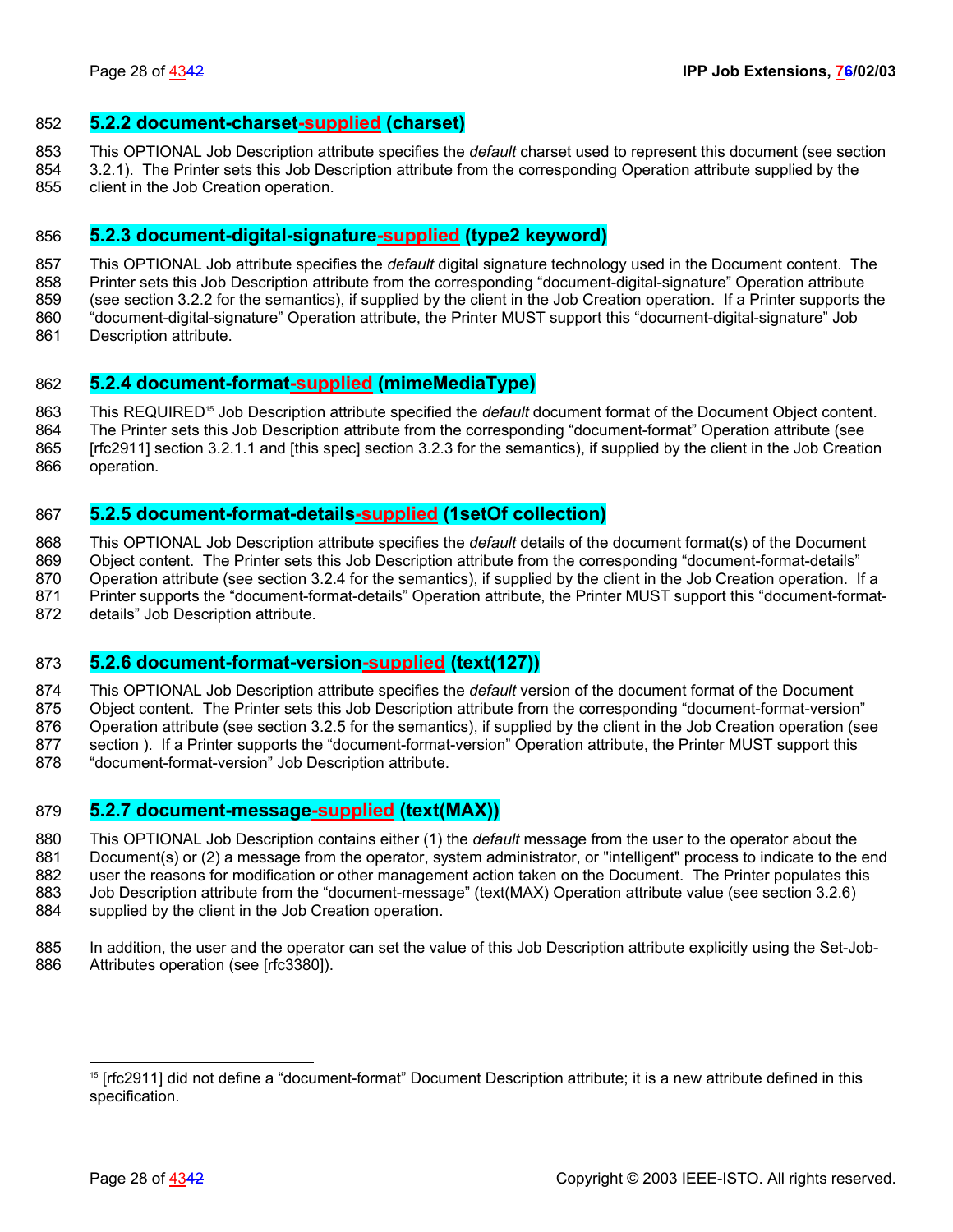### <span id="page-28-0"></span>887 **5.2.8 document-name (name-supplied (MAX))**

- 888 This REQUIRED Job Description attribute specifies the *default* name of the document (see [rfc2911] §3.2.1.1). The
- 889 Printer sets this Job Description attribute from the corresponding Operation attribute (see section [3.2.7\)](#page-20-2) supplied by 890 the client in the Job Creation operation.

### <span id="page-28-1"></span>891 **5.2.9 document-natural-language-supplied (naturalLanguage)**

- 892 This OPTIONAL Job Description attribute specifies the *default* primary natural language of the Document content
- 893 (see [rfc2911] section 3.2.1.1). The Printer sets this Job Description attribute from the corresponding Operation
- 894 attribute (see section [3.2.8\)](#page-21-0) supplied by the client in the Job Creation operation.

# <span id="page-28-2"></span>895 **6 New values to existing attributes**

896 This section defines new values for existing attributes.

# <span id="page-28-3"></span>897 6.1 **New job-state-reasons(1setOf type2 keyword) Values**

898 The REQUIRED "job-state-reasons" Job Description attributes ([rfc2911] section 4.3.8) provide additional information 899 about the job's current state, i.e., information that augments the value of the job's "job-state" attribute.

900 These new values MAY be used with any job state for which the reason makes sense. When implemented, the 901 Printer MUST return these values when the reason applies and MUST NOT return them when the reason no longer 902 applies whether the value of the Job's "job-state" attribute changed or not. When the Job does not have any reasons 903 for being in its current state, the value of the Job's "job-state-reasons" attribute MUST be 'none'.

904 Note: While values cannot be added to the "job-state" attributes without impacting deployed clients that take actions 905 upon receiving "job-state" values, it is the intent that additional "job-state-reasons" values can be defined and 906 registered without impacting such deployed clients. In other words, the "job-state-reasons" attribute are intended to 907 be extensible.

908 [Table 9Table 9](#page-28-4) lists the new keyword values for the "job-state-reasons" attribute defined in this specification as 909 indicated in the References column. In [Table 9Table 9](#page-28-4) the keywords are listed in alphabetic order, while in their

- 910 descriptions following Table 9<del>Table 9</del>, they are listed in the most likely order of occurrence to help understanding.
- 

### 911 **Table 9 - New "job-state-reasons" attribute values**

<span id="page-28-4"></span>

| <b>IPP Job Description</b><br>attribute name | <b>IPP Attribute Syntax</b><br>plus<br>Values | Printer<br>conformance | Reference        |
|----------------------------------------------|-----------------------------------------------|------------------------|------------------|
| job-state-reasons                            | 1setOf type2 keyword                          | <b>MUST</b>            | [rfc2911] §4.3.8 |
|                                              | digital-signature-did-not-verify              | <b>MAY</b>             | [this spec] §6.1 |
|                                              | digital-signature-type-not-<br>supported      | <b>MAY</b>             | [this spec] §6.1 |
|                                              | errors-detected                               | <b>MAY</b>             | [this spec] §6.1 |
|                                              | job-digital-signature-wait                    | <b>MAY</b>             | [this spec] §6.1 |
|                                              | warnings-detected                             | <b>MAY</b>             | [this spec] §6.1 |

912

913 For ease of understanding, the following value descriptions are presented in the order in which the reasons are likely

914 to occur (if implemented):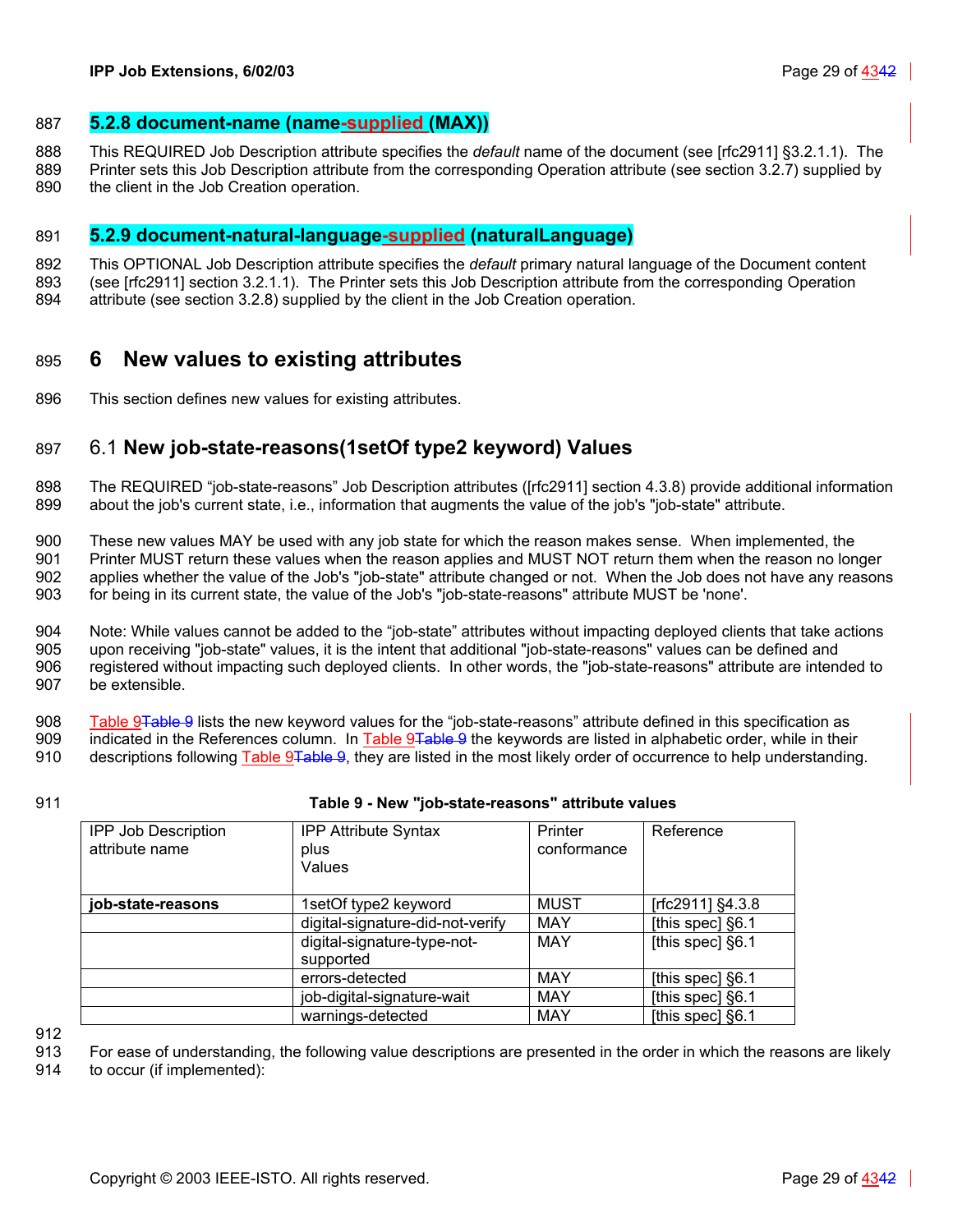- 915 **'digital-signature-type-not-supported**: One or more documents in the Job contain a digital signature type 916 that is not supported. Implementation or site policy determines the state of the Job once this 917 condition is detected.
- 918 **'job-digital-signature-wait'**: The Job is currently being held because the Job was submitted with a 919 "document-digital-signature" attribute value that is not supported.
- 920 **'digital-signature-did-not-verify'**: One or more documents in the Job contains a digital signature type that is 921 supported (see section [3.2.2\)](#page-15-0), but the signature did not verify when the Printer attempted to verify the 922 signature.
- 923 **'errors-detected'** : If the Printer supports this value, the Printer MUST add this value to "job-state-reasons" 924 when the Printer generates the first error message. That is, a single occurrence of this value is 925 present in the "job-state-reasons" Job Description attribute if the Printer has generated one or more 926 errors. An error indicates loss of information, such as a page not imaged. See also the 'warnings-927 detected' value.
- 928 **'warnings-detected'** : If the Printer supports this value, the Printer MUST add this value to "job-state-929 **reasons**" when the Printer generates the first warning message. That is, a single occurrence of this 930 value is present in the "job-state-reasons" Job Description attribute if the Printer has generated one 931 or more warnings. A warning indicates something did not go as expected, but there was no loss of 932 information. For example, a font substitution. See also the 'errors-detected' value.

# <span id="page-29-0"></span>933 **6.2 New media (type 3 keyword | name(MAX)) Values**

- 934 This section specifies one new value for the "media" Job Template attribute:
- 935 **'choice\_iso\_a4\_210x297mm\_na\_letter\_8.5x11in'**: The client has explicitly allowed a choice of media for 936 the Job. The Printer MUST choose physical media of size na letter 8.5x11in (215.9 x 279.4 mm) or 937 iso\_a4\_210x297mm. The Printer MUST NOT choose physical media of any other size. The Printer 938 MAY scale the image to fit, but any scaling MUST be isomorphic scaling and without image content 939 loss, or overflow to additional sheets (so-called tiling), or truncate (and MUST notify the sending user 940 and receiving user by implementation means if truncation is performed, since that is loss of 941 information).
- 942 **Rationale:** If printing by reference, the size of the document isn't known by the submitter.

943 See Annex A (section [17\)](#page-40-2) for additional requirements for a revision of the PWG IEEE/ISTO 5101.1 Candidate 944 Standard [pwg5101.1] to include the new **'choice\_iso\_a4\_210x297mm\_na\_letter\_8.5x11in'** and other choice 945 values.

# <span id="page-29-1"></span>946 **7 New Printer Description attributes**

947 This section lists *the new* Printer Description attributes defined in this document. These Printer attributes are "xxx-948 supported" and "xxx-default" Printer attributes which indicate the default and supported values that the Printer 949 supports.. The Printer MUST support these Printers attributes if the Printer supports the corresponding "xxx" 950 Operation attributes (see section [3\)](#page-9-0) that the client can supply in a Job Creation or Document Creation request. 951

952 The column labels are: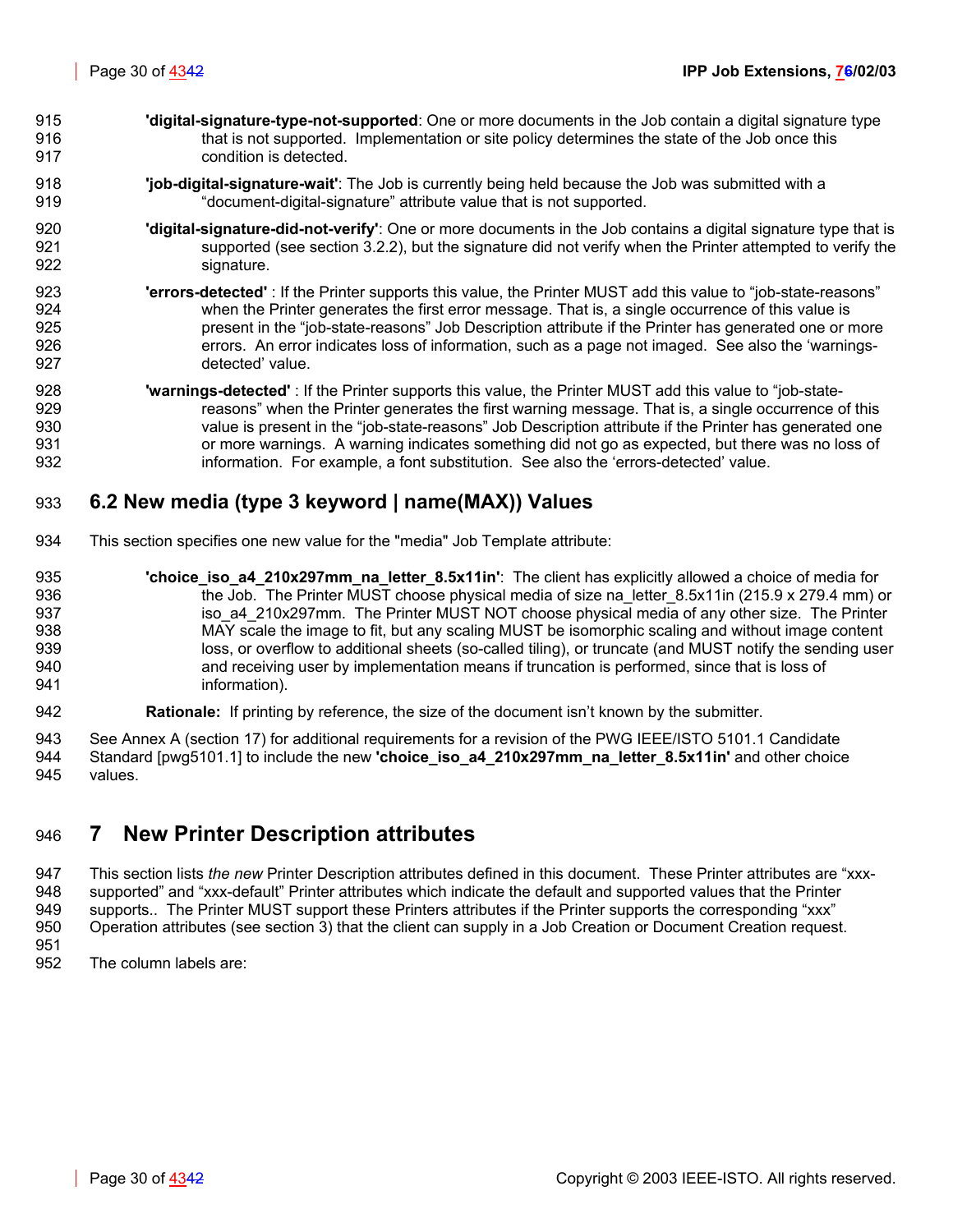| <b>Column Heading</b> |                                                                                                                                                                                                                                                                                                                                                                                                                                                                                                              |
|-----------------------|--------------------------------------------------------------------------------------------------------------------------------------------------------------------------------------------------------------------------------------------------------------------------------------------------------------------------------------------------------------------------------------------------------------------------------------------------------------------------------------------------------------|
| "Attribute Syntax"    | the attribute syntax (see [rfc2911] section 4.1). Many "xxx-default" and "xxx-<br>supported" attributes have the 'collection' syntax which consists of a number of<br>member attributes. These member attributes are not listed in this table when they are<br>the same as the corresponding "xxx" attribute in Table 7 <del>Table 7</del> . Only those few<br>Printer attribute collection attributes that do not have a corresponding Job Template<br>attributes show the member attributes in this table. |
|                       |                                                                                                                                                                                                                                                                                                                                                                                                                                                                                                              |
| "Reference"           | the section which defines the semantics of the attribute.                                                                                                                                                                                                                                                                                                                                                                                                                                                    |

953

### 954 **Table 10 - New Printer Description attributes**

<span id="page-30-3"></span>

| Printer Description attribute name     | <b>Attribute Syntax</b> | Reference             |
|----------------------------------------|-------------------------|-----------------------|
| document-charset-default               | charset                 | [this-spec] $§7.1$    |
| document-charset-supported             | 1setOf charset          | [this-spec] $§7.2$    |
| document-digital-signature-default     | type2 keyword           | [this-spec] §7.3      |
| document-digital-signature-supported   | 1setOf type2 keyword    | [this-spec] §7.4      |
| document-format-details-default        | collection              | [this-spec] $§7.5$    |
| document-format-details-supported      | 1setOf type2 keyword    | [this-spec] $§7.6$    |
|                                        |                         |                       |
| document-format-version-default        | text(127)               | [this-spec] §7.7      |
| document-format-version-supported      | 1setOf text(127)        | [this-spec] $§7.8$    |
| document-natural-language-default      | naturalLanguage         | [this-spec] §7.9      |
| document-natural-language-supported    | 1setOf naturalLanguage  | [this-spec] §7.10     |
| output-device-requested output-device- | 1setOf name(127)        | [this spec]           |
| supported                              |                         | §7.11 <del>7.12</del> |

955

### <span id="page-30-0"></span>956 **7.1 document-charset-default (charset)**

957 This OPTIONAL Printer Description attribute indicates the default charset that the Printer will assume for charset-958 ambiguous document formats when the client omits the "document-charset" Operation attribute (section [3.2.1\)](#page-14-1). The 959 Printer MUST support this attribute if it supports the corresponding "document-charset" Operation attribute (see 960 section [3.2.1\)](#page-14-1)

# <span id="page-30-1"></span>961 **7.2 document-charset-supported (1setOf charset)**

962 This OPTIONAL Printer Description attribute indicates the charsets that the Printer supports in Document Content, 963 that is, supports as values of the "document-charset" Operation attribute (section [3.2.1\)](#page-14-1). The Printer MUST support 964 this attribute if it supports the corresponding "document-charset" Operation attribute (see section [3.2.1\)](#page-14-1).

# <span id="page-30-2"></span>965 **7.3 document-digital-signature-default (type2 keyword)**

966 This OPTIONAL Printer Description attribute indicates the default digital signature, if any, that the Printer will assume 967 when the client omits the "document-digital-signature" Operation attribute (section [3.2.2\)](#page-15-0). The Printer MUST support 968 this attribute if it supports the "document-digital-signature" Operation attribute.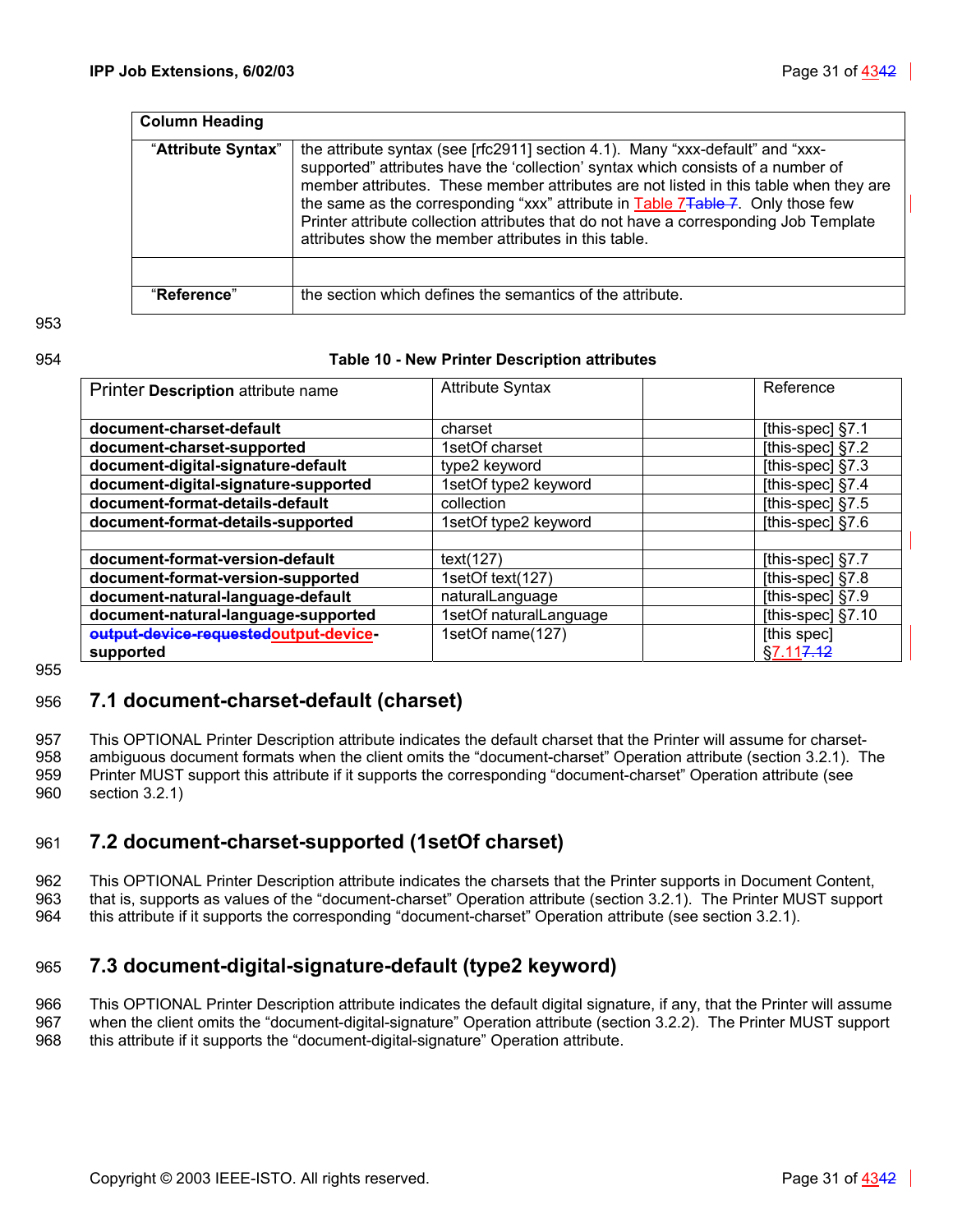# <span id="page-31-0"></span>969 **7.4 document-digital-signature-supported (1setOf type2 keyword)**

970 This OPTIONAL Printer Description attribute indicates the digital signature technologies that the Printer supports in

971 Document Contents, that is, supports as values of the "document-digital-signature" Operation attribute (section

972 [3.2.2\)](#page-15-0). The Printer MUST support this attribute if it supports the "document-digital-signature" Operation attribute.

# <span id="page-31-1"></span>973 **7.5 document-format-details-default (collection)**

974 This OPTIONAL Printer Description attribute indicates the default document format details that the Printer will

975 assume when the client omits the "document-format-details" Operation attribute (section [§3.2.4\)](#page-16-1). The member

976 attributes are the same as "document-format-details" (see section [3.2.4\)](#page-16-1). The Printer MUST support this attribute, if it

977 supports the "document-format-details" Operation attribute (see section [3.2.4\)](#page-16-1).

# <span id="page-31-2"></span>978 **7.6 document-format-details-supported (1setOf type2 keyword)**

979 This OPTIONAL Printer Description attribute lists the type2 keyword names of the member attributes of "document-980 format-details" that the Printer supports. The Printer MUST support this "document-format-details" (1setOf type2 981 keyword) Printer Description attribute, if the Printer supports the "document-format-details" (1setOf collection) 982 | Operation attribute (see section [3.2.4\)](#page-16-1). Table 11<del>Table 11</del> lists the type2 keywords defined for use in the "document-983 format-details-supported" Printer attribute.

### 984 **Table 11 - Keyword values of "document-format-details-supported Printer attribute**

<span id="page-31-5"></span>

| Type2 keyword values                | Printer conformance |
|-------------------------------------|---------------------|
|                                     |                     |
| document-source-application-name    | <b>MAY</b>          |
| document-source-application-version | <b>MAY</b>          |
| document-source-os-name             | <b>MAY</b>          |
| document-source-os-version          | <b>MAY</b>          |
| document-format                     | <b>MUST</b>         |
| document-format-device-id           | MAY                 |
| document-format-version             | <b>MUST</b>         |
| document-natural-language           | MAY                 |

985

# <span id="page-31-3"></span>986 **7.7 document-format-version-default (text(127))**

987 This OPTIONAL Printer Description attribute indicates the default document format version that the Printer will 988 assume when the client omits the "document-format-version" Operation attribute (section [3.2.5\)](#page-19-4). The Printer MUST 989 support this attribute if it supports the "document-format-version" Operation attribute.

# <span id="page-31-4"></span>990 **7.8 document-format-version-supported (1setOf text(127))**

991 This OPTIONAL Printer Description attribute indicates the document format versions that the Printer supports for

992 Document Contents, that is, supports as values of the "document-format-version" Operation attribute (section [3.2.5\)](#page-19-4).

993 The Printer MUST support this attribute if it supports the "document-format-version" Operation attribute.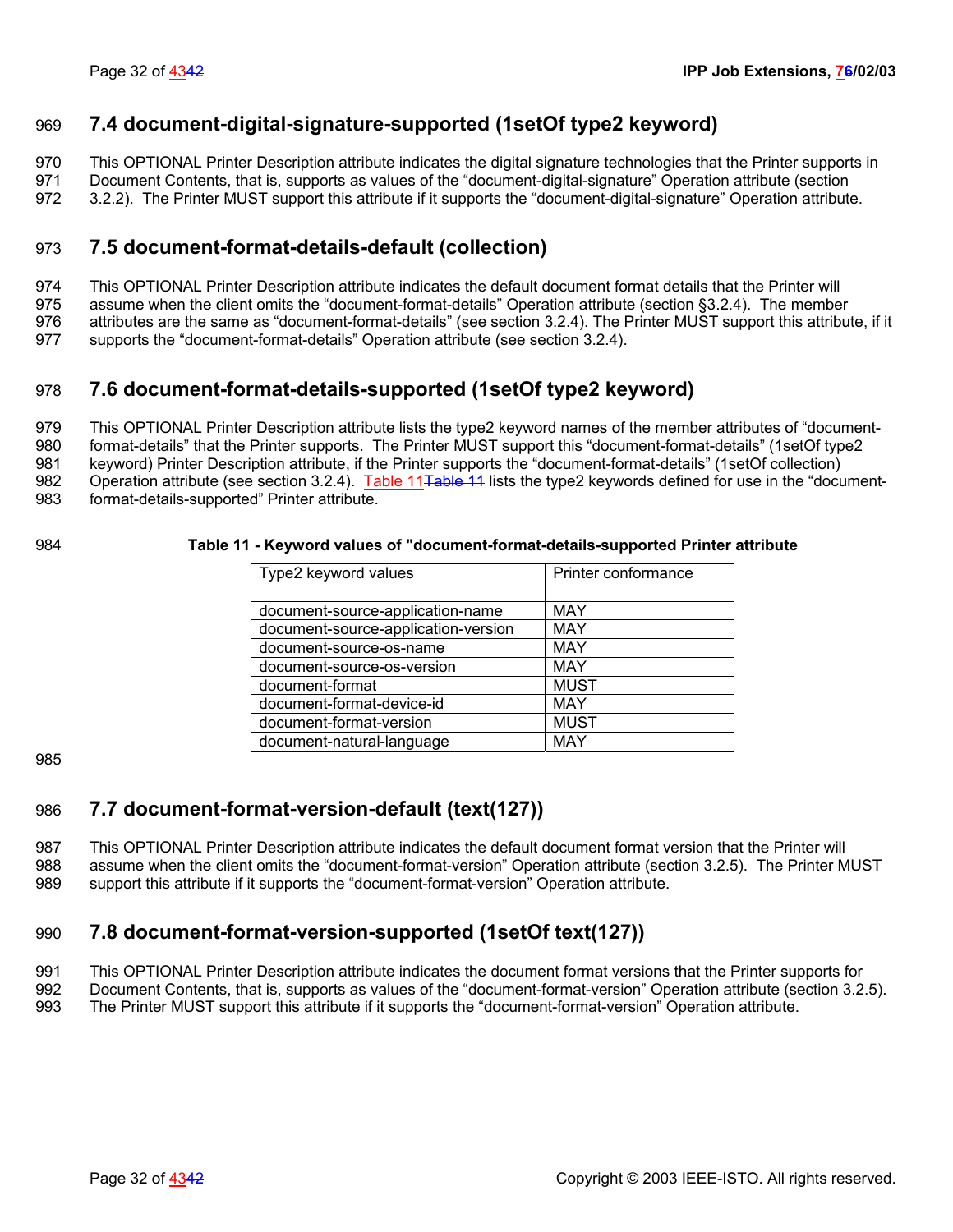# <span id="page-32-0"></span>994 **7.9 document-natural-language-default (naturalLanguage)**

995 This OPTIONAL Printer Description attribute indicates the default document natural language that the Printer will 996 assume for Document Content when the client omits the "document-natural-language" Operation attribute ([rfc2911] 997 section 3.2.1.1). The Printer MUST support this attribute if it supports the "document-natural-language" Operation 998 attribute.

# <span id="page-32-1"></span>999 **7.10 document-natural-language-supported (1setOf naturalLanguage)**

1000 This OPTIONAL Printer Description attribute lists the natural languages supported in any of the supported document 1001 formats, that is, it is the union of the natural languages. The Printer MUST support this attribute if it supports the

1002 "document-natural-language" Operation attribute ([rfc2911] section 3.2.1.1).

## 1003 **7.11output-device-default (name(127))**

1004 This OPTIONAL Printer Description attribute is the default for both the "output-device-requested"

1005 the "output-device-assigned" Job Description attribute. A Printer MAY support the 1006 attribute if the Printer's scheduling algorithm has a default output device. On the other hand, a Printer MAY have a

1007 dynamic scheduling algorithm in which case this attribute is not supported.

# <span id="page-32-2"></span>1008 **7.127.11 output-device-supported (1setOf name(127))**

1009 This OPTIONAL Printer Description attributes lists the names of output devices that the Printer supports. The Printer 1010 MUST support this attribute if it supports the "<del>output-device-requested</del>output-device" Operation attribute (see section 1011 1.1.1<del>3.1.3</del>).

# <span id="page-32-3"></span>1012 **8 Conformance Requirements**

1013 This specification contains a number of independent OPTIONAL attributes. This section summarizes the 1014 conformance requirements for Printers and clients.

### <span id="page-32-4"></span>1015 **8.1 Printer conformance requirements**

1016 In order to claim conformance to this specification, a Vendor MUST explicitly identify the attributes and values 1017 supported by the Printer implementation in any such claim of conformance. In addition, the Vendor's Printer 1018 implementation:

- 1019 1. MUST meet the conformance requirements for Printers specified in [rfc2911].
- 1020 2. MAY support any OPTIONAL Operation attribute according to section [3](#page-9-0) and the corresponding Job 1021 Description attributes in section [5](#page-25-0) and corresponding Printer attributes in section [7.](#page-29-1)
- 1022 3. MAY support any Job Template attribute according to section [3.2.94.](#page-21-1)
- 1023 4. MAY support any of the "job-state-reasons" values according to section [6.](#page-28-2)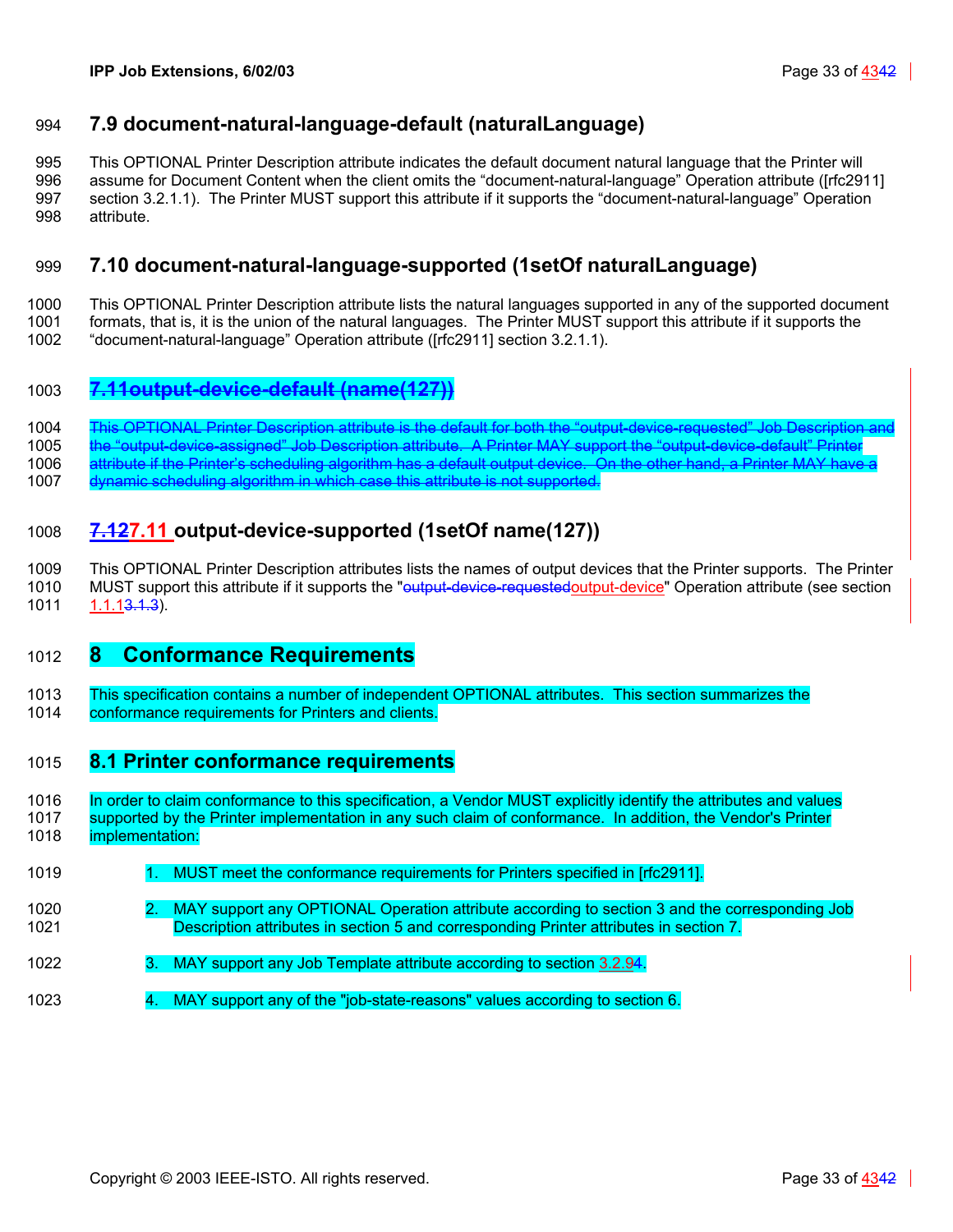<span id="page-33-0"></span>

<span id="page-33-1"></span>

| 1024 | 8.2 Client conformance requirements                                                                              |
|------|------------------------------------------------------------------------------------------------------------------|
| 1025 | In order to claim conformance to this specification, a Vendor MUST explicitly identify the attributes and values |
| 1026 | supported by the client implementation in any such claim of conformance. In addition, the Vendor's client:       |
| 1027 | 1. MUST meet the conformance requirements for clients specified in [rfc2911]                                     |
| 1028 | 2. MAY support any Operation attribute according to section 3 and the corresponding Job Description attributes   |
| 1029 | in section 5 and corresponding Printer attributes in section 7.                                                  |
| 1030 | 3. MAY support any Job Template attribute according to section 3.2.94.                                           |
| 1031 | <b>Normative References</b><br>9                                                                                 |
| 1032 | [dcs2.0]                                                                                                         |
| 1033 | Document Color Separation (DCS), version 2.0. Available at:                                                      |
| 1034 | http://www.npes.org/standards/Tools/DCS20Spec.pdf                                                                |
| 1035 | [dss]                                                                                                            |
| 1036 | U.S. Department of Commerce, "Digital Signature Standard (DDS)", Federal Information Processing                  |
| 1037 | Standards Publication 186-1 (FIPS PUB 186-1), December 15, 1998.                                                 |
| 1038 | [ippdoc]                                                                                                         |
| 1039 | Hastings, T., and P. Zehler, "Internet Printing Protocol (IPP): Document Object", October 14, 2002,              |
| 1040 | ftp://ftp.pwg.org/pub/pwg/ipp/new_DOC/wd-ippdoc10-20030519.doc, .pdf, .rtf <work in="" progress=""></work>       |
| 1041 | [ippOverride]                                                                                                    |
| 1042 | Zehler, P., Herriot, R., and K. Ocke, "Internet Printing Protocol (IPP): Page Overrides", May 27, 2003,          |
| 1043 | ftp://ftp.pwg.org/pub/pwg/ipp/new_EXC/wd-ippOverride10-20030527.doc, .pdf, .rtf, <work in="" progress=""></work> |
| 1044 | [ippjobx] - this specification                                                                                   |
| 1045 | Hastings, T., and P. Zehler, "Internet Printing Protocol (IPP): Job Extensions", May 30, 2003,                   |
| 1046 | ftp://ftp.pwg.org/pub/pwg/ipp/new_JOBX/wd-ippjobx10-20030530.doc, pdf, rtf, <work in="" progress="">.</work>     |
| 1047 | $[iso12639]$                                                                                                     |
| 1048 | ISO 12639:1998 Graphic technology -- Prepress digital data exchange -- Tag image file format for image           |
| 1049 | technology (TIFF/IT), 1998.                                                                                      |
| 1050 | $[iso15930]$                                                                                                     |
| 1051 | ISO 15930-1:2001 Graphic technology -- Prepress digital data exchange -- Use of PDF -- Part 1: Complete          |
| 1052 | exchange using CMYK data (PDF/X-1 and PDF/X-1a), 2001.                                                           |
| 1053 | [pdf]                                                                                                            |

1054 "Adobe Portable Document Format", Version 1.4, PDF Reference, Third Edition, Adobe Systems<br>1055 | Incorporated, http://www.adobe.com, December 2001. 1055 Incorporated, http://www.adobe.com, December 2001.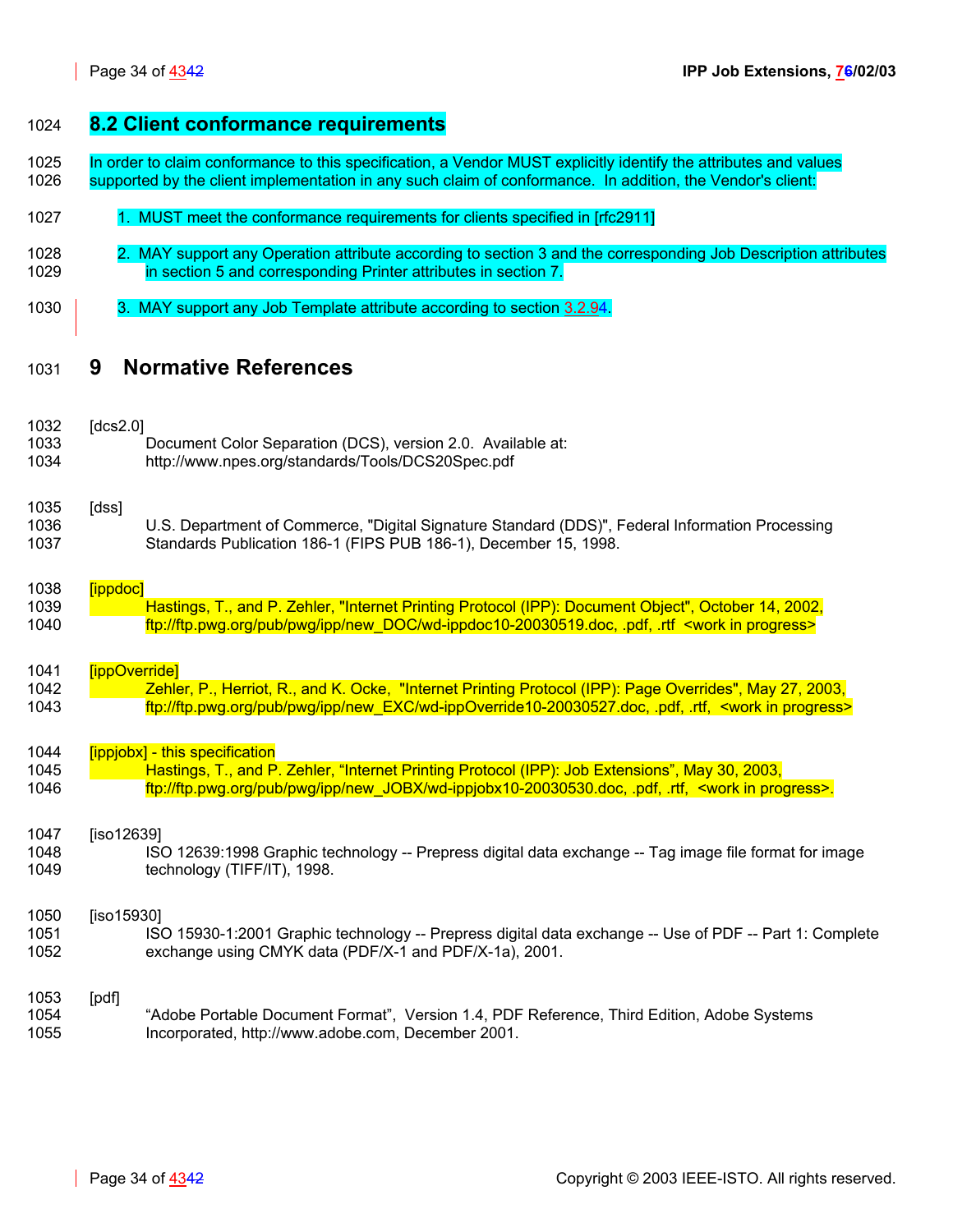| 1056 | [pwg5100.4]                                                                                                                               |
|------|-------------------------------------------------------------------------------------------------------------------------------------------|
| 1057 | Herriot, R., Ocke, K., "Internet Printing Protocol (IPP): Override Attributes for Documents and Pages", IEEE-                             |
| 1058 | ISTO 5100.4:2001, February 7, 2001, ftp://ftp.pwg.org/pub/pwg/standards/pwg5100.4.pdf. - being obsoleted                                  |
| 1059 | by (1) a new Page Overrides specification which removes the "document-overrides" Job Template attribute                                   |
| 1060 | and Operation attribute in favor of using the Document Object [ippdoc] and (2) a clarified definition of                                  |
| 1061 | "pages-per-subset" Job Template attribute [ippfutures].                                                                                   |
| 1062 | [pwg5100.3]                                                                                                                               |
| 1063 | Ocke, K., Hastings, T., "Internet Printing Protocol (IPP): Production Printing Attributes - Set1", IEEE-ISTO                              |
| 1064 | 5100.3-2001, February 12, 2001, ftp://ftp.pwg.org/pub/pwg/standards/pwg5100.3.pdf.                                                        |
| 1065 | [ $rfc1991$ ]                                                                                                                             |
| 1066 | D. Atkins, W. Stallings, P. Zimmermann, "PGP Message Exchange Formats", RFC 1991, August, 1996.                                           |
| 1067 | [rfc2046]                                                                                                                                 |
| 1068 | Freed, N., and N. Borenstein, "Multipurpose Internet Mail Extensions (MIME) Part Two: Media Types", RFC                                   |
| 1069 | 2046, November 1996.                                                                                                                      |
| 1070 | [rfc2634]                                                                                                                                 |
| 1071 | P. Hoffman, "Enhanced Security Services for S/MIME", RFC 2634, June 1999.                                                                 |
| 1072 | [rfc2854]                                                                                                                                 |
| 1073 | Connolly, D., and L. Masinter, "The 'text/html' Media Type", RFC 2854, June 2000.                                                         |
| 1074 | [ $rfc2911$ ]                                                                                                                             |
| 1075 | R. deBry, T. Hastings, R. Herriot, S. Isaacson, P. Powell, "Internet Printing Protocol/1.1: Model and                                     |
| 1076 | Semantics", RFC 2911, September 2000.                                                                                                     |
| 1077 | [rfc3380]                                                                                                                                 |
| 1078 | Hastings, T., Herriot, R., Kugler, C., and H. Lewis, "Internet Printing Protocol (IPP): Job and Printer Set                               |
| 1079 | Operations", RFC 3380, September 2002.                                                                                                    |
| 1080 | [ $rfc3382$ ]                                                                                                                             |
| 1081 | deBry, R., Hastings, T., Herriot, R., Ocke, K., and P. Zehler, "Internet Printing Protocol (IPP): The 'collection'                        |
| 1082 | attribute syntax", RFC 3382, September 2002.                                                                                              |
| 1083 | [upnp]                                                                                                                                    |
| 1084 | Microsoft, "Basic PrintBasic: 1.0 Service Template Version 1.01 For Universal Plug and Play Version 1.0"                                  |
| 1085 | [xmldsig]                                                                                                                                 |
| 1086 | D. Eastlake, J. Reagle, D. Solo "XML-Signature Syntax and Processing", <draft-ietf-xmldsig-core-11.txt>,</draft-ietf-xmldsig-core-11.txt> |
| 1087 | October 31, 2000.                                                                                                                         |
| 1088 | <b>10 Informative References</b>                                                                                                          |
| 1089 | $[fsg-jt]$                                                                                                                                |
| 1090 | Free Software Group, Open Printing Job Ticket API, Visit: http://www.freestandards.org/openprinting/                                      |

<span id="page-34-0"></span>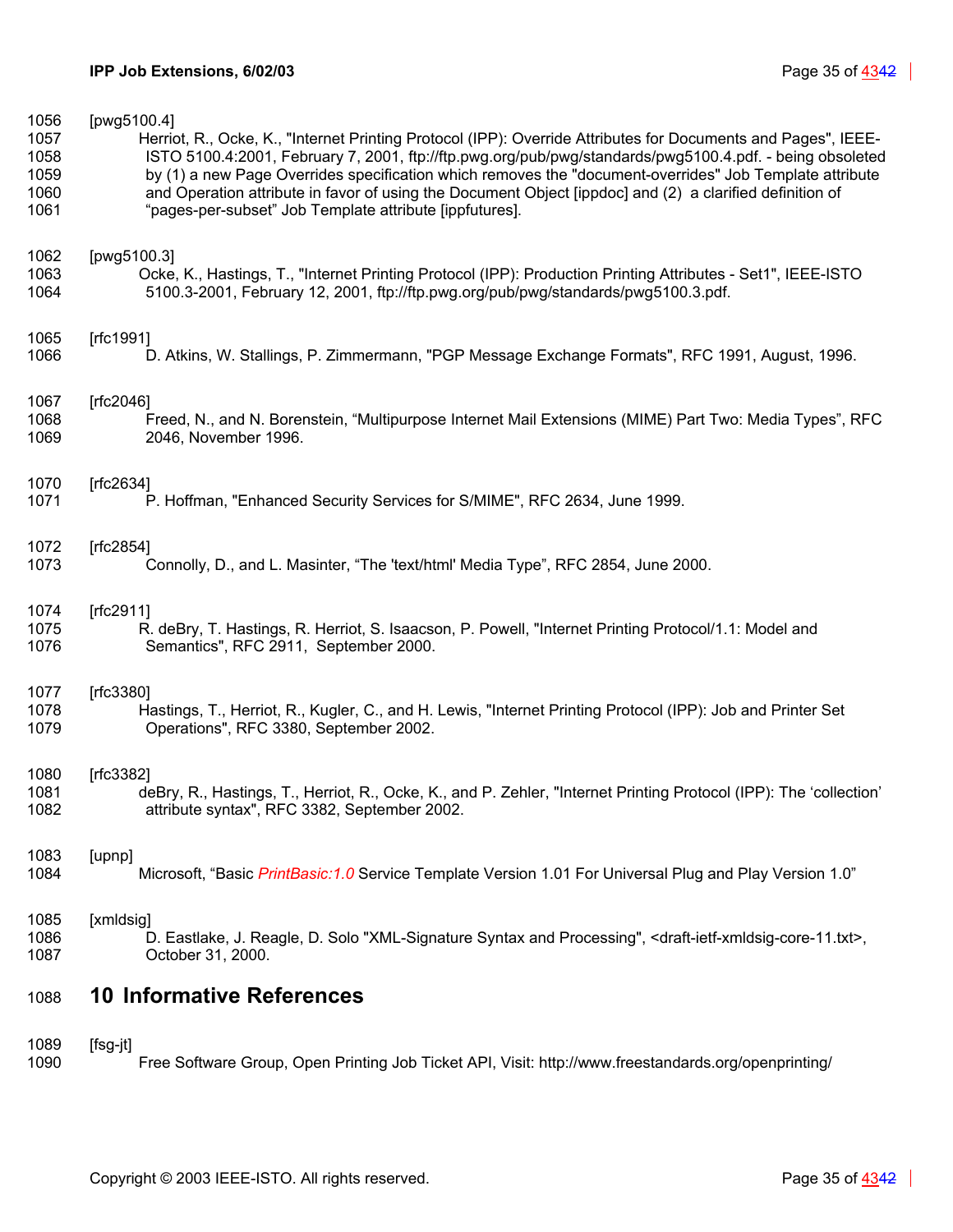| 1091 | [ippact]                                                                                                        |
|------|-----------------------------------------------------------------------------------------------------------------|
| 1092 | Carney, D., and H. Lewis, "Internet Printing Protocol (IPP), "-actual" attributes extension", work in progress, |
| 1093 | January 31, 2003, ftp://ftp.pwg.org/pub/pwg/ipp/new ACT/pwg-ipp-actual-attrs-v04-030131.pdf                     |
| 1094 | [ippfax]                                                                                                        |
| 1095 | Moore, P., Songer, G., Hastings, T., McDonald, Pulera, and M. Joel, "IPP FAX Protocol", July 26, 2001,          |
| 1096 | ftp://ftp.pwg.org/pub/pwg/QUALDOCS/pwg-ifx-ippfax-P16-030423.pdf.                                               |
| 1097 | [ippfutures]                                                                                                    |
| 1098 | Work in progress to contain attributes not needed immediately. No draft is currently available.                 |
| 1099 | [pwg-psi]                                                                                                       |
| 1100 | "Print Service Interface (PSI)", work in progress to become a PWG IEEE-ISTO standard. Visit                     |
| 1101 | http://www.pwg.org/.                                                                                            |
| 1102 | [pwg-sm]                                                                                                        |
| 1103 | Zehler, P., and S. Albright, "PWG Semantic Model", work in progress to become a PWG IEEE-ISTO standard,         |
| 1104 | version 0.11, September 27, 2002. ftp://ftp.pwg.org/pub/pwg/Semantic-Model/PWG-Semantic-Model.pdf               |
| 1105 | [ $fc2565$ ]                                                                                                    |
| 1106 | Herriot, R., Butler, S., Moore, P., and R. Turner, "Internet Printing Protocol/1.0: Encoding and Transport",    |
| 1107 | RFC 2565, April 1999.                                                                                           |
| 1108 | [ $fc2566$ ]                                                                                                    |
| 1109 | R. deBry, T. Hastings, R. Herriot, S. Isaacson, and P. Powell, "Internet Printing Protocol/1.0: Model and       |
| 1110 | Semantics", RFC 2566, April 1999.                                                                               |
| 1111 | [ $fc2567$ ]                                                                                                    |
| 1112 | Wright, D., "Design Goals for an Internet Printing Protocol", RFC 2567, April 1999.                             |
| 1113 | [ $fc2568$ ]                                                                                                    |
| 1114 | Zilles, S., "Rationale for the Structure and Model and Protocol for the Internet Printing Protocol", RFC 2568,  |
| 1115 | April 1999.                                                                                                     |
| 1116 | [ $fc2569$ ]                                                                                                    |
| 1117 | Herriot, R., Hastings, T., Jacobs, N., Martin, J., "Mapping between LPD and IPP Protocols", RFC 2569, April     |
| 1118 | 1999.                                                                                                           |
| 1119 | [ $rfc3196$ ]                                                                                                   |
| 1120 | Hastings, T., Manros, C., Zehler, P., Kugler, C., and H. Holst, "Internet Printing Protocol/1.1: Implementer's  |
| 1121 | Guide", RFC 3196, November 2001.                                                                                |
| 1122 | [ $rfc3239$ ]                                                                                                   |
| 1123 | Kugler, C., Lewis, H. and T. Hastings, "Internet Printing Protocol (IPP): Requirements for Job, Printer, and    |
| 1124 | Device Administrative Operations", RFC 3239, February 2002.                                                     |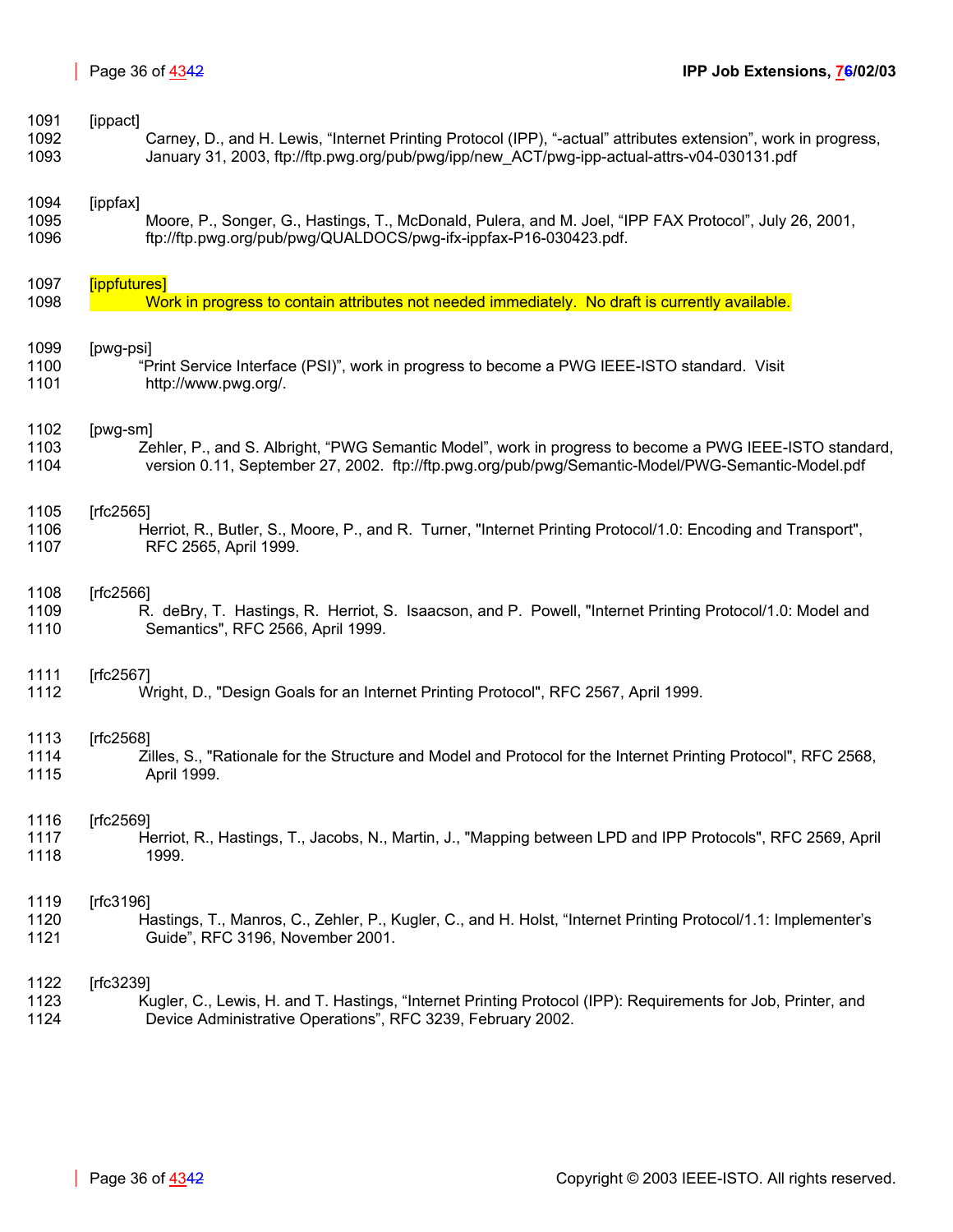# <span id="page-36-0"></span>**11 IANA Considerations**

1126 This section contains the registration information for IANA to add to the various IPP Registries according to the 127 procedures defined in RFC 2911 Irfc2911 section 6 to cover the definitions in this document. The re

procedures defined in RFC 2911 [rfc2911] section 6 to cover the definitions in this document. The resulting

- 1128 registrations will be published in the http://www.iana.org/assignments/ipp-registrations registry.
- *Note to the PWG Editor: Replace the References below to [this spec] with the IEEE-ISTO standard number for the appropriate document, so that it accurately reflects the content of the information for the IANA Registry.*

## <span id="page-36-1"></span>**11.1 Attribute Registrations**

1132 The following table lists all the attributes defined in this specification. These are to be registered according to the 1133 procedures in RFC 2911 [rfc2911] section 6.2. If the attribute has a separate sub-section definition in this 1134 specification, that sub-section is listed as the Reference. This table contains the reference to another specification 1135 that completely defines each attribute.

| Attribute Name (attribute syntax)                  | Reference           | Section |
|----------------------------------------------------|---------------------|---------|
|                                                    |                     |         |
| Job Description attributes:                        |                     |         |
| compression (type3 keyword)                        | [this spec]         | 5.2.1   |
| document-charset (charset)                         | [this spec]         | 5.2.2   |
| document-digital-signature (type2 keyword)         | [this spec]         | 5.2.3   |
| document-format (mimeMediaType)                    | [this spec]         | 5.2.4   |
| document-format-details (1setOf collection)        | [this spec]         | 5.2.5   |
| document-source-application-name (name(MAX))       | [this spec]         | 5.2.5   |
| document-source-application-version (text(127))    |                     |         |
|                                                    | [this spec]         | 5.2.5   |
| $document-source-os-name (name (40))$              | [this spec]         | 5.2.5   |
| document-source-os-version (text(40))              | [this spec]         | 5.2.5   |
| document-format (mimeMediaType)                    | [this spec]         | 5.2.5   |
| document-format-device-id (text(127))              | [this spec]         | 5.2.5   |
| document-format-version (text(127)                 | [this spec]         | 5.2.5   |
| document-natural-language (1setOf naturalLanguage) |                     |         |
|                                                    | [this spec] 5.2.5   |         |
| document-format-version (text(127))                | [this spec]         | 5.2.6   |
| document-message (text (MAX))                      | [this spec]         | 5.2.7   |
| document-name (name (MAX))                         | [this spec]         | 5.2.8   |
| document-natural-language (naturalLanguage)        | [this spec]         | 5.2.9   |
| errors-count (integer(0:MAX))                      | [this spec]         | 5.1.1   |
| job-attribute-fidelity (boolean)                   | [this spec]         | 5.1.2   |
| job-mandatory-attributes (1setOf type2 keyword)    | [this spec]         | 5.1.3   |
| output-device-requestedoutput-device (name (127))  |                     | [this   |
| spec] $5.1.4$                                      |                     |         |
| warnings-count (integer(0:MAX))                    | [this spec] 5.1.5   |         |
|                                                    |                     |         |
| Job Template attributes:                           |                     |         |
| job-copies (integer(1:MAX))                        | [this spec] $4.1.1$ |         |
|                                                    |                     |         |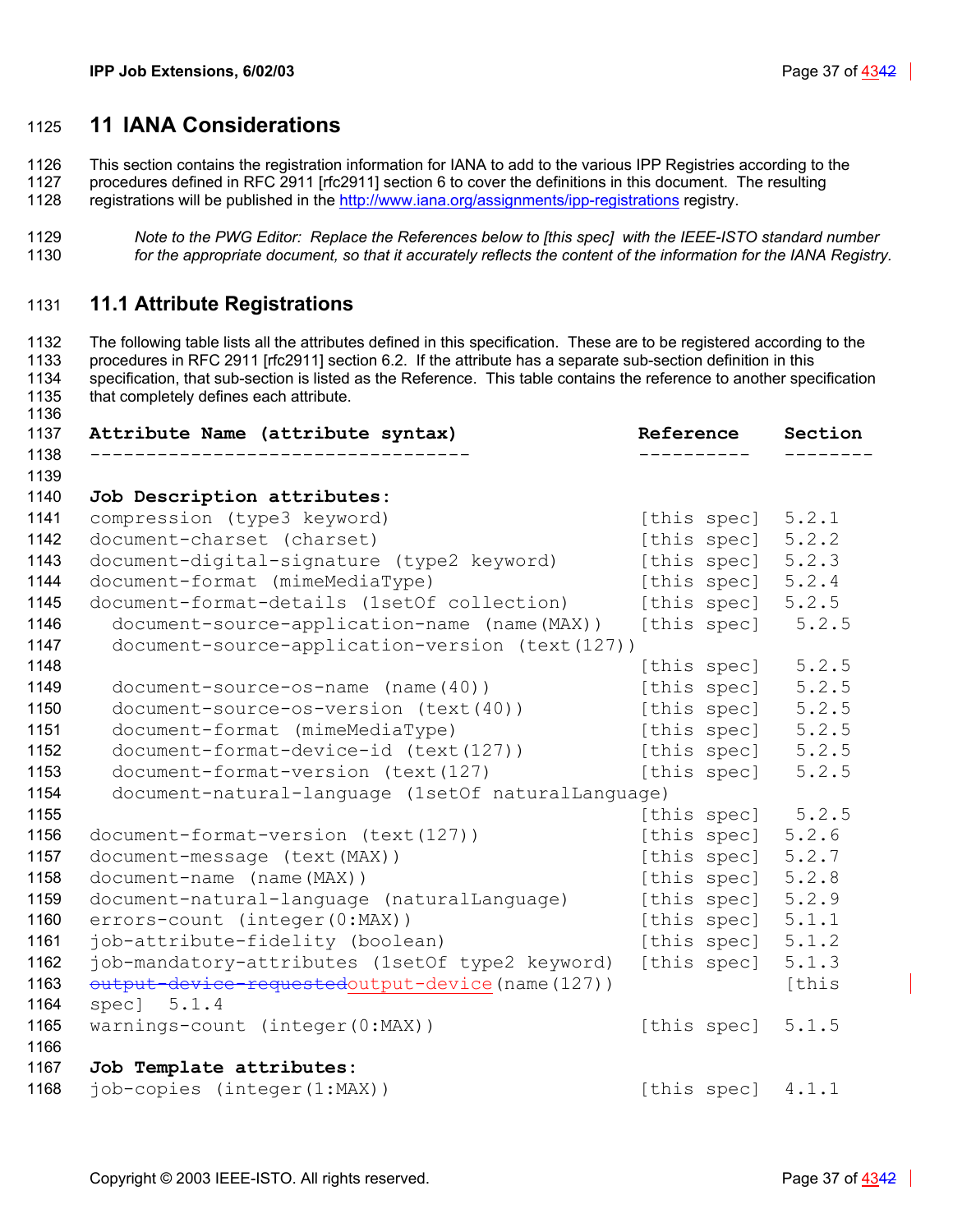```
1169 job-copies-default (integer(1:MAX)) [this spec] 4.1.1.1 
1170 job-copies-supported (rangeOfInteger(1:MAX)) [this spec] 4.1.1.2 
1171 job-cover-back (collection) [this spec] 4.1.2
1172 <member attributes are the same as "cover-back"[pwg5100.3] 3.1> 
1173 job-cover-back-default (collection) [this spec] 4.1.2.1 
1174 <member attributes are the same as "cover-back"[pwg5100.3] 3.1> 
1175 job-cover-back-supported (1setOf type2 keyword) [this spec] 4.1.2.2 
1176 job-cover-front (collection) [this spec] 4.1.3
1177 <member attributes are the same as "cover-front"[pwg5100.3] 3.1> 
1178 job-cover-front-default (collection) [this spec] 4.1.3.1
1179 <member attributes are the same as "cover-front"[pwg5100.3] 3.1> 
1180 job-cover-front-supported (1setOf type2 keyword) [this spec] 4.1.3.2 
1181 job-finishings (1setOf type2 enum) [this spec] 4.1.4
1182 job-finishings-default (1setOf type2 enum) [this spec] 4.1.4.1 
1183 job-finishings-ready (1setOf type2 enum) [this spec] 4.1.4.2 
1184 job-finishings-supported (1setOf type2 keyword) [this spec] 4.1.4.3 
1185 job-finishings-col (1setOf collection) [this spec] 4.1.5
1186 <member attributes are the same as "finishings-col"[pwg5100.3] 3.2> 
1187 job-finishings-col-default (1setOf type2 enum) [this spec] 4.1.5.1 
1188 job-finishings-col-ready (1setOf type2 enum) [this spec] 4.1.5.2 
1189 job-finishings-col-supported (1setOf type2 keyword) 
1190 [this spec] 4.1.5.31191 
1192 Printer Description attributes: 
1193 document-charset-default (charset) [this spec] 7.1
1194 document-charset-supported (1setOf charset) [this spec] 7.2
1195 document-digital-signature-default (type2 keyword) [this spec] 7.3
1196 document-digital-signature-supported (1setOf type2 keyword) 
1197 In the species of the species of the species of the species of the species of the species of the species 7.41198 document-format-details-default (collection) [this spec] 7.5
1199 <member attributes are the same as "document-format-details" 
 3.2.4>
1201 document-format-details-supported (1setOf type2 keyword) 
1202 f this spec 3.6 f \sim7.6 f \sim 6
1203 document-format-version-default (text(127)) [this spec] 7.7
1204 document-format-version-supported (1setOf text(127)) [this spec] 7.8 
1205 document-natural-language-default (naturalLanguage) [this spec] 7.9 
1206 document-natural-language-supported (1setOf naturalLanguage) 
1207 In this species of the species of the species of the species of the species of the species of the species of the species of the species of the species of the species of the species of the species of the species of th
1208 | output-device-requestedoutput-device-supported (1setOf name(127))
1209 [this spec] 7.11<del>7.12</del>
1210 
1211 
1212 Operation attributes: 
1213 document-charset (charset) [this spec] 3.2.1
1214 document-digital-signature (type2 keyword) [this spec] 3.2.2
```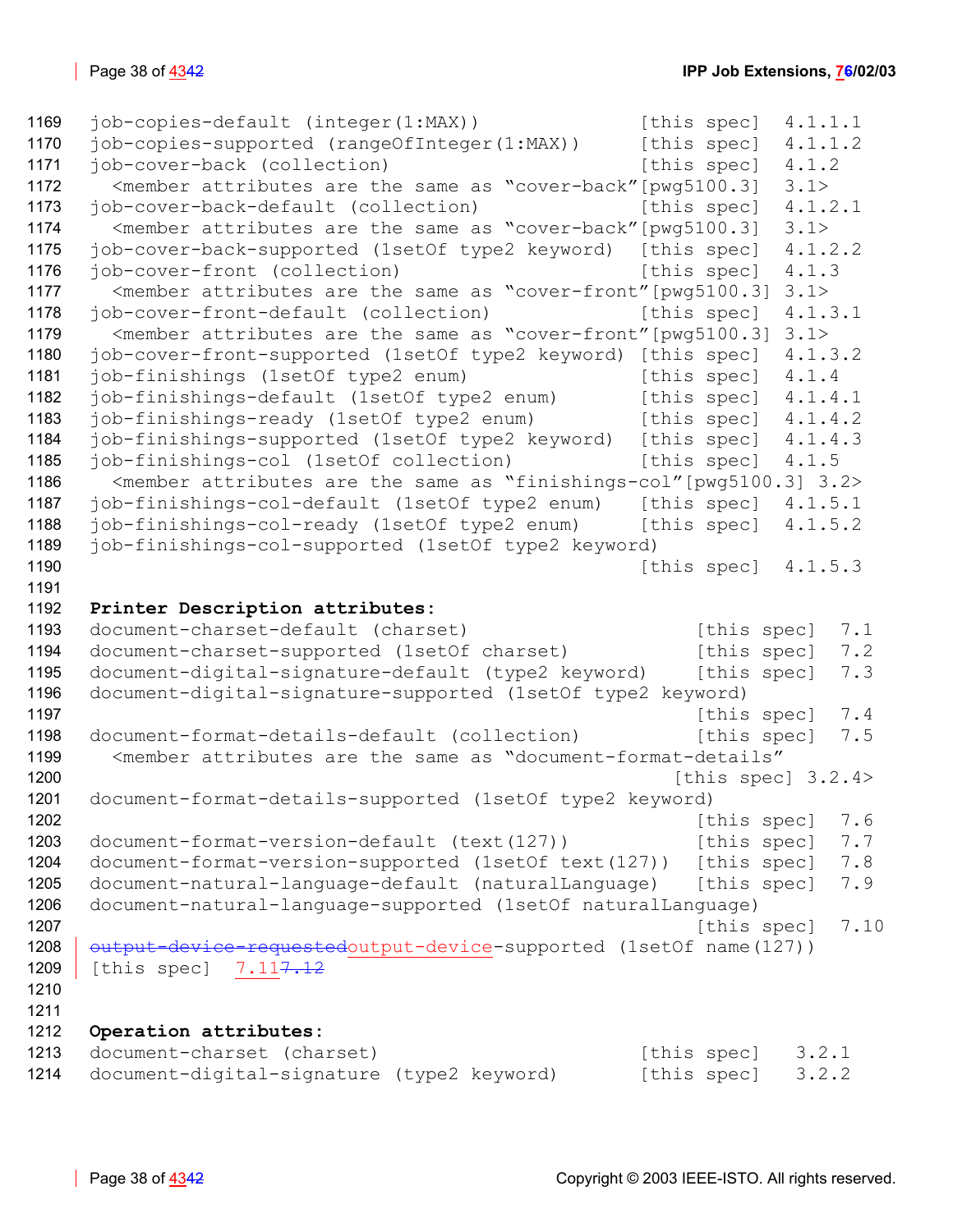<span id="page-38-0"></span>

| 1215 | document-format-details (1setOf collection)                                             | [this spec] | 3.2.4   |
|------|-----------------------------------------------------------------------------------------|-------------|---------|
| 1216 | document-source-application-name (name(MAX))                                            | [this spec] | 3.2.4.1 |
| 1217 | document-source-application-version (text(127))                                         |             |         |
| 1218 |                                                                                         | [this spec] | 3.2.4.2 |
| 1219 | document-source-os-name (name(40))                                                      | [this spec] | 3.2.4.3 |
| 1220 | document-source-os-version (text(40))                                                   | [this spec] | 3.2.4.4 |
| 1221 | document-format (mimeMediaType)                                                         | [this spec] | 3.2.4.5 |
| 1222 | document-format-device-id (text(127))                                                   | [this spec] | 3.2.4.6 |
| 1223 | document-format-version (text(127)                                                      | [this spec] | 3.2.4.7 |
| 1224 | document-natural-language (1setOf naturalLanguage)                                      |             |         |
| 1225 |                                                                                         | [this spec] | 3.2.4.8 |
| 1226 | document-format-version (text(127))                                                     | [this spec] | 3.2.5   |
| 1227 | document-natural-language (naturalLanguage)                                             | [this spec] | 3.2.8   |
| 1228 | job-mandatory-attributes (1setOf type2 keyword)                                         | [this spec] | 3.1.2   |
| 1229 | output-device-requestedoutput-device (name(127))                                        |             | [this   |
| 1230 | spec] 1.1.1 <del>3.1.3</del>                                                            |             |         |
|      |                                                                                         |             |         |
| 1231 | 11.2 Keyword attribute values                                                           |             |         |
| 1232 | document-digital-signature (type2 keyword)                                              | [this spec] | 3.2.2   |
| 1233 | document-digital-signature-default (type2 keyword)                                      |             |         |
| 1234 |                                                                                         | [this spec] | 7.3     |
| 1235 | document-digital-signature-supported (1setOf type2 keyword)                             |             |         |
| 1236 |                                                                                         | [this spec] | 7.4     |
| 1237 | dss                                                                                     | [this spec] | 3.2.2   |
| 1238 | none                                                                                    | [this spec] | 3.2.2   |
| 1239 | pgp                                                                                     | [this spec] | 3.2.2   |
| 1240 | smime                                                                                   | [this spec] | 3.2.2   |
| 1241 | xmldsig                                                                                 | [this spec] | 3.2.2   |
| 1242 |                                                                                         |             |         |
| 1243 | document-format-details-supported (1setOf type2 keyword)                                |             |         |
| 1244 |                                                                                         | [this spec] | 7.6     |
| 1245 | document-source-application-name                                                        | [this spec] | 7.6     |
| 1246 | document-source-application-version                                                     | [this spec] | 7.6     |
| 1247 | document-source-os-name                                                                 | [this spec] | 7.6     |
| 1248 | document-source-os-version                                                              | [this spec] | 7.6     |
| 1249 | document-format                                                                         | [this spec] | 7.6     |
| 1250 | document-format-device-id                                                               | [this spec] | 7.6     |
| 1251 | document-format-version                                                                 | [this spec] | 7.6     |
| 1252 | document-natural-language                                                               | [this spec] | 7.6     |
| 1253 |                                                                                         |             |         |
| 1254 | job-cover-back-supported (1setOf type2 keyword)                                         | [this spec] | 4.1.2.2 |
| 1255 | <same "cover-back-supported"<="" as="" td=""><td>[pwg5100.3]</td><td>3.1.4</td></same>  | [pwg5100.3] | 3.1.4   |
| 1256 | job-cover-front-supported (1setOf type2 keyword)                                        | [this spec] | 4.1.2.2 |
| 1257 | <same "cover-front-supported"<="" as="" td=""><td>[pwg5100.3]</td><td>3.1.4</td></same> | [pwg5100.3] | 3.1.4   |
| 1258 | job-mandatory-attributes (1setOf type2 keyword)                                         | [this spec] | 3.1.2   |
| 1259 | <any attribute="" job="" keyword="" template=""></any>                                  |             |         |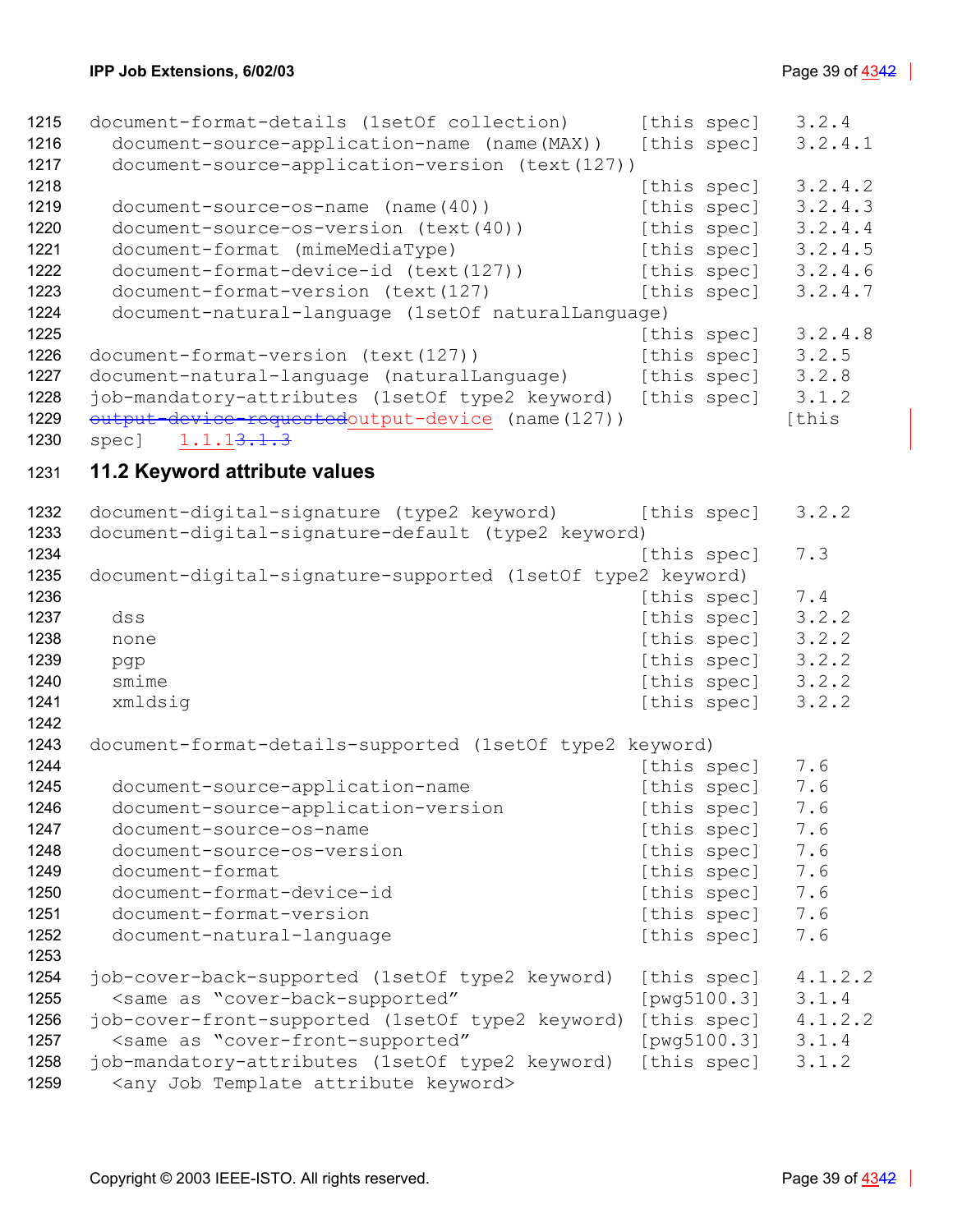| 1261 | job-state-reasons (1setOf type2 keyword)   | [rfc2911]   | 4.3.8  |
|------|--------------------------------------------|-------------|--------|
| 1262 | digital-signature-did-not-verify           | [this spec] | 6.1    |
| 1263 | digital-signature-type-not-supported       | [this spec] | 6.1    |
| 1264 | errors-detected                            | [this spec] | 6.1    |
| 1265 | job-digital-signature-wait                 | [this spec] | 6.1    |
| 1266 | warnings-detected                          | [this spec] | 6.1    |
| 1267 |                                            |             |        |
| 1268 | media (type2 keyword   name(MAX))          | frc2911     | 4.2.11 |
| 1269 | choice iso a4 210x297mm na letter 8.5x11in | [this spec] | 6.2    |
| 1270 |                                            |             |        |

# <span id="page-39-0"></span>**11.3 Enum Attribute Values**

```
1272 The following table lists all the new enum attribute values defined in this document as additional type2 enum values. 
1273 These are to be registered according to the procedures in RFC 2911 [rfc2911] section 6.1. 
1274 
1275 job-finishings (1setOf type2 enum) [this spec] 4.1.4 
1276 job-finishings-default (1setOf type2 enum) [this spec] 4.1.4.1 
1277 job-finishings-ready (1setOf type2 enum) [this spec] 4.1.4.2 
1278 job-finishings-supported (1setOf type2 enum) [this spec] 4.1.4.3 
1279 <enum values are the same as "finishings"> 
1280 
1281 job-finishings-col-supported (1setOf type2 keyword) 
1282 [this spec] 4.1.5.3 
1283 <same as for "finishing-col-supported" [pwg5100.3] 3.2.5
```
# <span id="page-39-1"></span>**12 Internationalization Considerations**

1285 The internationalization considerations for the extensions defined in this specification are the same as for handling 1286 the Job object in [rfc2911].

# <span id="page-39-2"></span>**13 Security Considerations**

1288 This specification adds no more security burden on Printer implementations than does [rfc2911].

# <span id="page-39-3"></span>**14 Contributors**

- 1290 Don Fullman, Xerox
- 1291 Ira McDonald, High North
- 1292 Dennis Carney, IBM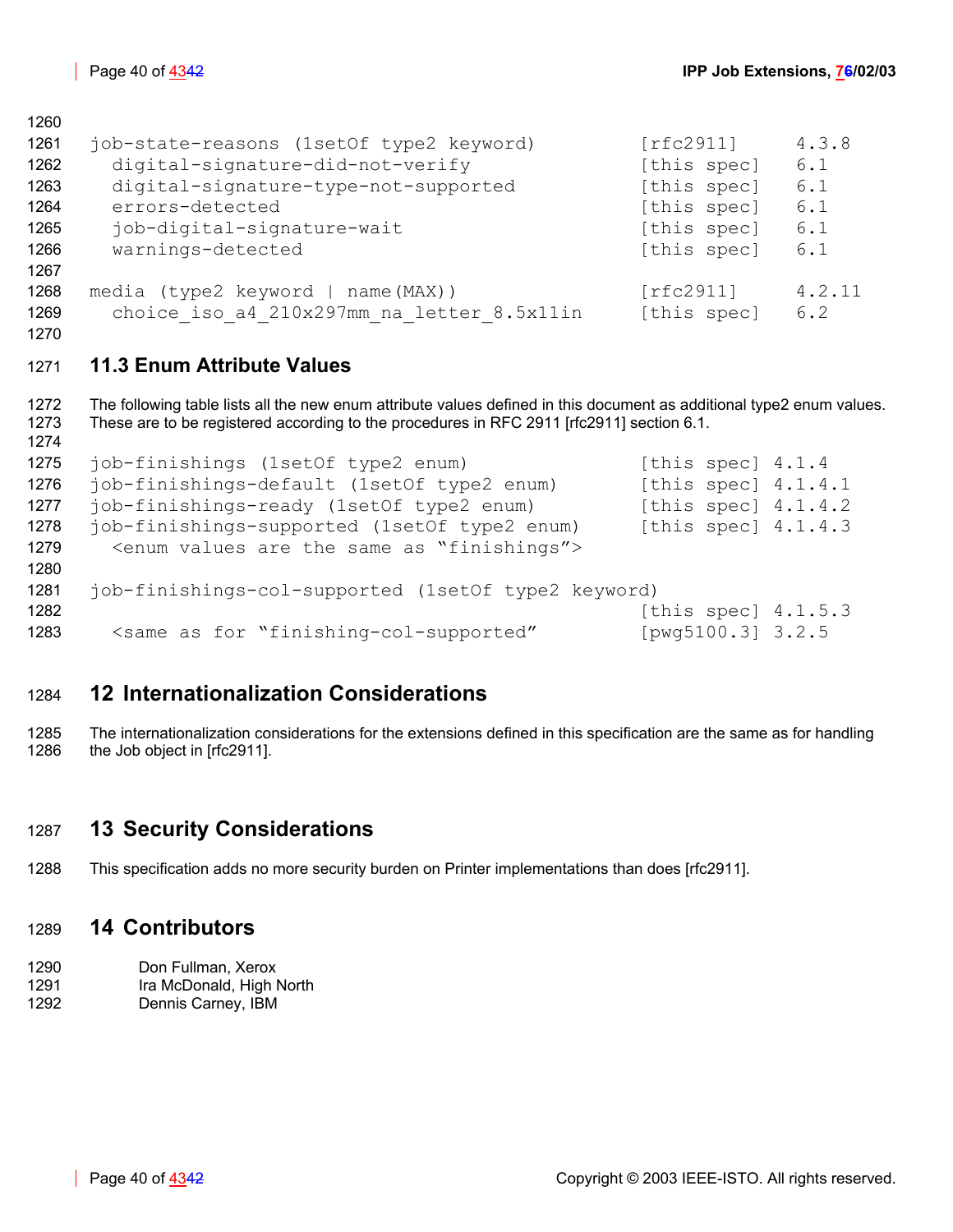# <span id="page-40-0"></span>1293 **15 Acknowledgments**

# <span id="page-40-1"></span>1294 **16 Author's Address**

| 1295 | Tom Hastings                       |
|------|------------------------------------|
| 1296 | Xerox Corporation                  |
| 1297 | 737 Hawaii St.                     |
| 1298 | El Segundo, CA 90245               |
| 1299 |                                    |
| 1300 | Phone: 310 333-6413                |
| 1301 | Fax: 310 333-5514                  |
| 1302 | e-mail: hastings@cp10.es.xerox.com |
| 1303 |                                    |
| 1304 | Peter Zehler                       |
| 1305 | <b>Xerox Corporation</b>           |
| 1306 | MS: 0128-30E                       |
| 1307 | 800 Phillips Road                  |
| 1308 | Webster, NY 14580-9701             |
| 1309 |                                    |
| 1310 | Phone: 1+585+2658755               |
| 1311 | Fax:                               |
| 1312 | e-mail: PZehler@crt.xerox.com      |
| 1313 |                                    |
|      |                                    |

# <span id="page-40-2"></span>1314 **17 Annex A: Additional requirements for a revision of the PWG IEEE/ISTO**  1315 **5101.1 Candidate Standard [pwg5101.1] to add the new 'choice\_xxx'**

1316 This section also generalizes the choice mechanism for inclusion in a revision to the PWG IEEE/ISTO 5101.1 1317 Candidate Standard [pwg5101.1]. This specification gives the *outline* of the proposed addition to [pwg5101.1] for 1318 information only, in order to agree to the one new value defined for use with IPPFAX, namely,

- 1319 **'choice\_iso\_a4\_210x297mm\_na\_letter\_8.5x11in'.**
- 1320 The proposed extension to [pwg5101.1] will have the following requirements:
- 1321 1. The ABNF will be extended to define the **'choice'** prefix to introduce a list of choices of self describing 1322 names.
- 1323 2. Following the **'choice\_'** prefix will be two or more fully self describing names, including all three fields.
- 1324 3. The order of the list of fully self describing names MUST be in alphabetic order, so that there is only one 1325 canonical order for each list of choices.
- 1326 4. Printer MAY support dynamic combinations of supported values or MAY support the entire choice value as a 1327 conventional keyword which it simply matches for validation purposes.
- 1328 5. Printer MUST map the choice value to a particular supported value when selecting the actual media for 1329 marking.
- 1330 6. If the Printer supports a **'choice\_xxx'** "media" attribute value and the "media-ready" Printer attribute, the 1331 Printer MUST include the **'choice\_xxx'** value in its "media-ready" Printer attribute as well as the currently 1332 loaded value(s) when at least one of the members of a choice value is ready. For example, if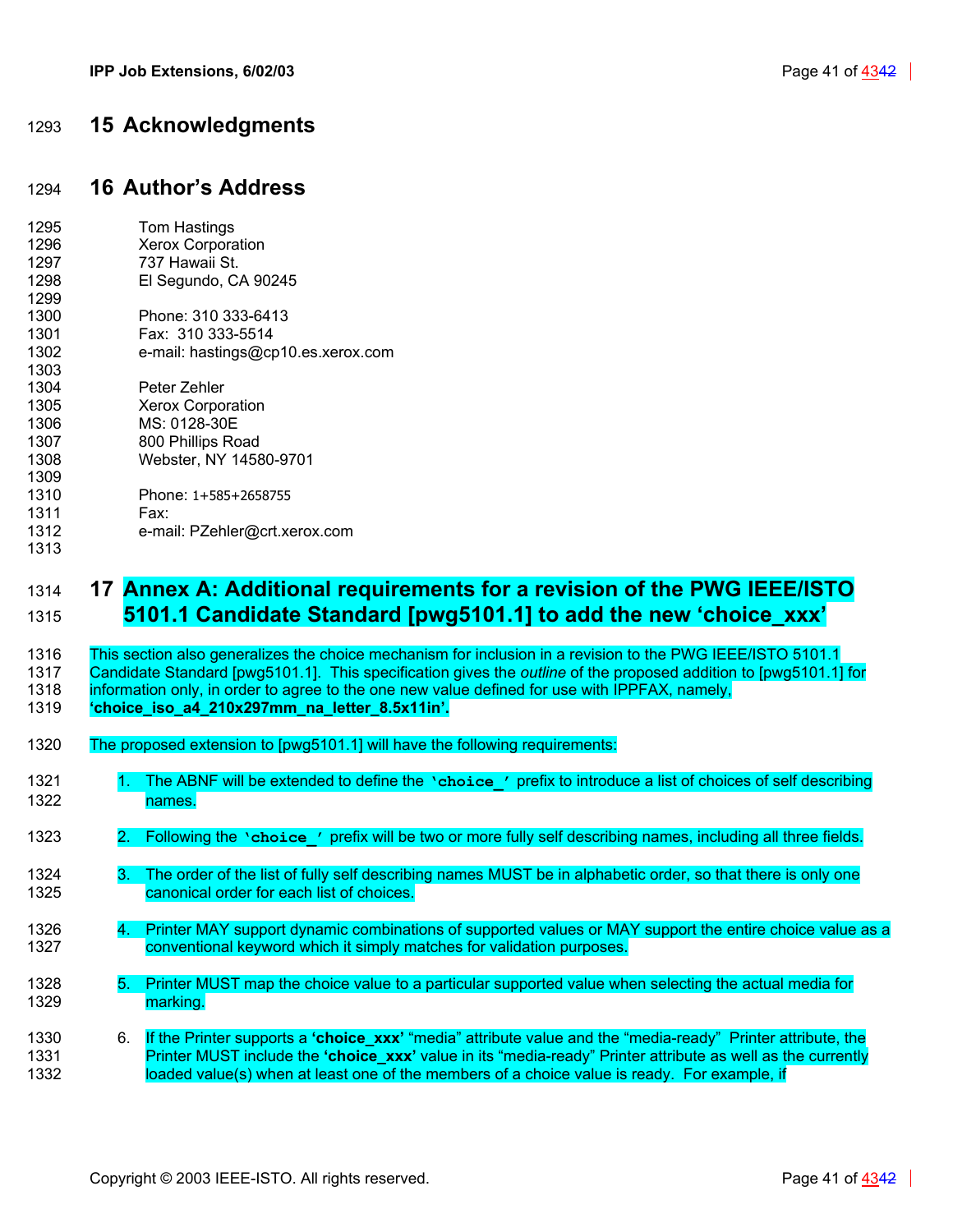1333 **'iso\_a4\_210x297mm'** is loaded, then the "media-ready" Printer attribute MUST include the 1334 **'iso\_a4\_210x297mm'** and the **'choice\_iso\_a4\_210x297mm\_na\_letter\_8.5x11in'** values.

# <span id="page-41-0"></span>1335 **18 Annex B: Change Log (informative - to be removed before publication)**

- 1336 The following summaries of the changes in chronological order:
- 1337 Version 0.1, 18 May 2003:
- 1338 1. Split document out of Document Object specification.
- 1339 2. Moved "document-format-target" and "document-format-version-target" from the Job Template section to the 1340 Operation Attributes section so that it can be supplied with Document Creation operations and so that it 1341 MUST be honored, even if "job-attribute-fidelity" is 'false' or omitted.
- 1342 3. Removed all Document Description attributes and the concept of Job Level and Document Level. That 1343 terminology is introduced in the Document Object spec [ippdoc]. Now [ippdoc] is only an Informative 1344 Reference, not a Normative Reference.
- 1346 Version 0.2, 19 May 2003:

1345

1351

1370

- 1347 1. Did *not* include the document-format-target and document-format-version-target attributes. PSI has their own 1348 definitions and we can avoid the discussion as to whether they should be Document Template attributes or 1349 Operation attributes on Document Creation operations and whether there should be a "document-format-1350 target-default" and a "document-format-version-target-default".
- 1352 Version 0.3, 28 May 2003:
- 1353 Agreements reaches at the May 28, 2003 telecon:
- 1354 1. Moved the Close-Job operation to the futures specification.
- 1355 2. Added the "pages-per-subset" Job Template from [pwg5100.4]. See Appendix B section **[Error! Reference](#page-7-3)**  1356 **[source not found.](#page-7-3)** for the minor differences.
- 1357 3. Added the terms: "Best Effort, Finished Document, Page, Page Subset, and Sheet.
- 1358 4. Clarified the conformance relationships between "xxx" Operation attributes and their corresponding "xxx-1359 default" and "xxx-supported" Printer attributes.
- 1360 5. Added rationale for each missing "xxx-default" and "xxx-supported" attribute.
- 1361 6. Added 'errors-detected' and 'warnings-detected' "job-state-reasons" values.
- 1362 7. Added the new **'choice iso a4 210x297mm na letter 8.5x11in'** "media" attribute value which is a choice 1363 of two approximately equal media.
- 1364 8. Added the requirements for choice media keyword values for inclusion in a revision of the PWG IEEE-ISTO 1365 5101.1.
- 1366 9. Changed the "document-format-implemented" member attribute from 1setOf mimeMediaType to 1367 mimeMediaType since it is the key attribute value.
- 1368 10. Added another "document-format-implemented" example.
- 1369 11. Updated the IANA section to agree with the additions.

1371 Version 0.4, June 4, 2003:

- 1372 1. Moved "document-format-details-implemented" Printer Description attribute to Futures.
- 1373 2. Moved "pages-per-subset" (1setOf integer(1:MAX)) Job Template attribute to Futures.
- 1374 3. Removed all CONDITIONALLY REQUIRED and CMUST statements and made them OPTIONAL and MAY. 1375 Added a statement of the intent for these attributes, so avoid the conformance statement problems for this 1376 specification which is just a list of OPTIONAL attributes.
- 1377 4. Removed the new terms "Honor" and "Best Effort", since they are synonym for "Support" and the opposite. It 1378 is confusing to have synonyms.
- 1379 5. Added all of the new Operation/Job Description attributes that describe Documents to be supplied in Job 1380 Creation operations and copied to the corresponding Job Description attributes as *default* values for the 1381 Document(s) of the Job.